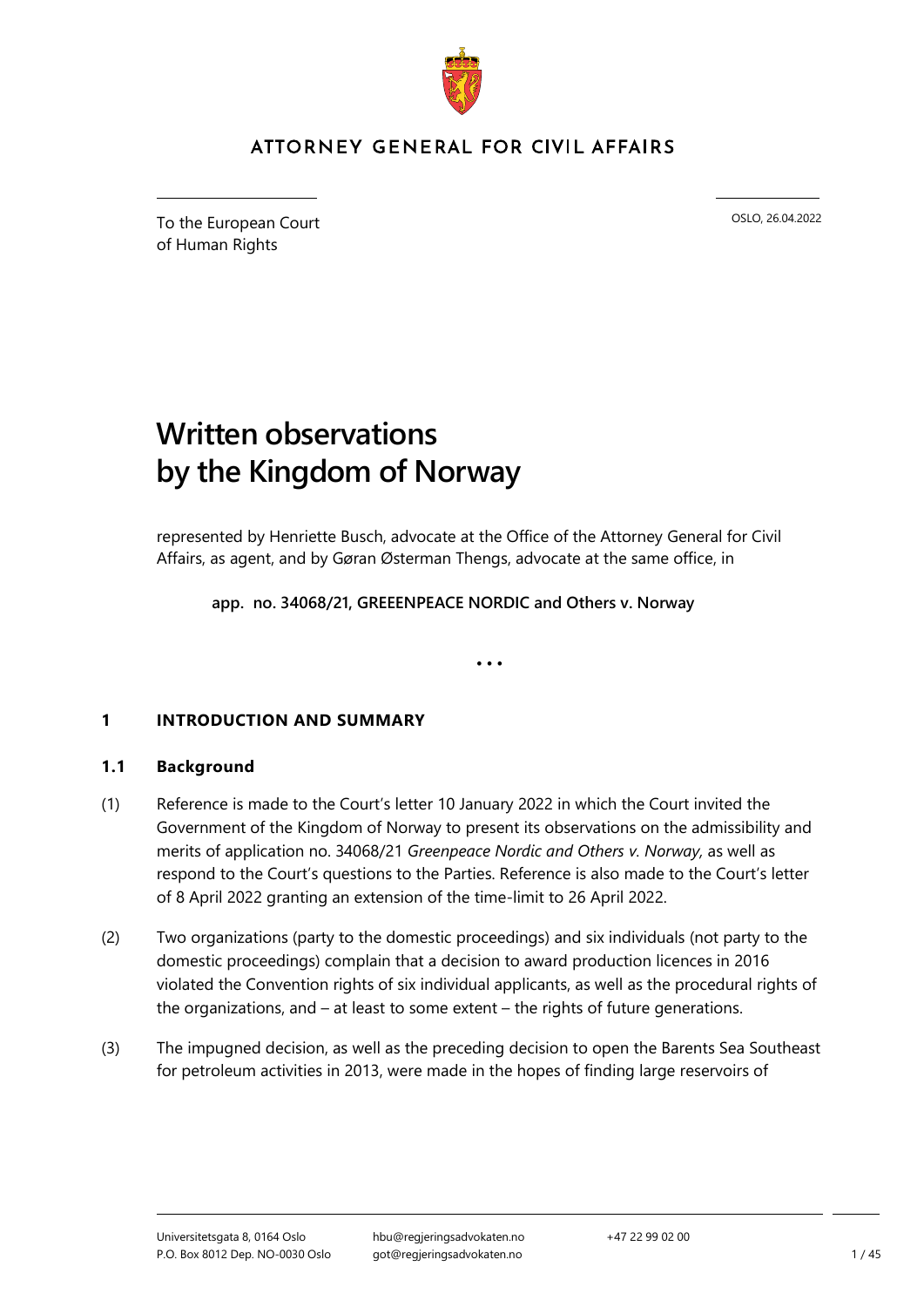natural gas.<sup>[1](#page-1-0)</sup> The impugned decision, as well as the preceding opening decision, did in themselves not involve any significant environmental risks and any actual production would be subject to further impact assessment and approval by the authorities.

- (4) All of the licences awarded in the  $23<sup>rd</sup>$  licensing round have since been relinquished, meaning that there will not be any emissions from future petroleum activities or combustion of petroleum as a result of the impugned decision.
- (5) The application calls for the Court's review of a judgment issued by the Norwegian Supreme Court 22 December 2020. Sitting as a plenary court of 15 justices, the Supreme Court dismissed the organizations' appeal. The Supreme Court unanimously held that the impugned decision had not violated the substantive aspects of section 112 of the Norwegian Constitution, nor did the court find grounds for any violation of Articles 2 and 8. In relation to the preceding 2013 decision by the Norwegian Parliament ("the Storting") to open the south-eastern part of the Barents Sea for petroleum activities, the Supreme Court moreover unanimously held that no significant procedural errors had been made concerning the economic prospects prior to the opening nor the fall in oil prices subsequent to the opening. Finally, the Supreme Court held, 11 to 4, that it was not a procedural error that the impact assessment carried out prior to the 2013 opening decision had not described the potential climate change impacts of future combustion of petroleum found, produced and exported from that area.

#### **1.2 Summary**

- (6) Climatic changes are already occurring due to anthropogenic emissions. Climate change will have serious and irreversible impacts on nature and society throughout the world. This is stated by the IPCC and the findings are not in dispute. Climate change is a global problem that needs to be solved at a global level, while at the same time countries need to pursue domestic mitigation measures. International cooperation and international agreements such as the UN's sustainability goals and Paris Agreement is key. In this regard, Norway has been a promoter and supporter of international agreements. The Government is deeply committed to contribute to solve the world's climate and energy challenge, and to do its part in reaching the long term temperature goal of the Paris Agreement. Safeguarding the well-being of present and future generations requires that modern societies strive to prevent environmental degradation, adapt to a changing climate, and continue their vigorous and concerted efforts to reduce greenhouse gas emissions.
- (7) States with economies that are largely dependent on the production and export of oil and natural gas (petroleum), have to grapple with how to approach climate change related risk

<span id="page-1-0"></span><sup>1</sup> Cf[. Meld. St. 36 \(2012-2013\)](https://www.regjeringen.no/no/dokumenter/meld-st-36-20122013/id725083/?ch=1) (Norwegian only) p. 24, which is the report to the Norwegian Storting regarding the opening of the area for petroleum activities.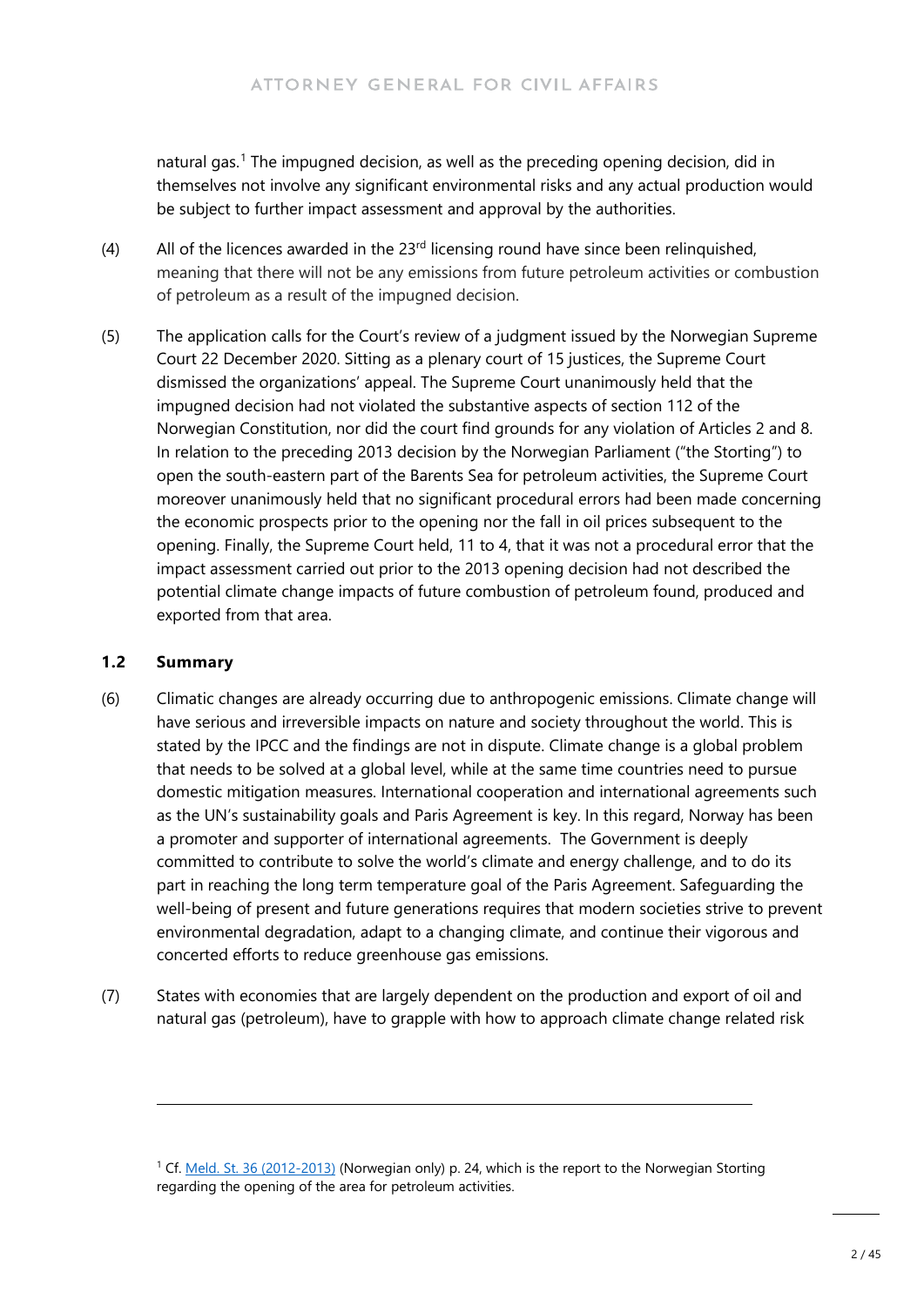associated with the production and export of oil and natural gas*.* [2](#page-2-0) Norway actively supports a green transition, and aims to build on the world-leading competence from the oil and gas industry in new sectors, such as offshore wind power, hydrogen, carbon capture and storage and green shipping. Emissions from oil and gas production on the Norwegian continental shelf are declining and emissions per unit produced are lower compared to the average of other petroleum producing countries. The Government of Norway intends to cooperate with the industry to reduce greenhouse gas emissions from the Norwegian continental shelf by 50 per cent by 2030 and to net zero by 2050.

- (8) While agreeing on the broad facts of global climate change, the disagreement between the parties has been, and continues to be, how Norwegian society should approach the petroleum and climate policy. The applicants have legitimate political opinions as to how Norway should respond to the climate crisis. Their political views regarding the phase out of Norwegian petroleum industry (through the cessation of awarding new production licences) are shared by several of the politicians in the Norwegian parliament, but at present far from a majority. Political considerations in this area also depend, in part, on how one assesses the likelihood that a phase out of Norwegian petroleum production and export will lead to net emission reductions globally and thus actually reducing the risk imposed by climate change. It also depends on how one views the negative societal effects of curbing the access to oil, and in particular natural gas, before a sufficiently stable renewable energy supply is available.
- (9) The recent energy crisis in Europe has demonstrated the continued dependence on reliable, democratic energy suppliers – such as Norway – to provide stable energy supply, in particular natural gas, for some time to come. On February 2 2022, the EU Commission approved in principle *Complementary Climate Delegated Act* on climate change mitigation and adaption, that adds certain gas and nuclear activities in the list of economic activities covered by the EU taxonomy, subject to strict conditions. For gas in particular, the main conditions are that the activities replace high-emitting energy sources, such as coal, and fully switch to renewable or low-carbon gases by December 2035. The Complementary Delegated Act is currently under scrutiny by co-legislators.
- (10) Europe's need for a stable and predictable supply of energy has recently been further underlined by Russia's instrumentalization of energy and demonstrated willingness to take any measures necessary to achieve their own geopolitical goals, including waging war against a neighboring country. In a statement 23 February 2022 from President von der Leyen of the European Commission, Norway's role as a "reliable supplier of gas" was highlighted in connection with Europe's effort to "get out of the dependency on Russian

<span id="page-2-0"></span><sup>&</sup>lt;sup>2</sup> See further [NOU 2018: 17 Klimarisiko og norsk økonomi](https://www.regjeringen.no/contentassets/c5119502a03145278c33b72d9060fbc9/no/pdfs/nou201820180017000dddpdfs.pdf) (Norwegian only) relied on by the Supreme Court in its summary of climate change science and how climate change may impact Norway. The IPCC has also released three recent Working Group contributions to the IPCC Sixth Assessment report. See [Working](https://www.ipcc.ch/report/ar6/wg1/)  [Group I \(](https://www.ipcc.ch/report/ar6/wg1/)9 August 2021); [Working Group II](https://www.ipcc.ch/report/sixth-assessment-report-working-group-ii/) (28 February 2022) an[d Working Group III \(](https://www.ipcc.ch/working-group/wg3/)4 April 2022).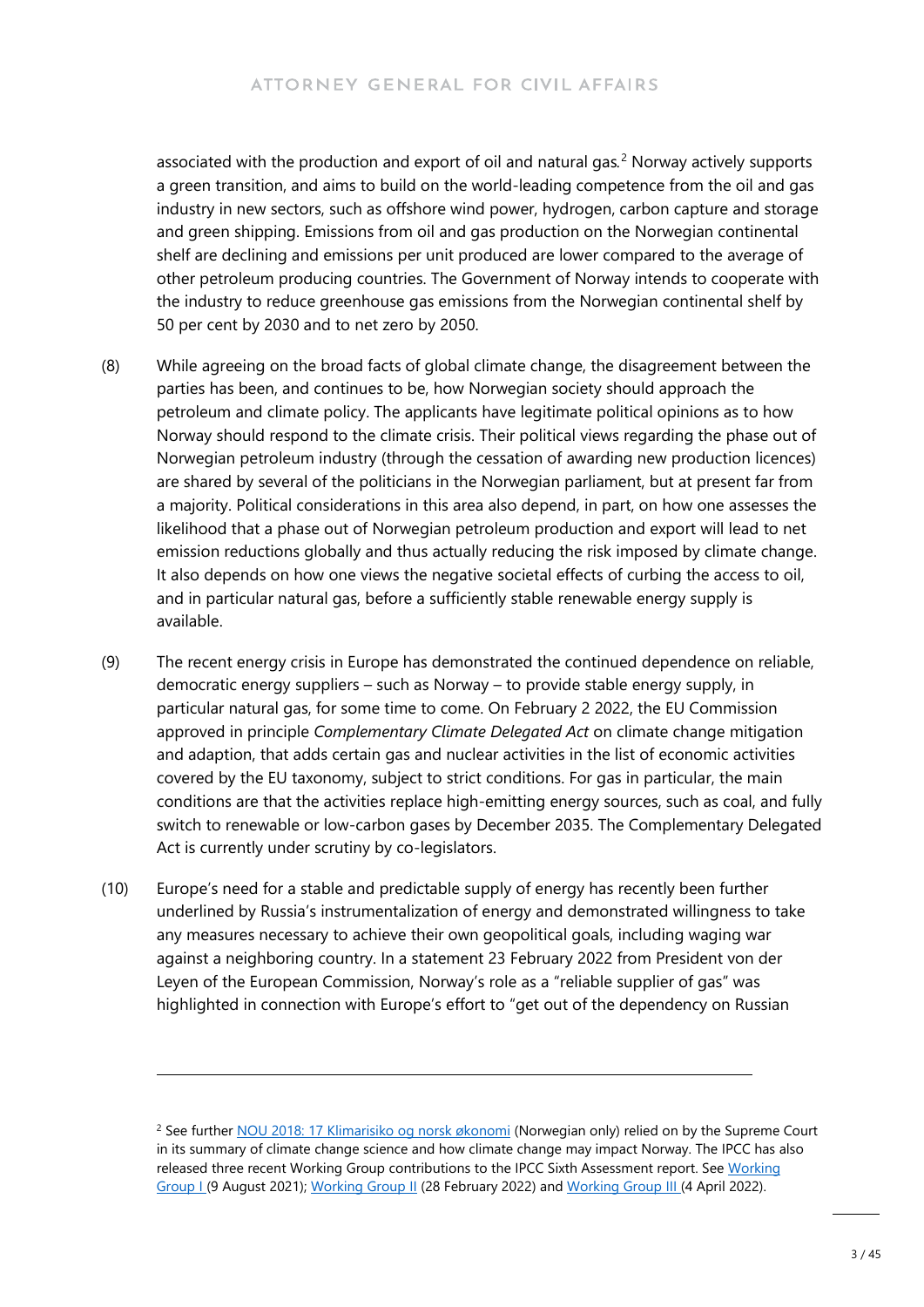gas".<sup>[3](#page-3-0)</sup> In 2019, Norway was the second largest exporter of natural gas to the EU with a share of 16,2 %, the largest being Russia with a share of 41,1 %.[4](#page-3-1) On 8 March 2022, the Commission proposed an outline for a plan to make Europe independent from Russian energy supply, introducing a series of measures that may reduce EU demand for Russian gas by two thirds before the end of the year.<sup>[5](#page-3-2)</sup>

- (11) This is a relevant context in which Norway strives to balance both its role as a stable, predictable, democratic supplier of energy, while at the same undertaking a wide range of efforts both domestically and abroad in order to accelerate the necessary transition to renewable energy sources. This was also the relevant context presented before the Norwegian Supreme Court during the oral hearings, contrary to the impression one might get from para. 21 of the applicants' "statement of facts", where only a selected excerpt of a longer oral statement is referenced, thereby leaving a skewed impression of the statement.
- (12) In the Government's view, there is no basis in neither the Convention's text nor the case law of the Court to hold that there is a sufficiently clear link between the impugned decision and a risk of adverse effects on individuals protected by the Convention. The Convention's provisions were not intended to provide guidance on general, global environmental issues. Other instruments are better equipped to do so. These instruments also express the common ground as to how far European states consider it appropriate for legal norms to bind their approaches to climate change. In Norway, the domestic climate change act follows up on this through legally binding domestic mitigation goals and a system through which these goals, and the progress towards reaching them, are to be periodically reviewed.
- (13) The Government respectfully invites the Court to find that the complaint is inadmissible or that there has been no violation.
- (14) In the Government's view, the application is inadmissible on several grounds:
	- i. neither the organizations nor the individual applicants are 'victims' within the meaning of Article 34 of the Convention; and the complaint is effectually an *actio popularis* for which there is no established exception;
	- ii. the individual applicants have not exhausted domestic remedies pursuant to Article 35 § 1; and the Convention's provisions are not applicable

<span id="page-3-0"></span><sup>&</sup>lt;sup>3</sup> Statement by President von der Leyen with Norwegian Prime Minister Støre 23 February 2022, available [here.](https://ec.europa.eu/commission/presscorner/detail/en/STATEMENT_22_1301) 

<span id="page-3-1"></span><sup>&</sup>lt;sup>4</sup> Eurostat, «From where do we import energy?", available here.

<span id="page-3-2"></span><sup>5</sup> See [press release 8 March 2022,](https://ec.europa.eu/commission/presscorner/detail/en/ip_22_1511) "REPowerEU: Joint European action for more affordable, secure and sustainable energy", stating *inter alia*: *"Phasing out our dependence on fossil fuels from Russia can be done well before 2030. To do so, the Commission proposes to develop a REPowerEU plan that will increase the resilience of the EU-wide energy system based on two pillars: Diversifying gas supplies, via higher Liquefied Natural Gas (LNG) and pipeline imports from non-Russian suppliers, and larger volumes of biomethane and renewable hydrogen production and imports; and, reducing faster the use of fossil fuels in our homes, buildings, industry, and power system, by boosting energy efficiency, increasing renewables and electrification, and addressing infrastructure bottlenecks."*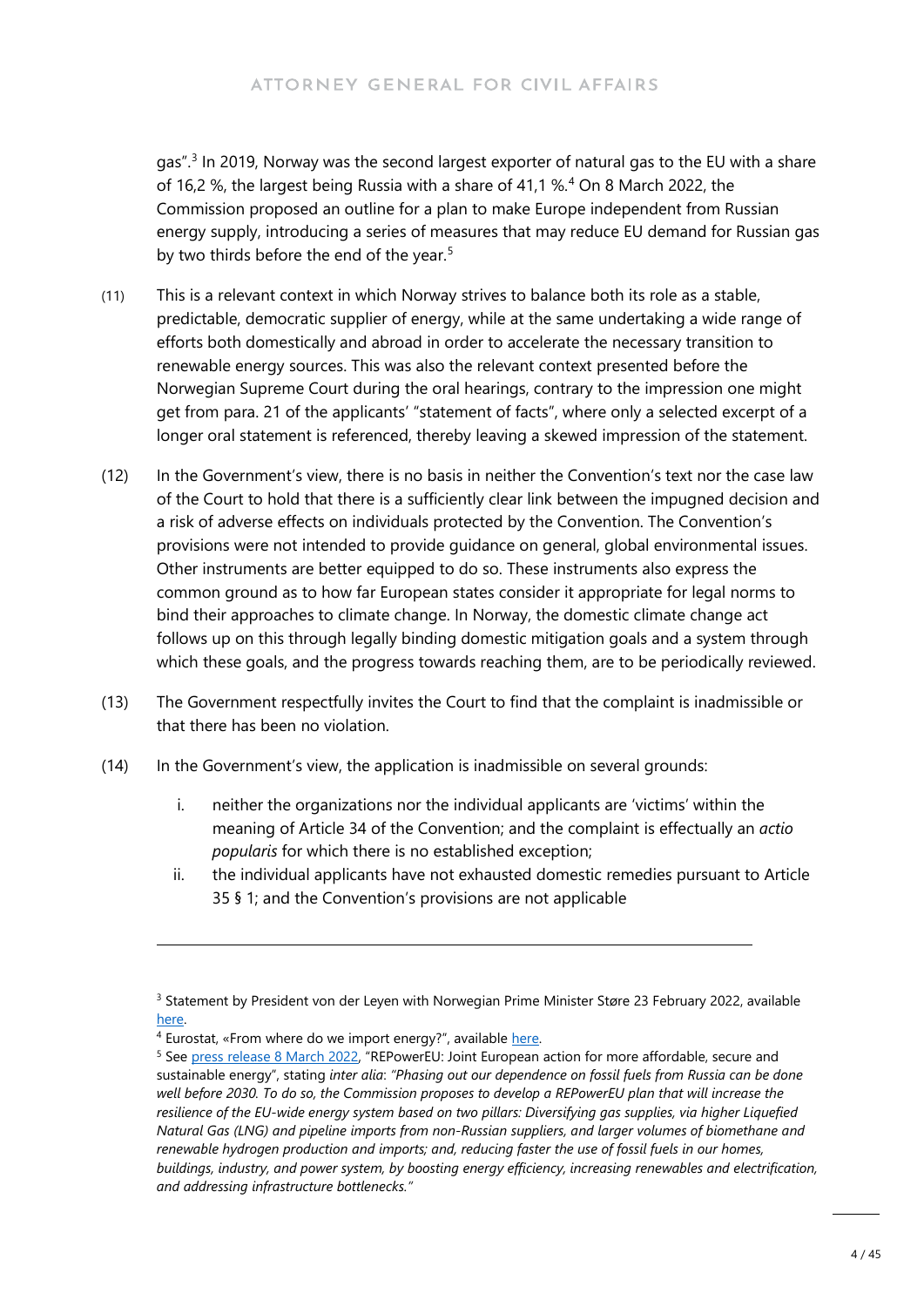- iii. the general complaint against Norwegian petroleum and climate policy is outside the scope of the case before the Court; and
- iv. the application is manifestly ill-founded and must be declared inadmissible pursuant to Article 35 § 3 (a).
- (15) If the complaint is considered admissible in whole or in part, and presupposing that the Convention's provisions are considered applicable, the Court should find that there has been no violation of the Convention. If the Convention's provisions are to be considered applicable in a case like this, both the character of the subject matter (climate change and energy policy) and the fundamental features of the Convention (the balancing of individual rights against societal interests, and procedural safeguards to promote this balancing exercise), imply a wide margin of appreciation for the Contracting States both in terms of the choice of measures and the structuring of procedures.

### **2 THE FACTS OF THE CASE**

#### **2.1 Introduction**

- (16) Section 1 of the applicants' Additional Submission contains the applicants' "Statement of Facts". In the Government's view, this statement is limited regarding the facts of the case before the Supreme Court of Norway and is largely argumentative and adapted to the applicants' legal claims before the Court. Therefore, the statement cannot be used as a factual basis for the Court's consideration of the merits of the case.
- (17) The individual applicants who were not parties in the domestic court proceedings have also submitted individual statements regarding the effect that the climate crisis in general has on their lives. As the individual applicants were not part of the domestic proceedings, their statements cannot serve as a factual basis for the Court's consideration either.
- (18) Insofar as regards the facts of the case before the domestic courts, the Government refers to the statement of facts rendered by the Supreme Court. The Supreme Court has made available an official translation of the judgment. For the sake of good order, the Government observes that the official translation differs from the unofficial translation enclosed with the application. The Government will in the following refer to the official translation, enclosed herewith:

#### Annex 1: The Supreme Court of Norway's plenary judgment of 22 December 2020 (HR-2020-2472-P) [official translation]

(19) A brief overview of the subject matter is given in §§ 2-5 and an overview of the court proceedings is given in §§ 6-19. In §§ 49-55 the Supreme Court describes challenges concerning global warming. A brief, general description of the domestic regulation of petroleum activities until production is provided in §§ 65-70, while the factual circumstances regarding the impugned decision (the 23rd licensing round) are described in §§ 71-77.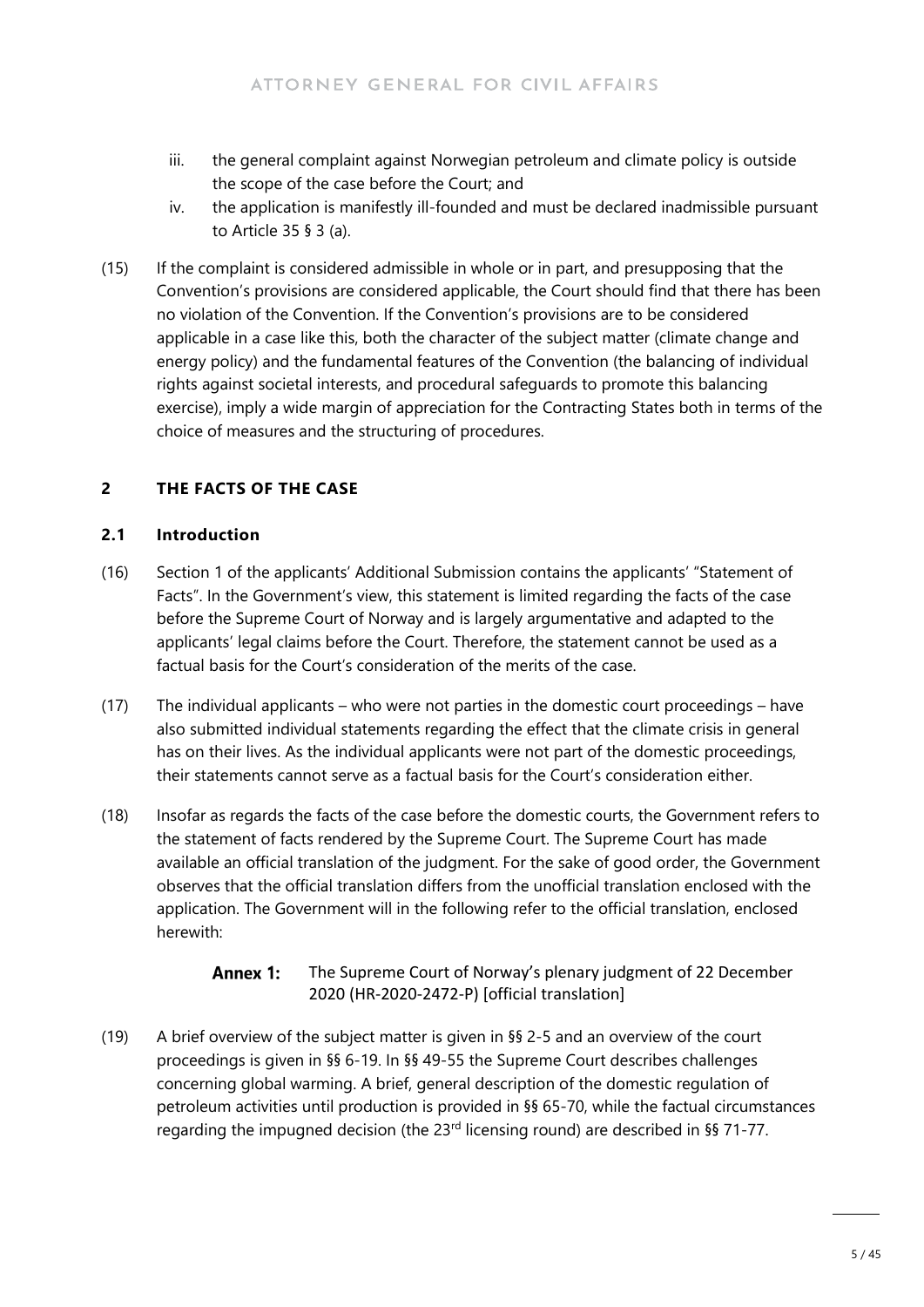(20) Below, the Government highlights, and to some degree expands upon, the most important factual aspects of relevance when assessing the case.

#### **2.2 Background on the opening of the Southeast Barents Sea (2013) and the 23rd licensing round (2016)**

- (21) A broad impact assessment is required prior to opening a new area for petroleum activities, see section 3-1 of the Petroleum Act and its associated provisions in the Petroleum Regulation chapter 2a. This impact assessment is conducted by public authorities, based on a programme subject to a public consultation. The findings from the impact assessments are summarised in an impact assessment report, which is also subject to public consultation, see also §§ 65-70 of the Supreme Court's judgment.
- (22) In the process leading to the opening of the Barents Sea Southeast, both the impact assessment programme and the subsequent impact assessment report were subject to public consultation.<sup>[6](#page-5-0)</sup> The impact assessment report, the remarks made during the public consultation and a response from the Ministry of Petroleum and Energy<sup>[7](#page-5-1)</sup> were all enclosed in the orientation paper submitted to the Storting in Meld. St. 36 (2012–2013), as mentioned by the Supreme Court in § 231.
- (23) As observed by the Supreme Court (majority) in § 208, the impact assessment describes scenarios for emissions related to scenarios for future production in this area.<sup>[8](#page-5-2)</sup> The scenarios were based on a report regarding the resource potential for the area, estimating that the area would yield more gas than oil. $9$  As noted by the Supreme Court majority, the impact assessment/report does not explicitly describe scenarios for emissions stemming from combustion of these quantities of petroleum ('downstream' emissions).[10](#page-5-4)
- (24) The impact on climate change was brought up in the public consultations regarding the impact assessment programme as well as in the finalized impact assessment report. In relation to the impact assessment programme, the applicant organizations (and others) remarked that an increase in petroleum activities would not be compatible with Norway's

<span id="page-5-0"></span> $6$  See the impact assessment programme available in Norwegian [here](https://www.regjeringen.no/globalassets/upload/oed/pdf_filer_2/og/utredningsprogram_bh-so_111122.pdf) and the impact assessment is available in Norwegia[n here.](https://www.regjeringen.no/globalassets/upload/oed/pdf_filer/brosjyrer/y-0121bhele_links.pdf) 

<span id="page-5-1"></span><sup>7</sup> Available in Norwegian [here.](https://www.regjeringen.no/globalassets/upload/oed/pdf_filer/barentshavet_s/behandling_av_kommentarer_050712.pdf) 

<span id="page-5-2"></span><sup>8</sup> See section 2.1 of the impact assessment, cf. footnote 6 above. One of the underlying scientific reports regarded ordinary airborne emissions, and calculated upstream emissions of a variety of greenhouse gases, based on the scenarios developed by the Petroleum Directorate (see summary 4.3.3). It does not assess the effects on the global climate. See the report "Konsekvenser av regulære utslipp til luft», available here. <sup>9</sup> See p. 5-6 of the report "Kartlegging og ressursberegning, Barentshavet sørøst", available in Norwegian here.<br><sup>10</sup> Impacts from global climate change were addressed, but in the context that this global phenomenon

<span id="page-5-4"></span><span id="page-5-3"></span>constituted a larger threat to the local environment than the petroleum industry, see p. 71 of the impact assessment, cf. footnote 6.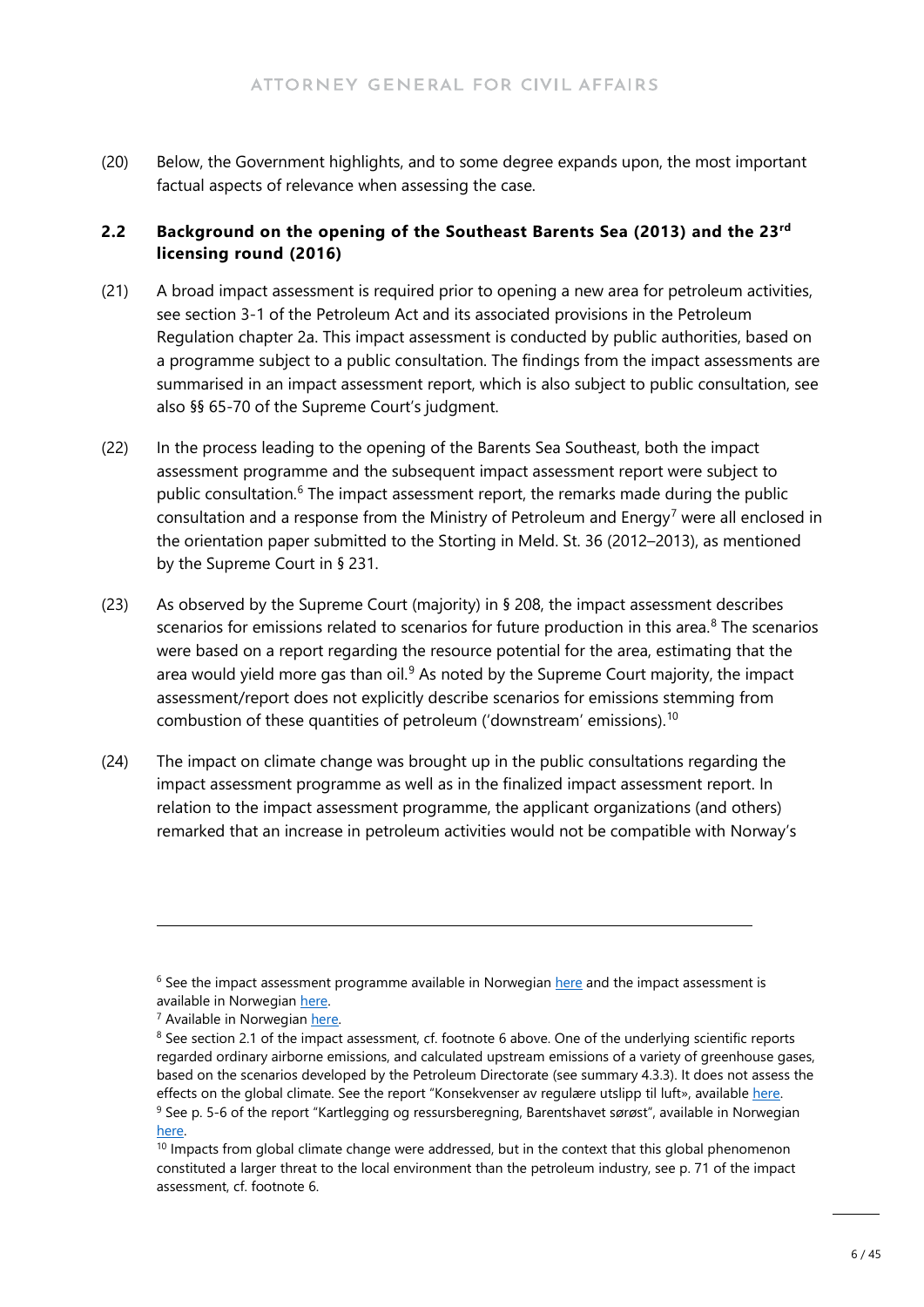national and international climate change obligations. They did not specify whether they referred to emissions in Norway or abroad.<sup>11</sup>

- (25) In their comments to the impact assessment, the applicant organizations (together with other organizations) made reference to the reports by the IPCC and stated that they considered the opening of a new area as a move in the wrong direction, with emphasis on the national target of 20 % reduction in domestic emissions by 2020.<sup>[12](#page-6-1)</sup> They reiterated that they considered an opening of the Barents Sea Southeast as a violation of Norway's international climate change obligations, without specifying further.<sup>[13](#page-6-2)</sup> Their arguments relating to domestic and international climate change obligations seem to stay within the context of future *domestic* emissions from petroleum activities (while also criticizing Norwegian authorities for 'betting' on the international climate change regime failing so that Norway may continue its petroleum exports in the future).<sup>[14](#page-6-3)</sup>
- (26) As observed by the Supreme Court majority (§ 232), the Ministry's response to the remarks in the public consultation included references to the general climate change policy of the Government at that time and the compromise between the parties in the Storting in 2012.<sup>[15](#page-6-4)</sup> As the Supreme Court minority remarks, this general policy did not expressly address downstream (combustion) emissions abroad.
- (27) In Meld. St. 36 (2012–2013) on the opening of the Barents Sea Southeast, climate change is mentioned several times. The report emphasizes that a transition from coal to gas in many countries will provide for significant reductions in greenhouse gas emission and that there is an overarching need for a stable energy supplier such as Norway.<sup>[16](#page-6-5)</sup> The report acknowledges that future petroleum demand and prices will be sensitive to both economic prospects and climate change policies globally. While recognizing that climate change policies consistent with the target of limiting global warming to 2°C (the global aim prior to the Paris Agreement) will lead to a reduction in demand for Norwegian oil, the report emphasizes that the opposite will be the case for Norwegian gas. The report notes specifically that EU states will be depending on increased imports of Norwegian gas in the coming years, highlighting gas as a climate friendly substitute for coal.<sup>17</sup>

<sup>&</sup>lt;sup>11</sup> Available in Norwegian [here,](https://www.regjeringen.no/globalassets/upload/oed/pdf_filer/barentshavet_s/behandling_av_kommentarer_050712.pdf) see p. 48-49.

<span id="page-6-1"></span><span id="page-6-0"></span><sup>&</sup>lt;sup>12</sup> Section 4 of their comments, p. 8, available in Norwegian here.

<sup>&</sup>lt;sup>13</sup> Section 4A of their comments, available in Norwegian here.

<span id="page-6-3"></span><span id="page-6-2"></span><sup>&</sup>lt;sup>14</sup> The organizations referred to the surplus of quotas in the European Emission Trading System (ETS) and the estimate made by the EIA in 2012 that 75% of discovered fossil energy resources would have to remain unexploited in order to stay within the 2C target. See section 7, available in Norwegian here.

<span id="page-6-4"></span><sup>&</sup>lt;sup>15</sup> This policy document was in turn based on the IPCC's reports, which refers extensively to the link between global climate change and emissions, and the need for emission reductions. In the appendix to the report regarding the opening decision, the Ministry also made reference to the EU ETS (see the judgment § 232). <sup>16</sup> Available in Norwegian [here,](https://www.regjeringen.no/contentassets/ba20e3609dde46a29bb734477b6e0a20/no/pdfs/stm201220130036000dddpdfs.pdf) see p. 7.

<span id="page-6-6"></span><span id="page-6-5"></span><sup>17</sup> *Ibid*., p. 8, which is of particular relevance in light of the recent energy/gas crisis in Europe and the EU Commission's proposal that investments in gas be regarded as 'green' in a transitional period.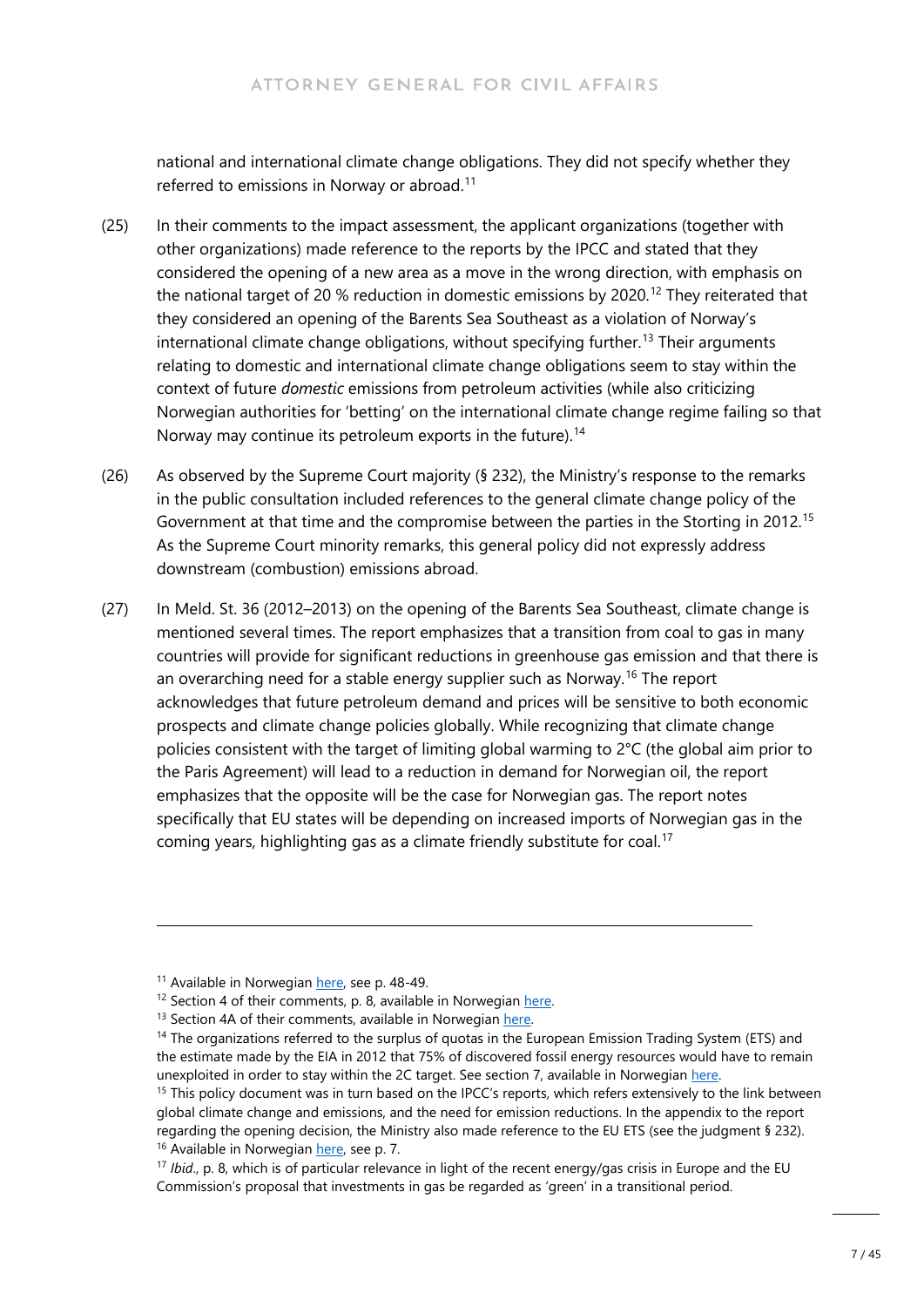(28) As emphasized by the Supreme Court majority (see § 235 et seq), there were subsequent debates in the Norwegian parliament (the "Storting"), both in the committee in charge of preparing the case and in the plenary Storting, where global climate change and Norway's contribution to global warming through petroleum export was on the agenda. In relation to the broader debate, the proposals to phase out Norwegian petroleum activities or cancel specific licensing rounds failed to secure support in the Storting) during the parliamentary debate 25 April 2017. The primary reasons being the role that the petroleum sector has in the Norwegian economy and that one expects there to be some room for petroleum (oil and gas) also in a low carbon economy, see § 237 of the judgment with further reference to Innst. 258 S (2016-2017) p. 3.

#### **2.3 The scope of the case before domestic courts**

- (29) The applicant organizations' domestic lawsuit was admissible due to a special provision in the Norwegian Dispute Act allowing organizations to "bring an action in its own name in relation to matters that fall within its purpose and normal scope", cf.  $\S$  1-4 of the Act.<sup>[18](#page-7-0)</sup> The organizations did not include any individuals as plaintiffs, and their submissions to the domestic courts were based on submissions made on behalf of the population as a whole.
- (30) In the domestic court proceedings, "the crux of the matter" was the "interpretation of Article 112 of the Constitution and to which extent it confers substantive rights on individuals that may be assessed in court", cf. the Supreme Court § 3. Article 112 reads as follows:

*Every person has the right to an environment that is conducive to health and to a natural environment whereby productivity and diversity are maintained. Natural resources shall be managed on the basis of comprehensive long-term considerations, which will safeguard this right for future generations as well.* 

*In order to safeguard their right in accordance with the foregoing paragraph, citizens are entitled to information on the state of the natural environment and on the effects of any encroachment on nature that is planned or carried out.* 

*The authorities of the state shall take measures for the implementation of these principles.*

(31) The Norwegian Constitution also contains a general obligation on the authorities to respect and secure human rights, as they transpire in the Constitution and in treaties which are binding on Norway (Article 92). Articles 93 and 102 correspond, broadly speaking, to ECHR Articles 2 and 8. It should also be mentioned that the ECHR and several other human rights treaties have been adopted as Norwegian law through the Human Rights Act of 1999 ('Lov

<span id="page-7-0"></span> $18$  Section 1-4 also requires that the general conditions of section 1-3 of the Act are otherwise satisfied.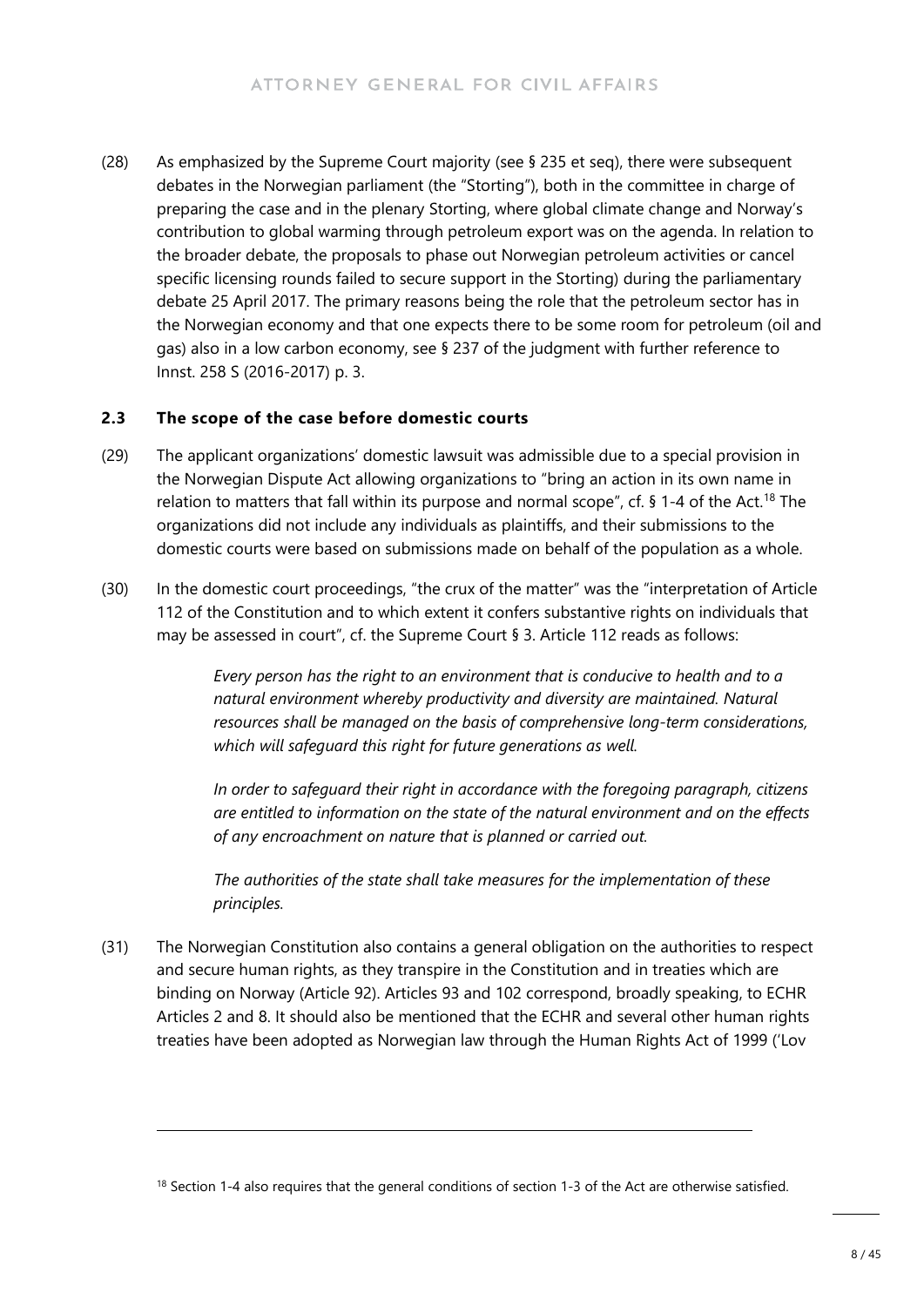om styrking av menneskerettighetenes stilling i norsk rett'), stipulating that other laws will be set aside should they conflict with these rights.

- (32) Before the District Court, the organizations did not claim that the impugned decision violated the Convention, and this was first introduced as new and alternative grounds for invalidity before the High Court, see the Supreme Court § 11. The appeal to the Supreme Court was limited to Article 112 of the Constitution, but a reservation was made to invoke Art. 2/8, and this was done during the oral hearing, see Supreme Court § 14. During the oral hearings, claims relating to the Convention made up a significantly lesser part of the applicant organizations' arguments. This is evident both from the Supreme Court's rendition of the organizations contentions §§ 20-34, where the Convention grievances are summarized in § 29, and from the written dispositions used by the applicant organizations' legal counsel during the oral hearings.
	- **Annex 2:** The applicant organizations' written disposition before the Supreme Court
	- The applicant organizations' revised "part VI" of the written Annex 3: disposition before the Supreme Court
- (33) As regards the applicant's arguments concerning procedural errors before the domestic courts, the Government recalls that the applicant organizations explicitly did "not claim that the same errors were made when awarding the licences in the Barents Sea south", cf. the Supreme Court §§ 14 and 179. Before the domestic courts, the "procedural issue only concern[ed] the most recently awarded area in the southeast Barents Sea from the 23<sup>rd</sup> licensing round", cf. the Supreme Court § 181, and not the licensing in the Barents Sea south.
- (34) The organizations did not invoke Article 14 before domestic courts.

#### **2.4 Brief summary of the Supreme Court's decision**

(35) In interpreting the positive and negative obligations under Article 112 of the Constitution, the court discussed the judiciary's role in environmental matters, emphasised the significance of the Storting's debates concerning the decisions at issue, and stated, inter alia, that:

> *(141) On the one hand, obvious rule-of-law considerations suggest that the courts must be able to set limits on the political majority when it comes to protecting constitutionalised values. On the other hand, decisions involving basic environmental issues often require a political balancing of interests and broader priorities. Democracy considerations also suggest that such decisions should be made by popularly elected bodies, and not by the courts.*

> *(142) Against this background, Article 112 of the Constitution must, when the Storting has considered a case, be interpreted as a safety valve. In order for the courts to set aside a legislative decision, the latter must have grossly neglected its duties under Article 112 subsection 3. The same must apply for other Storting decisions and*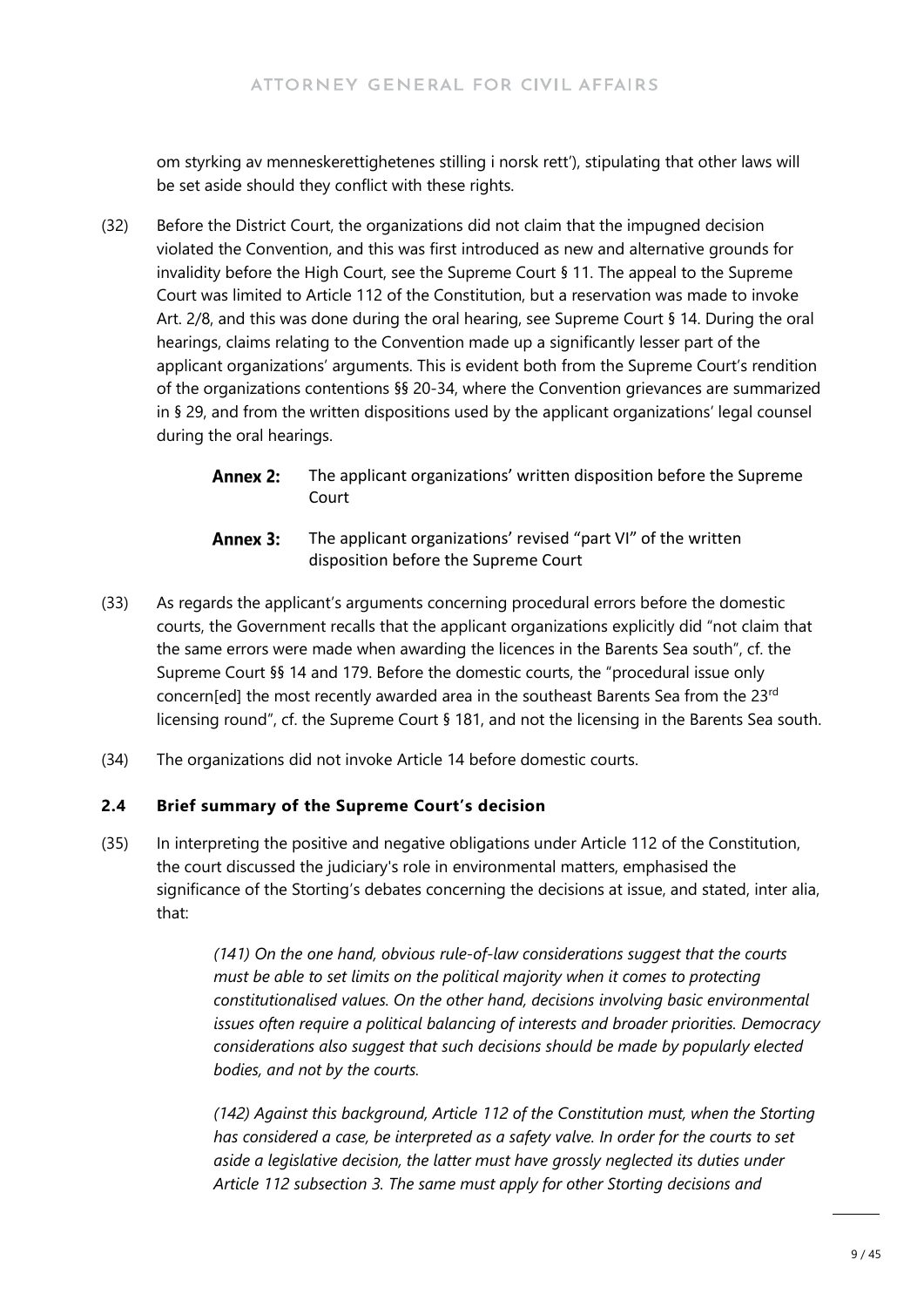*decisions to which the Storting has consented. Consequently, the threshold is very high.*

*(143) Against the background of the parties' contentions before the Supreme Court, I mention that these duties may involve both positive and negative measures. The purpose of the constitutional provision would largely be lost if the provision does not also involve a duty to abstain from decisions violating Article 112 subsection 3.*

*(144) In other words, Article 112 of the Constitution is not merely a declaration of principle, but a provision with a certain legal content. However, one can only to a limited extent build directly on a constitutional provision in a case before the court.*

*(145) For an administrative decision in which the Storting has not been involved, Article 112 of the Constitution will have relevance as an interpretative factor and as a factor in the exercise of discretion. Apart from this, the case gives no cause to elaborate further on how thoroughly such decisions should be reviewed."*

(36) Considering the merits of the appeal under the substantive aspects of Article 112 of the Constitution, the Supreme Court unanimously concluded that there had been no violation, see the individual assessment in §§ 157-163:

> *(157) When a production licence follows directly from the Storting's endorsement of the opening of the relevant areas, there is little left for the Supreme Court to control. The decision may then only be invalidated under Article 112 of the Constitution when the duty under subsection 3 is seriously neglected. I find it clear that this strict condition is not met, and will therefore only briefly comment on the measures implemented in the climate and environment area:*

*(158) A number of general and individual measures have been implemented to reduce the national greenhouse gas emissions. Among them are the levy of CO2 tax, investment in renewable energy, support of technology for carbon capture and storage, support of green technology and green transition in general, and not least the joining of the EU Emissions Trading System.*

*(159) When it comes to greenhouse gas emissions from combustion abroad after Norwegian petroleum export, I believe one must accept that the Storting and the Government build their Norwegian climate policy on the division of responsibilities between states in accordance with international agreements. Here, the clear principle is that each state is responsible for combustion on its own territory.*

*(160) A number of measures have been taken to prevent local environmental harm. A strict safety regime applies to the Norwegian continental shelf. For instance, a separate licence is required for each exploration drilling, in which special conditions may be laid*  down. If profitable discoveries are made, as mentioned, a new impact assessment will *be prepared in connection with applying for approval of a PDO, which may also be subject to special conditions. In Report to the Storting 41 (2012–2013) page 2, it is set*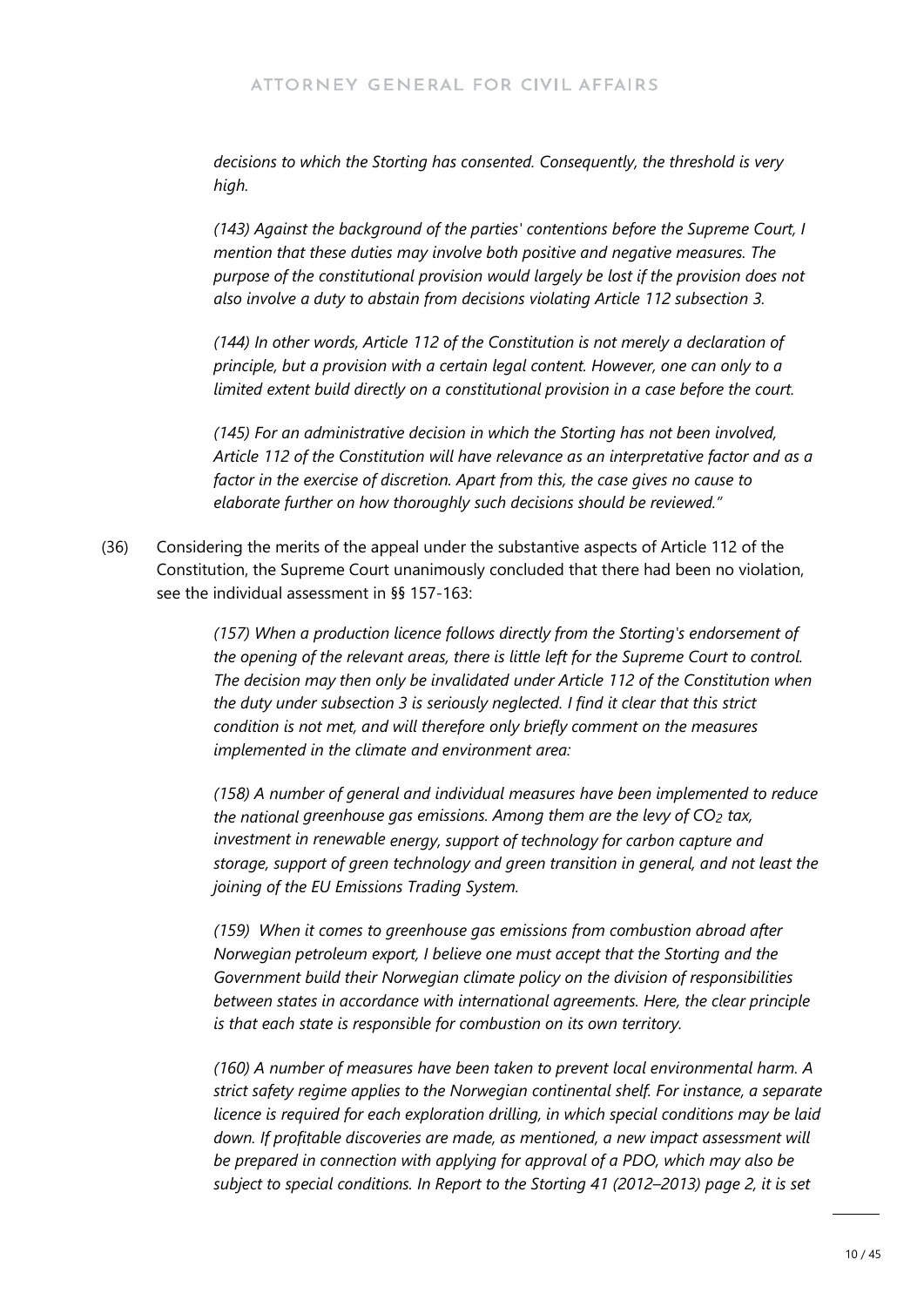*out that the drilling time will be subject to restrictions, for instance that no drilling may take place less than 50 km from the ice edge between 15 December and 15 June.*

*(161) As mentioned, when challenging a decision's validity, one must use that decision as a starting point. The appellants do not argue within such a scope. Their arguments are largely connected to the existing petroleum production. A key point for the environmental groups is that Norway must take a proportionally larger share of the climate cuts than other countries, because we produce oil and gas creating large emissions, and because we have the economic capacity to do so. Norway must therefore, they claim, cut at least 60 percent of the greenhouse gas emissions within 2030. The environmental groups also contend that until a detailed legal framework and climate accounts are in place, the authorities cannot commence production in new areas. It is held that the tolerance limit must be clearly stated in the planning – and that a system is required to prevent that this limit is not exceeded.* 

*(162) It is unlikely that the courts, when assessing an individual decision, may lay down such specific requirements based on Article 112 of the Constitution. The arguments of the environmental groups imply that crucial parts of Norwegian petroleum policy, with production and export, are put to the test. These views will also affect subsequent licensing rounds, and largely involve a controlled shutdown of Norwegian petroleum production. This aspect is not a subject matter in this case.*

*(163) In addition, the Storting has stipulated specific targets for cuts in the greenhouse gas emissions. They are now provided in the Climate Change Act. As mentioned, the Storting and the Government have also implemented and planned several measures in order to reach the targets. At the same time, possible emissions from the southeast Barents Sea will not occur for a long time yet. As already pointed out, we are not dealing with serious negligence under Article 112 subsection 3 of the Constitution.*

- (37) The Supreme Court also unanimously concluded that there were no grounds for any violation of the Convention Articles 2 and 8. The Supreme Court first considered that there was no sufficiently close link between the impugned production licences and a potential loss of life in Norway to entail a real and immediate risk to life within the meaning of Article 2 of the Convention (see § 168). With regard to Article 8, the Supreme Court referred to the case law of the ECtHR (see §§ 169–170) and observed that "that there is nothing in present case law to suggest that the subject matter in climate cases will differ from that in cases concerning environmental harm in general" (§ 171). Based on the significance the ECtHR until now has ascribed to the requirement of a direct and immediate link, the Supreme Court considered it to be clear that the effects of possible future emissions due to the licences awarded in the 23rd licensing round did not fall within Article 8 of the Convention (*ibid.*).
- (38) With reference to the claimants' arguments that the content of rights under the Convention could be identified on the basis of "common ground" between Member States, the Supreme Court noted that the Convention does not have a separate environmental provision and that such a common ground doctrine as applied in the case of *Demir and Baykara*, no.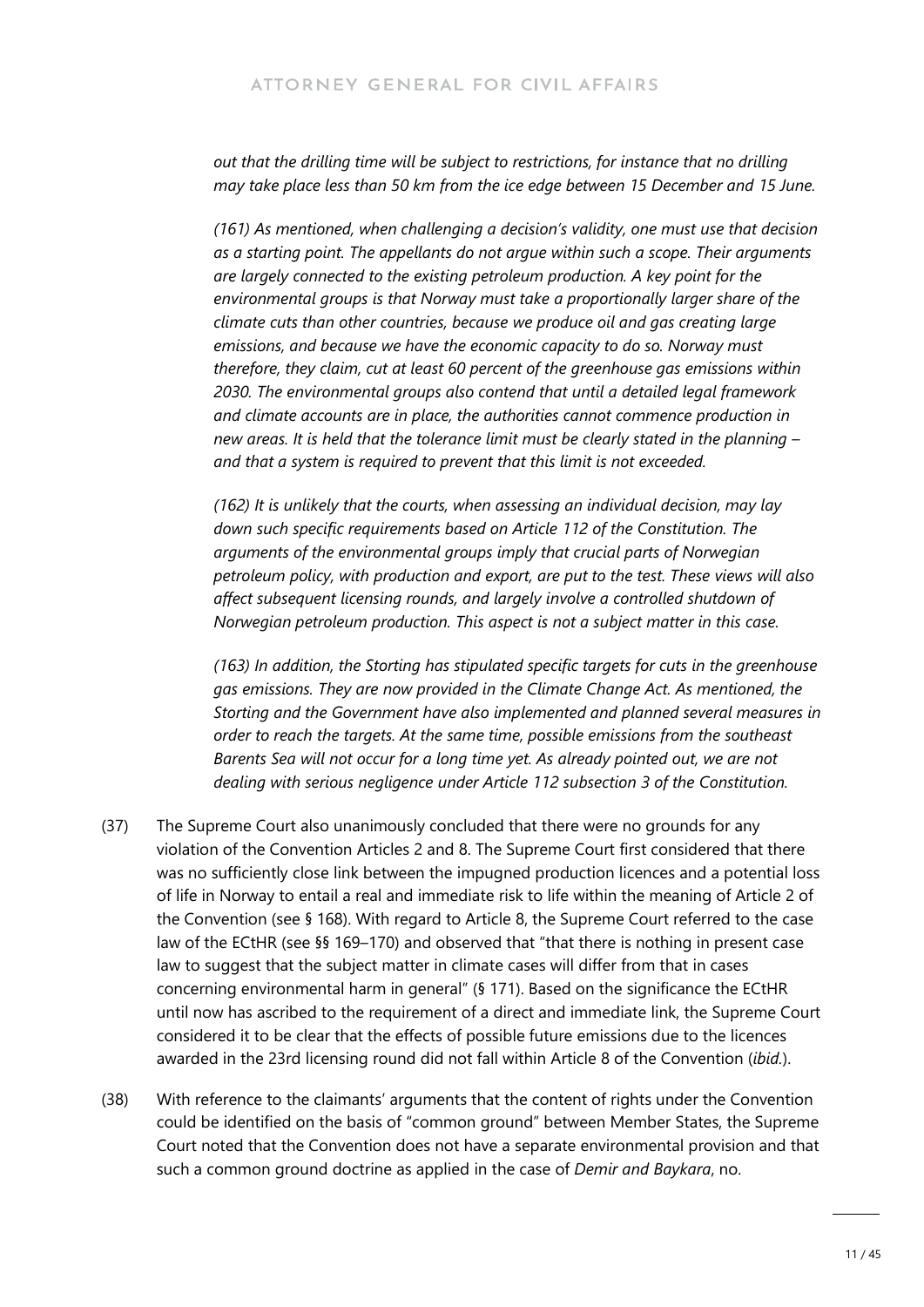34503/9712, 12 November 2008 [GC] could probably not be applicable in the same manner in the present case.<sup>[19](#page-11-0)</sup> In any case, it had not been demonstrated that the production licences constituted a breach of Norway's international obligations (see § 174).

(39) A minority of the Supreme Court (four judges) considered that there had been a procedural error pursuant to Article 5 (2) of Directive 2001/42/EC in the opening of the southeast Barents Sea. In the view of the minority, the climate impacts from combustion of the petroleum that might be produced from the Barents Sea South-east should have been identified, described and evaluated at an overarching level, see § 274 of the judgment. The majority (11 judges) disagreed with this view.

### **2.5 Subsequent proceedings: All of the licences awarded in the 23rd licencing round have been relinquished**

- (40) At the time of the Supreme Court proceedings, all but one production licence in the southeast Barents Sea provided in the 23<sup>rd</sup> licensing round had been relinquished by the licencees, and the court was informed that the operator at the time had applied for å return of 62 percent of the area encompassed in the licence, see § 77.
- (41) All of the awarded production licences awarded in the  $23<sup>rd</sup>$  licensing round of 2016 (the impugned decision) have now been relinquished by the respective licencees, meaning that there will not be any emissions from future petroleum activities or combustion of petroleum as a result of the impugned decision.

### **3 RELEVANT LAW AND PRACTICE**

#### **3.1 Introduction**

(42) Although the present case concerns the validity of the impugned decision and not climate change in general and Norway's efforts to combat this, the Government will in the following provide a brief overview of global climate change mitigation instruments as well as relevant domestic law and practice.

### **3.2 International law**

#### *3.2.1 Global climate change instruments*

(43) The objective of the international climate change framework is to strengthen the global response to the threat of climate change and keeping the increase in the global average temperature to well below 2 degrees above pre-industrial levels and pursuing efforts to limit

<span id="page-11-0"></span><sup>&</sup>lt;sup>19</sup> The wording in § 174 of the judgment reads "ei slik lære", which in the Government's view should be read as "such a doctrine" or "this kind of doctrine". In the official translation enclosed in appendix 1, the passage is translated into "such a principle".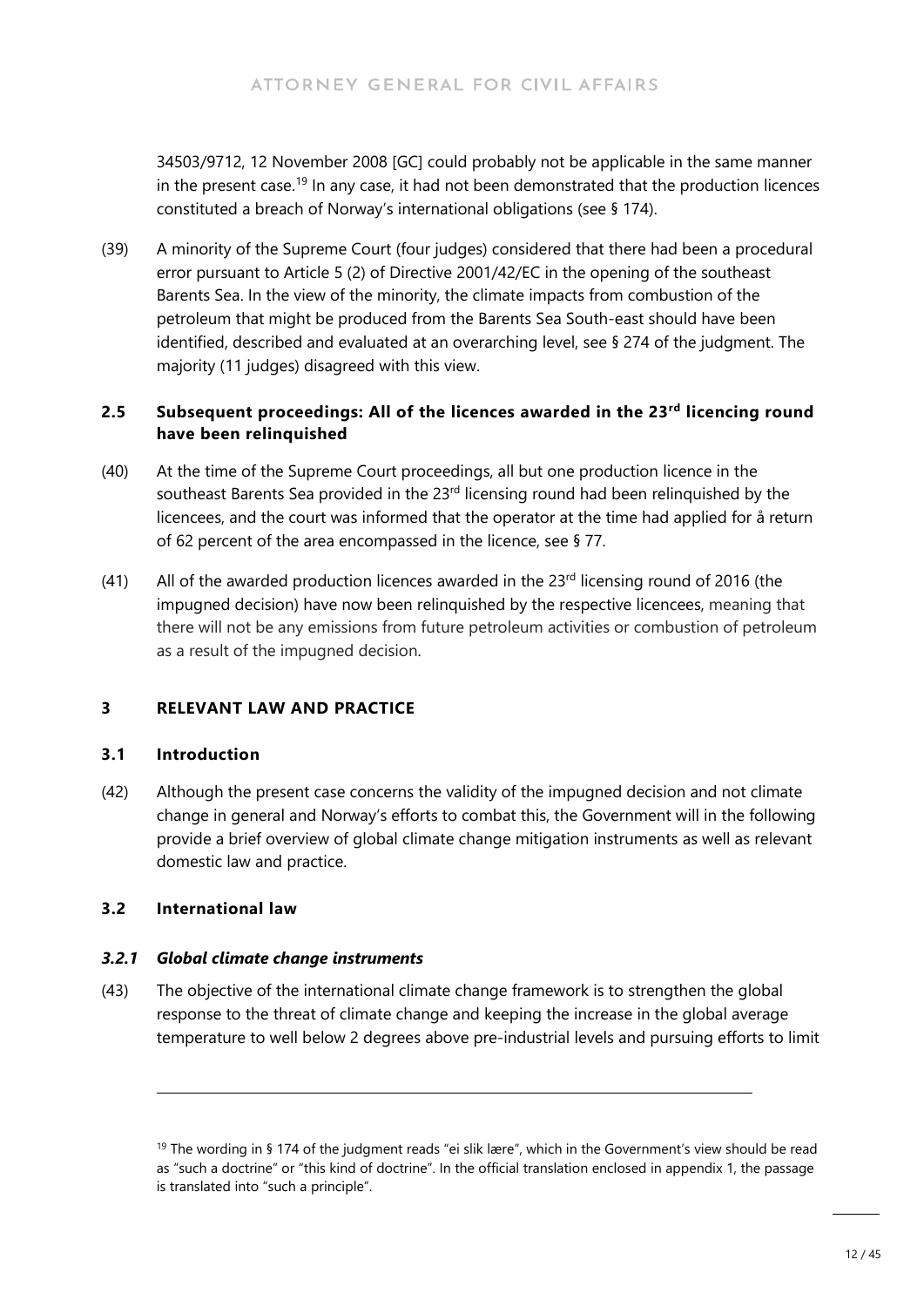the temperature increase to 1.5 degrees above pre-industrial levels, recognizing that this would significantly reduce the risk and impacts of climate change.

- (44) The commitments in the international climate change framework is placed on states, and not on individuals. How states choose to meet their commitments and arrange their climate policy is subject to the states' discretion. This requires broad political considerations and is dependent on different national circumstances.
- (45) In 1992 the global community of states agreed on the United Nations Framework Convention on Climate Change as the framework for international cooperation to combat climate change by limiting the average global temperature increases and the resulting climate change, as well as coping with impacts of climate change. Through negotiations at the Conference of the Parties (COP) sessions in subsequent years, more specific obligations to strengthen the global response to climate change were developed. In 1997 the Kyoto Protocol was adopted, wherein developed states listed in Annex I (among them Norway) took on specific obligations to, *inter alia*, reduce the emissions from their territories compared with 1990 as described in the Protocol's Annex B.
- (46) The Paris Agreement was unanimously adopted in Paris in 2015 by the 21st COP under the UNFCCC, and entered into force on 4 November 2016. The Agreement has been ratified by 193 State Parties. In the recognition that this would significantly reduce the risks and impacts of climate change, the Paris Agreement contains a global long-term temperature target of holding the increase in the global average temperature to well below 2°C above pre-industrial levels and pursuing efforts to limit the temperature increase to 1.5°C above pre-industrial levels (Article 2 (1) (a)).
- (47) The heart of the Paris Agreement is the five-year ambition mechanism reflected in Article 4. It requires all Parties to submit a Nationally Determined Contribution (NDC) every five years, in accordance with the principles of progression and highest possible ambition. Parties have common but differentiated responsibilities and respective capabilities in the light of different national circumstances. When determining an enhanced NDC it should be informed by the outcomes of the global stock take (Article 4 (9)). The five-year ambition cycle of the Paris Agreement will ensure increased ambition over time and enables the Parties to collectively achieve the long-term temperature target of the Paris Agreement. With the aim to achieve the objectives of the NDCs the Parties shall pursue domestic mitigation measures (Article 4 (2)), but emission reductions may also be achieved through cooperation with other Parties (Article 6).
- (48) The Paris Agreement does not specify any objective criteria for determining a Party's NDC, other than that it should be based on a Parties highest possible ambition and represent a progression beyond their current NDC. It is up to each Party to determine its 'highest possible ambition'. It was a clear prerequisite for the unanimous adoption of the Agreement in Paris that the determination of the NDC would remain a subject of national sovereignty. Different proposals for models of specific 'fair' burden sharing etc. were proposed and rejected during the negotiations. The Paris Agreement exhaustively reflects the adopted model, establishing a 'bottom up' system based on nationally determined contributions.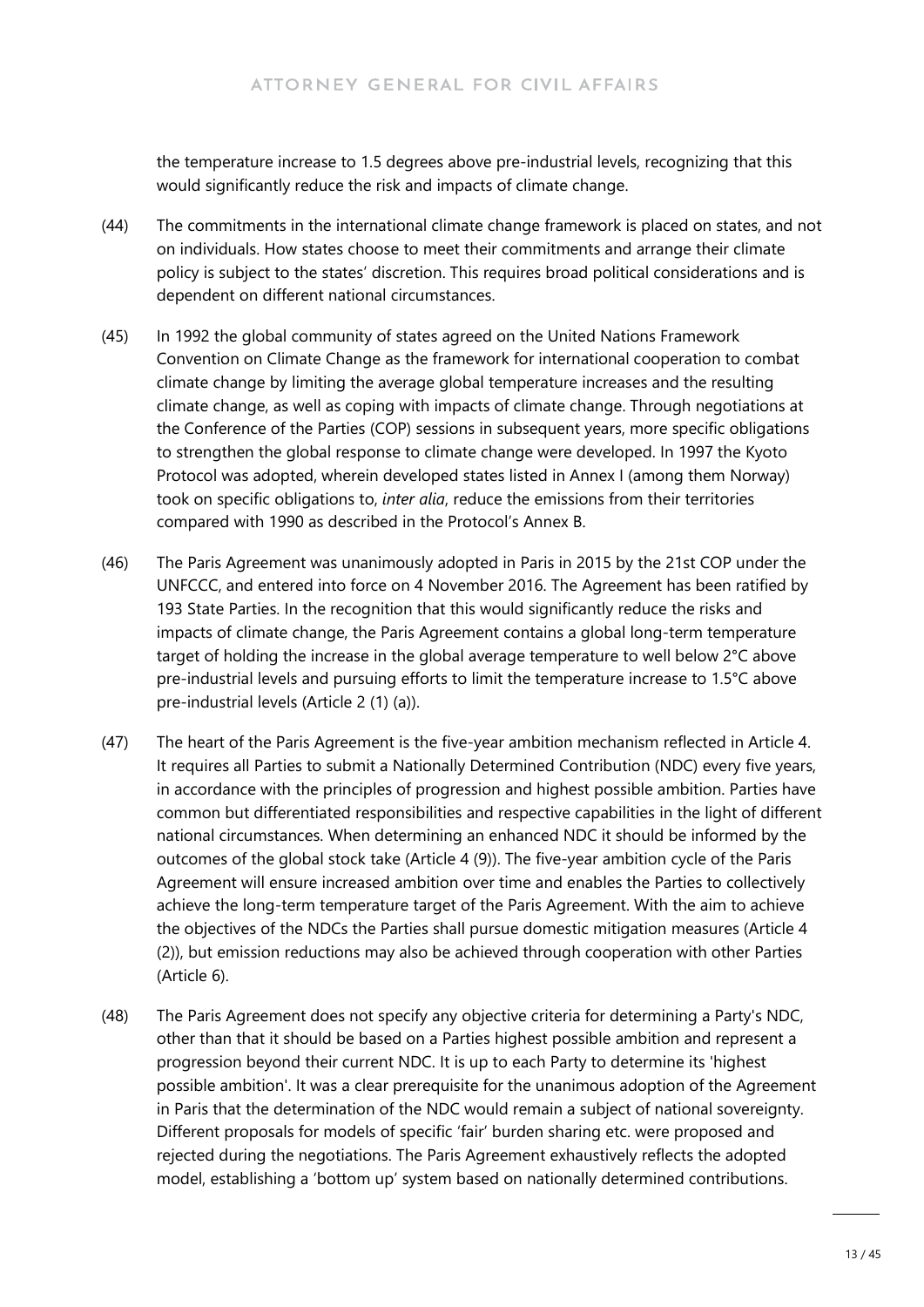- (49) To exemplify the different models which was on the table in the negotiations of the Paris Agreement, the Government refers to document from February 2015 (the so-called *Geneva text)*. [20](#page-13-0) The Government would especially call the Court's attention to the following three rejected proposals (p. 10 ff), which did not end up in the final text of the Paris Agreement:
	- *i) In accordance with the principles of the Convention and its Article 4, developed country Parties to prepare mitigation commitments differentiated from developing countries contributions, which are fair and equitable distribution of the global emission budget according to a compound index of countries' participation in such a budget, and which are transparent, comparable and/or verifiable;*
	- *ii) "A global emission budget to be divided among all Parties, in accordance with the principles and provisions of the Convention, (…) undertaken in accordance with historical responsibilities, ecological footprint, capabilities and state of development.*
	- *iii) Developed country Parties shall commit to undertake Absolute Emission Reduction Targets (AERTs) during the period 2021–2030, in accordance with their historical responsibility, through quantifiable, economy-wide mitigation targets, covering all sectors and all greenhouse gases, implemented domestically, which can be aggregated and which are comparable, measurable, reportable and verifiable, with the type, scope, scale and coverage more ambitious than those undertaken under the Convention and its Kyoto Protocol during the pre-2020 period, and communicated and implemented without any conditions;*
- (50) The Paris Agreement ensures that the parties report and track progress on their NDCs through an enhanced transparency framework for action and support (Article 13). Each Party shall regularly provide information on emissions by sources and removals by sinks (national inventory report) and information necessary to track progress made in implementing and achieving its nationally determined contribution. These reports will also be subject to technical expert reviews.

#### *3.2.2 Climate cooperation with the EU and Iceland through the Agreement on the European Economic Area (EEA Agreement)*

(51) Norwegian climate policy is closely linked to the EU's climate change legislation through the EEA Agreement. Through Decisions of the Joint Committee under the Agreement, the EU Emission Trading Directive and other EU climate change legislation (Effort Sharing Regulation and Regulation on the inclusion of greenhouse gas emissions and removals from

<span id="page-13-0"></span><sup>20</sup> Available [here.](https://unfccc.int/sites/default/files/negotiating_text_12022015%402200.pdf)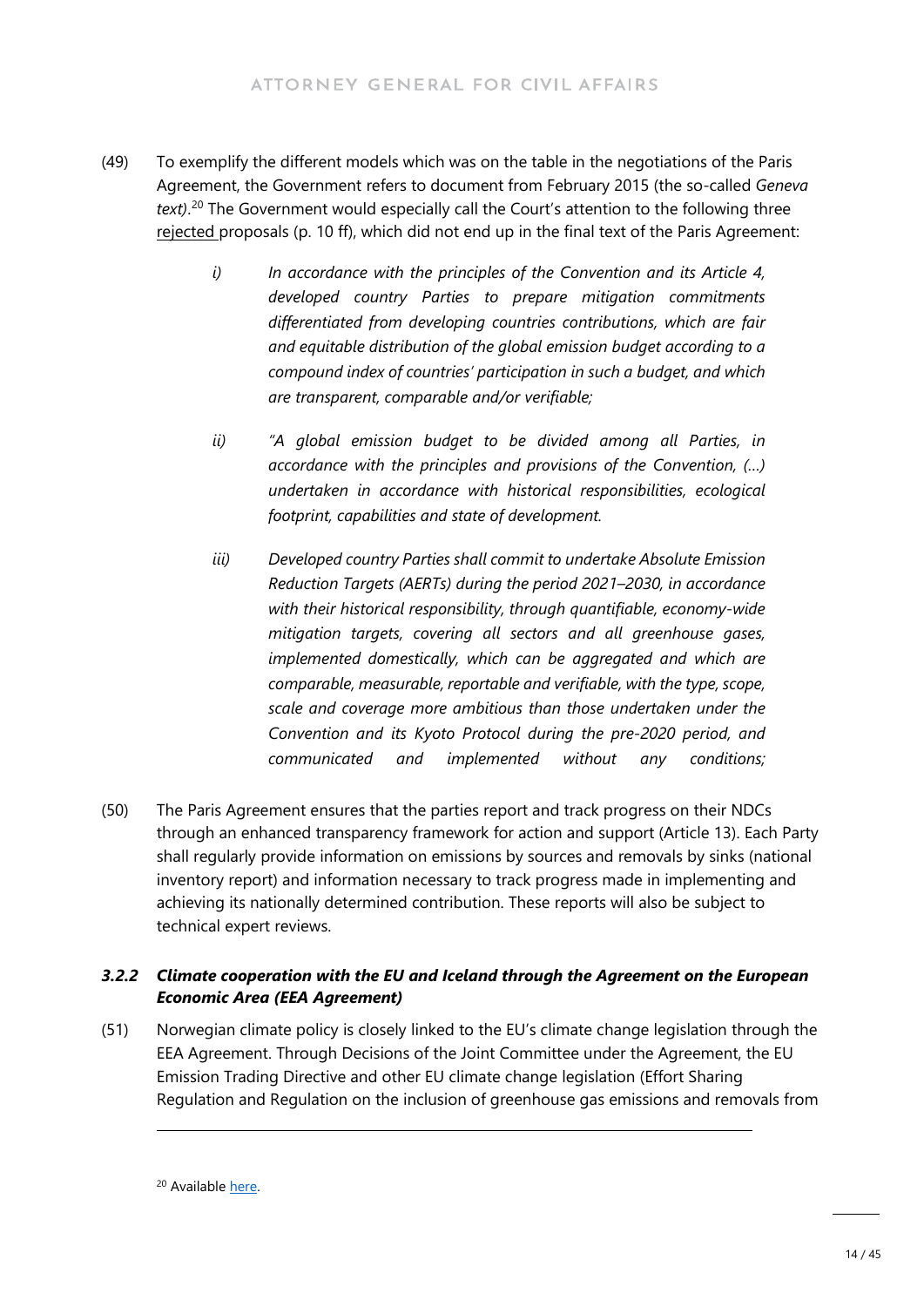land use, land use change and forestry (LULUCF)) also apply to Norway, the latter for the period 2021–2030.

- (52) Norway has been an integral part of the EU Emission Trading System (EU ETS) since 2008. The ETS sets a European cap on emissions from industry, power production, petroleum production and aviation. A strong and ambitious ETS is a cornerstone in the fulfilment of EU's and Norway's respective climate targets.
- (53) The decision of the Joint Committee concerning the Effort Sharing and the LULUCF Regulations also included several legally binding reporting obligations. It obliges Norway to submit greenhouse gas inventories annually and provide information on our national policies and measures and projections every second year. The decision mandates the EFTA Surveillance Authority to conduct an annual assessment of Norway's progress towards meeting the requirements undertaken. Comprehensive inventory reviews will be carried out in 2027 and 2032 to ensure compliance with the Effort Sharing Regulation and the LULUCFregulation.

#### **3.3 Domestic law and practice**

#### *3.3.1 Domestic climate legislation*

(54) The Government refers to the Supreme Court §§ 61-64, providing a brief overview of relevant Norwegian climate legislation:

> *(61) Act relating to Norway's climate targets – the Climate Change Act – was adopted in 2017. The Act is to promote the implementation of Norway's climate targets as part of its process of transformation to a low-emission society by 2050, see section 1 subsection. One of the targets is for greenhouse gas emissions to be reduced by at least 40 percent by 2030 compared with the reference year 1990, see section 3. The target for 2050 is that Norway is a low-emission society with emissions reduced by 80 to 95 percent from the reference year 1990. The effect of Norway's participation in the EU Emissions Trading System is to be taken into account in assessing the progress towards this target, see section 4. To promote the transformation, the Government shall every fifth year submit updated and as far as possible quantitative and measurable climate targets to the Storting, see section 5. In addition, the Government shall provide an annual account of how these targets may be achieved and of how Norway otherwise is preparing for and adapting to climate change, see section 6.*

*(62) The Climate Change Act is aimed at the highest decision-making bodies in society; that is, the Storting and the Government. The Act does not lay down rights or obligations for citizens that may be enforced through legal action, see Proposition to the Storting (Bill) no. 77 (2016– 2017) pages 34 and 53. The preparatory works also specify that Norway's contribution under the Paris Agreement, see section 2 of the Climate Change Act, "is an 'economy wide' target for reduced emissions. It covers, in this respect, all greenhouse gas emissions from Norwegian territories, including*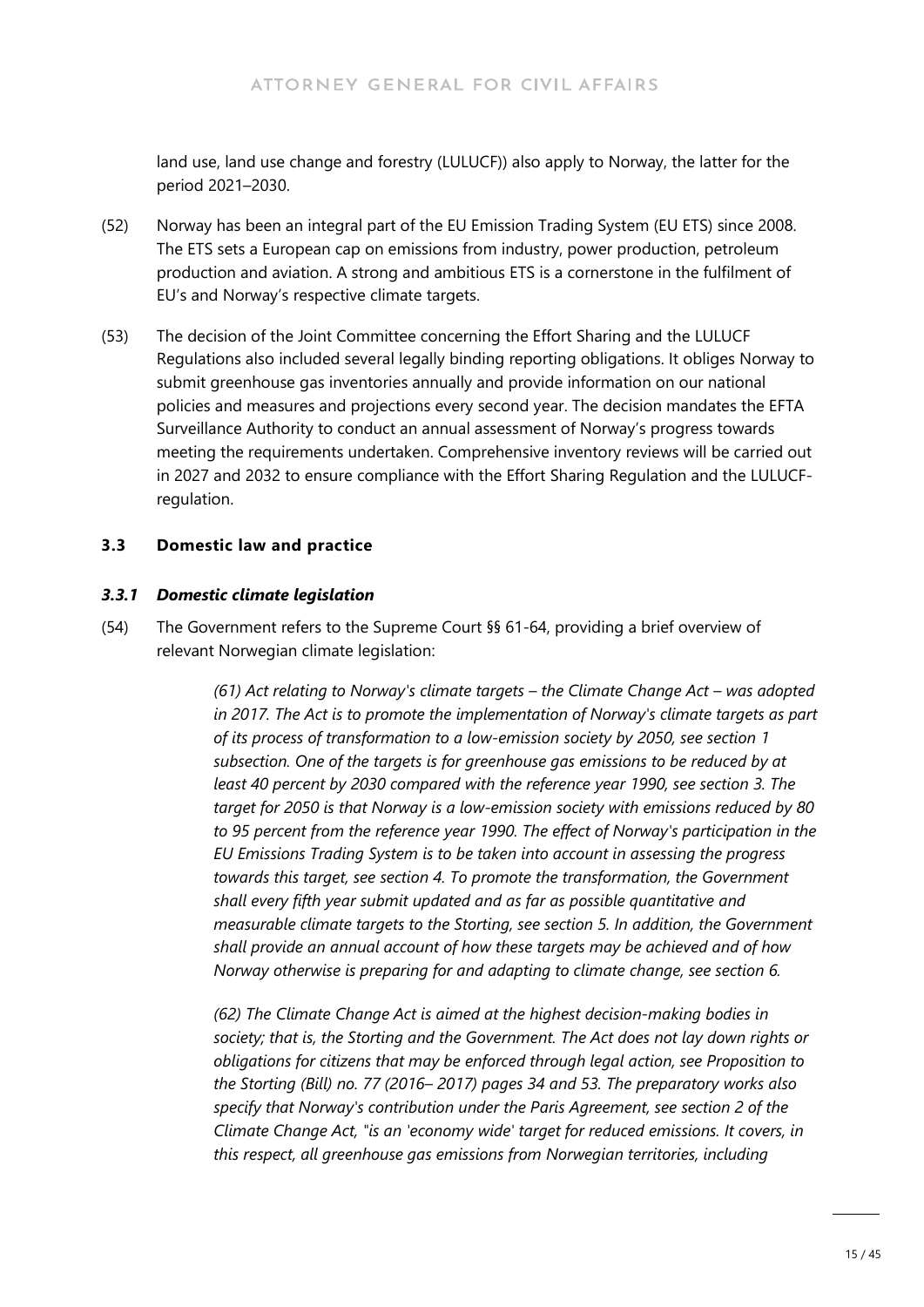*Svalbard and Jan Mayen, and from the activities on the Norwegian continental shelf", see the Proposition page 53.*

*(63) The Norwegian Act relating to greenhouse gas emission allowance trading and the duty to return emission allowances – the Greenhouse Gas Emission Trading Act – was adopted in 2004. The purpose of this Act is to limit the greenhouse gas emissions in a cost-efficient manner by means of a duty to surrender greenhouse gas emission allowances and freely transferable emission allowances, see section 1 subsection 1.*

*(64) Norway has several other climate-related Acts, including the Environmental Information Act, the Nature Diversity Act, the Pollution Control Act, the Petroleum Act and the CO2 Tax Act. In addition, Norway has a large number of regulations for protecting the environment and ensuring petroleum production safety. Management plans are being prepared for the marine areas. Petroleum production must be carried out in accordance with plans for the designated area. There was previously a separate management plan for the Barents Sea and the marine areas off Lofoten islands. The most recent management plans, from April 2020, are compiled in Report to the Storting 20 (2019–2020).*

#### *3.3.2 Domestic policies and measures*

(55) Norway has a broad variety of domestic greenhouse gas mitigation measures. Reference is made to the description of the Norwegian policymaking process, domestic and regional programmes and legislative arrangements, as well as enforcement and administrative procedures in section 4.1 and 4.2 of Norway's Seventh National Communication under the UNFCCC.<sup>[21](#page-15-0)</sup> Reference is also made to the general overview of mitigation actions and their effects, section 4.1 in the Fourth Biennial Report:<sup>[22](#page-15-1)</sup>

> *The polluter pays principle is a cornerstone of the Norwegian policy framework on climate change. Our policies are designed to yield the greatest possible emission reductions relative to cost, and should result in emission reductions both in Norway and abroad. Furthermore, our policy will be based on the responsibility to help safeguard the planet and on the precautionary principle.*

*General policy instruments are a key element of domestic climate policy. Crosssectoral economic policy instruments that put a price on emissions (i.e. the CO2 tax and the emission trading system) form the basis for decentralised, cost-effective and informed actions, where the polluter pays. In areas subject to general policy instruments, additional regulation should as a main rule be avoided. At the same time, the possibility of employing other policy instruments in addition to emission trading and taxes is to be continued, also in these sectors. In its White Paper on the 2030* 

<sup>&</sup>lt;sup>21</sup> Norway's Seventh National Communication (2018) is available [here.](https://www.regjeringen.no/contentassets/52d65a62e2474bafa21f4476380cffda/t-1563e.pdf)

<span id="page-15-1"></span><span id="page-15-0"></span><sup>&</sup>lt;sup>22</sup> Norway's Fourth Biennial Report is available here.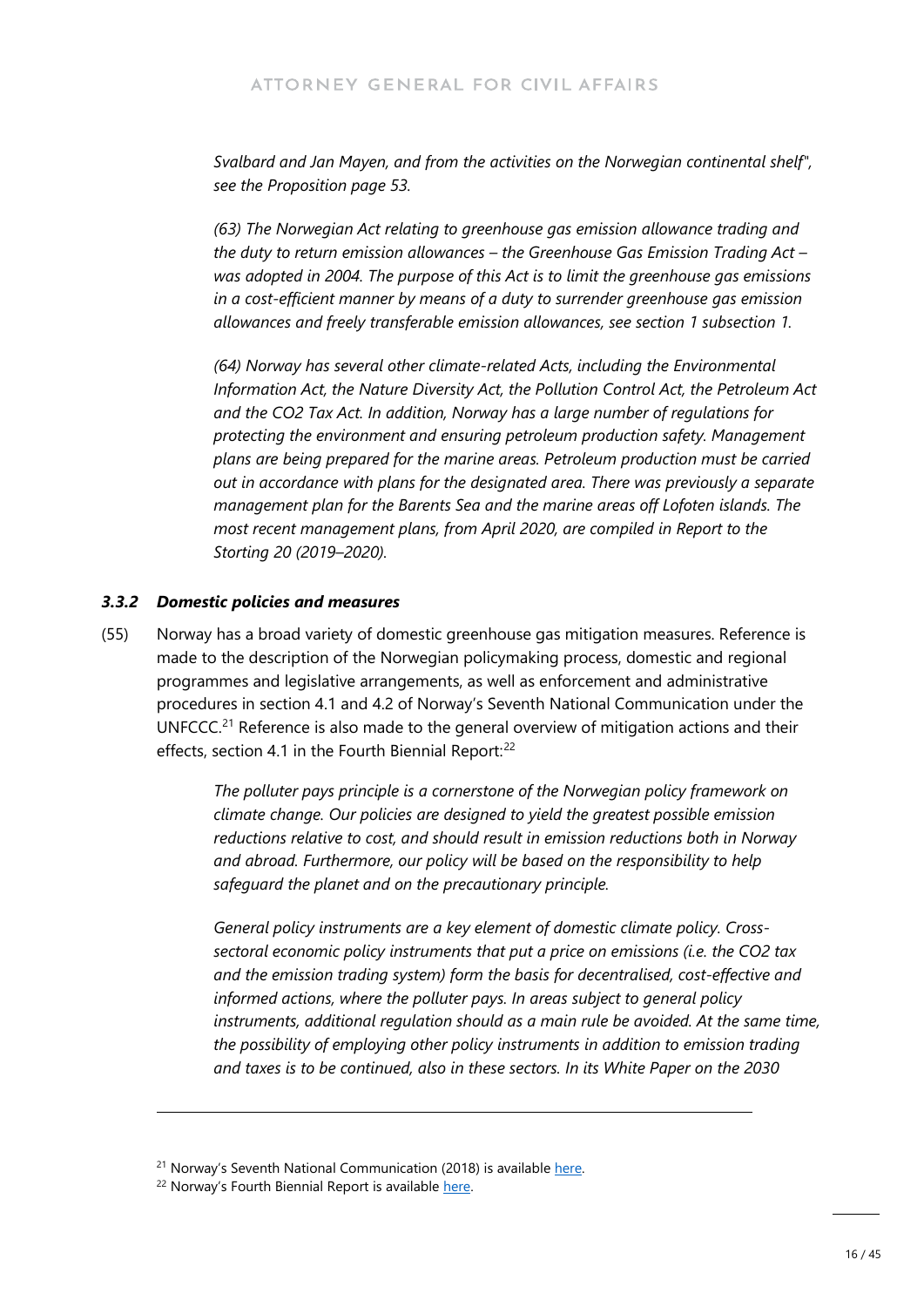*climate strategy (Meld St. 41 (2016-2017)) the Government states that it will promote the use of cost-effective mitigation measures to meet the 2030 commitment.*

*For non-ETS emissions, a tax on greenhouse gases would be the main mitigation measure. If the CO2 tax is not considered to be an adequate or appropriate instrument, other instruments that provide equally strong incentives to reduce emissions will be considered, including direct regulation under the Pollution Control Act and voluntary agreements.*

*The broad political agreement on climate of 2012, measures that are cost-effective in the light of expectations of rising emission prices over the lifetime of the investments, and which are not necessarily triggered by current policy instruments, should be given special consideration. This applies particularly to measures that promote technology development and to measures that mobilise earlier adoption by the population of consumer patterns that yield lower emissions. More than 80 percent of domestic greenhouse gas emissions are from 2013 either covered by the emissions trading scheme, subject to a CO2 tax or other taxes directed to reduce greenhouse gas emission. Certain sources of emissions may be difficult to incorporate into the emissions trading scheme or to make subject to a CO2 tax. In such cases, other instruments to reduce greenhouse gas emissions may be more appropriate.*

*In addition to the emission trading system and taxes, support to research on and innovation of climate-friendly technologies will provide complementary support where markets do not provide the solutions. […]*

- (56) In January 2021, the previous Government presented a White Paper describing its action plan for how Norway will achieve its climate target and at the same time create green growth by 2030.<sup>[23](#page-16-0)</sup> The main policy instruments in the climate action plan are taxation of greenhouse gas emissions, regulatory measures, climate-related requirements in public procurement processes, information on climate-friendly options, financial support for the development of new technology, and initiatives to promote research and innovation. The White Paper was debated in Parliament in April 2021, and the majority in Parliament supported the main features of the climate action plan.<sup>[24](#page-16-1)</sup>
- (57) Norway's overall approach to climate change, and the choice between specific measures, is subject to continuous political debate. The Ministry of Climate and the Environment is responsible for specialized environmental legislation and measures, and they provide a yearly summary of status and new proposals in this field in their contribution to the National Budged White Paper. Other ministries are also involved in managing existing climate change related measures and legislation, as well as proposing amendments etc. in their particular

<span id="page-16-0"></span><sup>&</sup>lt;sup>23</sup> See Meld. St. 13 (2020-2021), available in Norwegian here.

<span id="page-16-1"></span><sup>&</sup>lt;sup>24</sup> Cf. Innst. 325 S (2020-2021) available in Norwegian [here,](https://www.stortinget.no/no/Saker-og-publikasjoner/Publikasjoner/Innstillinger/Stortinget/2020-2021/inns-202021-325s/) cf. Stortingstidende nr. 65, April 8, 2020-2021, available in Norwegian here.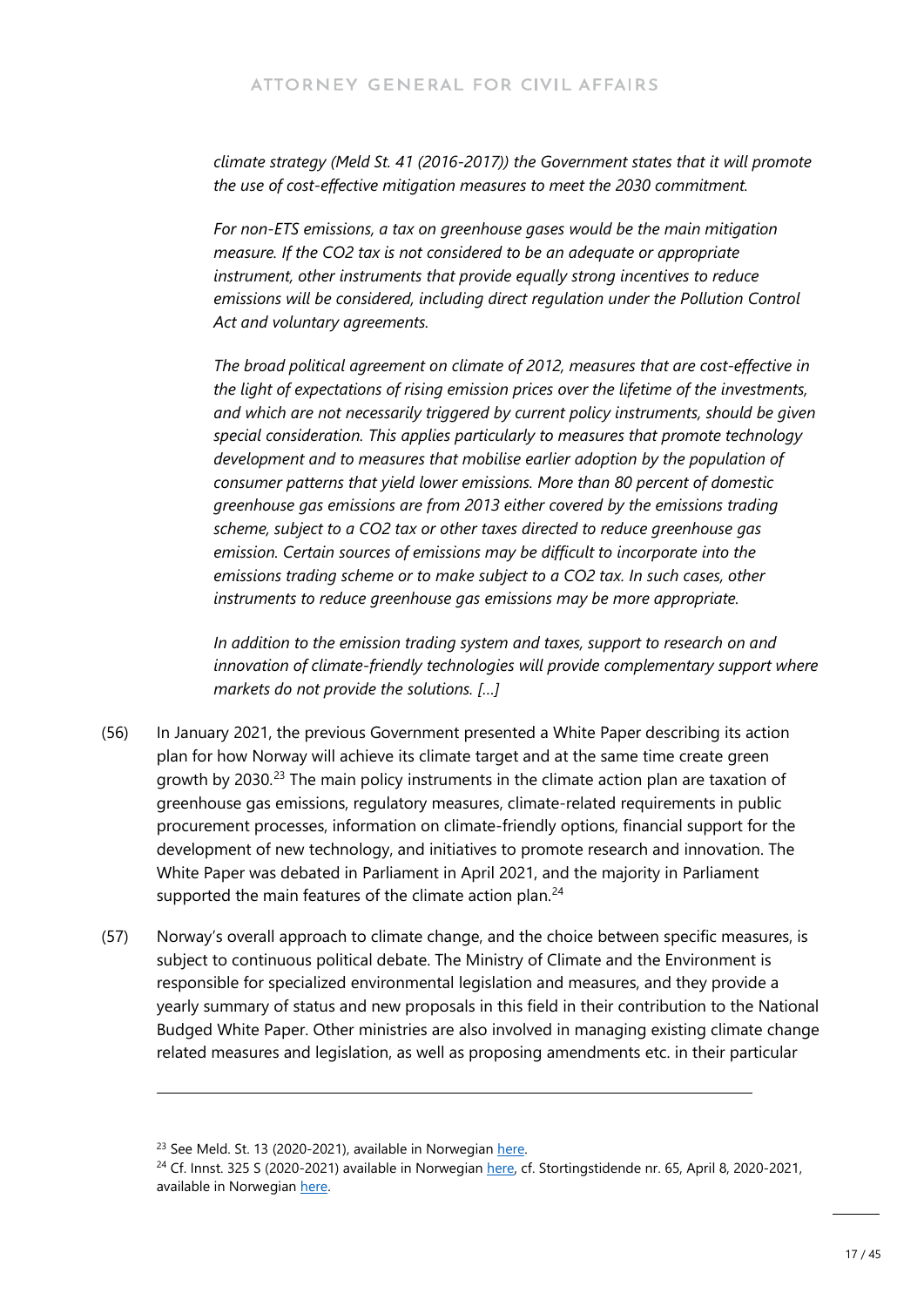field, i.e. the Ministry for Petroleum and Energy. The bigger picture of measured effects in emission reductions as well as on the Norwegian economy, as well as predictions of the future, are provided yearly in the National Budget White Paper and regularly in "The Perspective White Paper".

- (58) An overview of Norway's policies and measures is found in Norway's Fourth Biennial Report. Some of the measures specifically aimed at reducing emissions from petroleum and industry processes are also highlighted here:
- (59) Norway's largest industry is petroleum production, which covers about 2 percent of the global demand for crude oil and approximately 3 percent of global demand for natural gas. The Norwegian oil and gas industry have for a long time been subject to strong environment and climate policies and measures: Ban on flaring, CO2 tax and contributions to reducing emissions in the EU Emissions Trading System (ETS). In this system, emissions will gradually be reduced and – in accordance with current regulation– approach zero around 2050. The white paper on Norway's Climate Action Plan for 2021–2030 announces a gradual increase in the carbon price for the petroleum sector to NOK 2000 per tonne CO2 equivalents in 2030. In this case, "carbon price" comprises ETS price and CO2 tax. This will progressively increase the cost of emitting CO2 and give stronger incentives to reduce emissions.
- (60) Norway spends considerable resources developing new climate friendly technologies to contribute to reducing global emissions. In the autumn of 2020, the previous Norwegian government and Parliament made an investment decision to launch a full-value chain carbon capture and storage project. The project, named "Langskip", is described in the White Paper Meld. St. 33 (2019-2020). It will be the largest industrial climate project to date in Norway, with an estimated public financing of NOK 16.8 billion.
- (61) Enova SF is a state enterprise owned by the Norwegian Ministry of Climate and Environment. The purpose of Enova is to contribute to reduced greenhouse gas emissions in the short run (non-ETS emissions) and technology development that also contributes to reduced greenhouse gas emissions in the longer run, and on innovative solutions adapted to a lowemission society. Enova supports investments through financial contributions (grants) amounting to more than NOK 2 billion yearly.
- (62) In addition to domestic mitigation measures, Norway also supports emission reduction efforts in other countries. For example, Norway's International Climate and Forest Initiative (NICFI) has since 2008 supported global efforts that reduce greenhouse gas emissions from deforestation and forest degradation in developing countries (REDD+). The funds through Norway's International Climate and Forest Initiative are used to finance verified emission reductions in partner countries, to finance efforts to build up global and national REDD frameworks, to support and create incentives for deforestation free supply chains, build satellite technology to monitor global forests, and to support civil society and indigenous peoples around the world.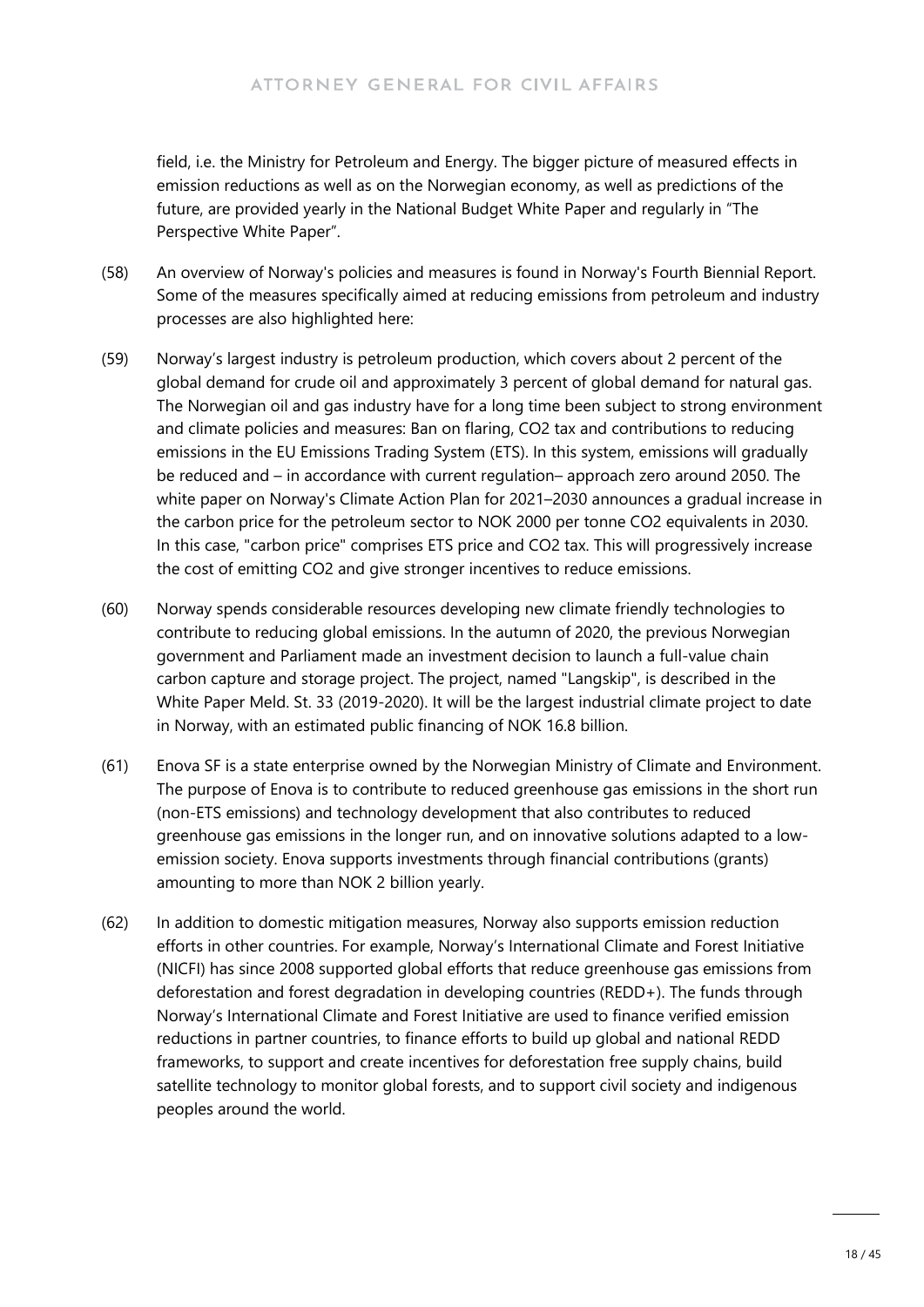#### *3.3.3 Regulation of petroleum activities until production*

(63) The Government refers to the Supreme Court §§ 65-70, providing a brief overview of the domestic regulation of petroleum production until the production stage:

> *(65) The regulation of Norwegian petroleum activities may be roughly divided into three phases: the opening of a field, the exploration phase and the production phase. Before each phase, reports and assessments are made in accordance with the rules applicable to the relevant phase. For the opening phase, the main question is whether it is appropriate and desirable to open the area for petroleum activities in the light of an overall balancing of advantages and disadvantages. Before a production licence is awarded, the assessment is primarily related to which blocks should be announced, based on the likelihood of discovery. A block is a defined geographic area. Public consultation rounds are held, involving the Storting at several stages. Before extraction and production, the actual consequences of the extraction are assessed in more detail.*

> *(66) Marine areas must be opened for petroleum activities before a production licence can be awarded. The opening procedure is regulated in section 3-1 of the Petroleum Act:*

*"Prior to the opening of new areas with a view to awarding production licences, an evaluation shall be undertaken of the various interests involved in the relevant area. In this evaluation, an assessment shall be made of the commercial and environmental impact of the petroleum activities and possible risk of pollution, as well as the economic and social effects that petroleum activities may have.*

*The question of opening of new areas shall be put before the local public authorities and key interest organisations that may be presumed to be particularly interested in the matter.*

*It should be made known through public announcement which parts are planned opened for petroleum activities, and the nature and extent of the activities in question. Interested parties shall be given a time limit of no less than three months to present their views.*

*The Ministry is to decide on the administrative procedure to be followed in each individual case."*

*(67) According to the preparatory works, the legislature has assessed these rules against the former Article 110 b subsection 2 of the Constitution, see Proposition to the Odelsting no. 43 (1995–1996) page 33. In section 6 d of the Petroleum Regulations, it is stated that any opening of a new area under section 3-1 of the Petroleum Act must be presented to the Storting.*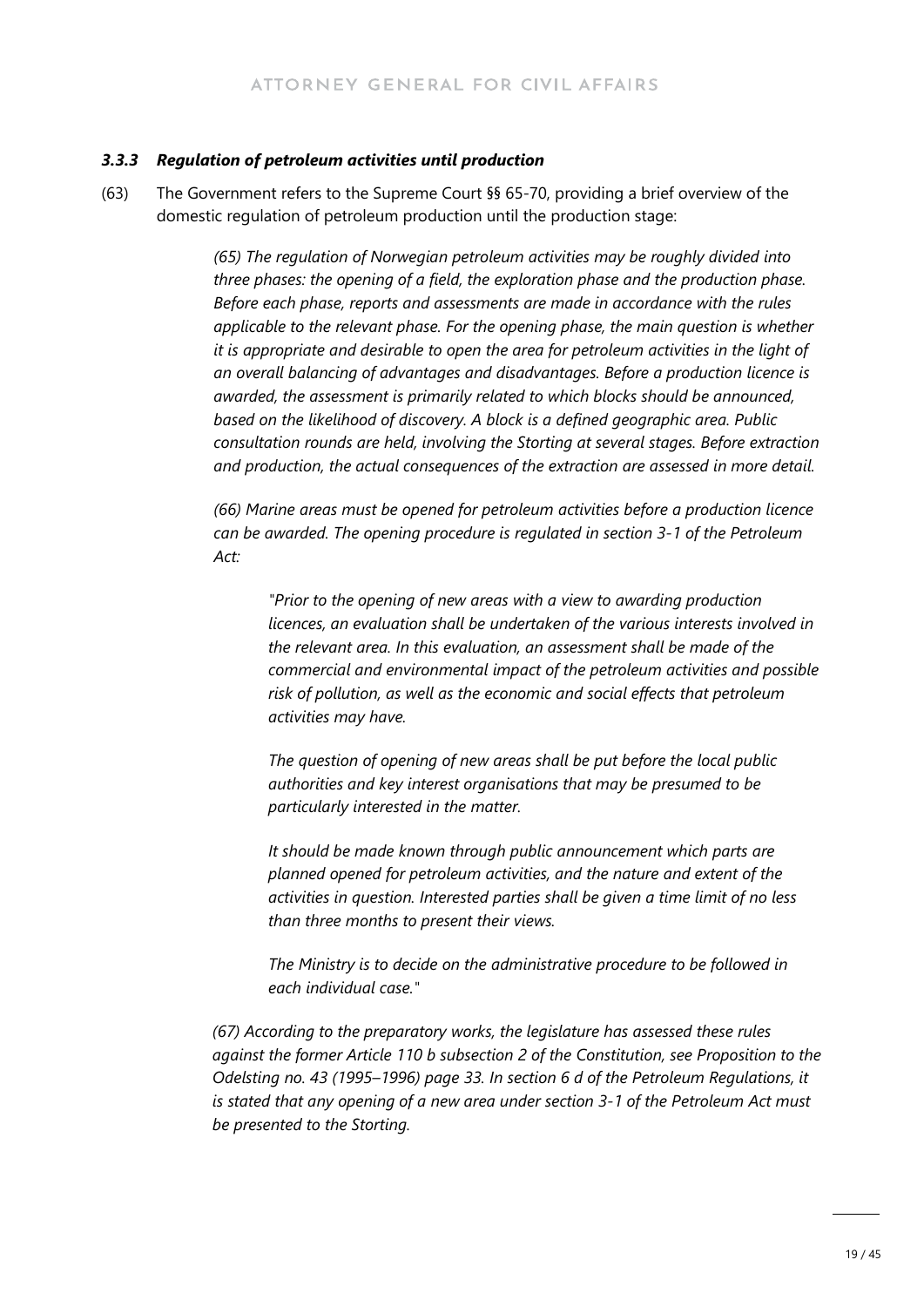*(68) During the opening process, the Ministry of Petroleum and Energy is to carry out an impact assessment for the area on the continental shelf that is being considered opened, see chapter 2 a of the Petroleum Regulations. The impact on the environment and the climate is among the factors to be clarified, see section 6 c subsection 1 (b) and (e) of the Regulations. The Storting considers possible opening of an area based on the impact assessment.*

*(69) A production licence gives the licensee an exclusive right to perform investigations, exploration drilling and extraction of petroleum deposits within the geographical area stated in the licence, but not a right to initiate development and production until further licences are awarded. The licensee becomes the owner of the oil and gas that is produced, see section 3-3 subsection 3 of the Petroleum Act. The procedure for announcing and granting a production licence is provided in section 3-5 of the Petroleum Act and chapter 3 of the Petroleum Regulations. The Regulations contain several requirements for the application on the part of the applicant, but during this phase, the State does not have a statutory obligation to carry out an impact assessment.*

*(70) If profitable discoveries are made under a production licence, a process is initiated until the actual exploitation of the specific discovery. This process is regulated in chapter 4 of the Petroleum Act and in chapter 4 of the Petroleum Regulations. Among other things, the licensee must apply for and obtain approval of a plan for development and operation (PDO), based on an impact assessment, before development and operation may be initiated, see section 4-2 of the Petroleum Act and sections 22 to 22 c of the Petroleum Regulations. (…).*

#### **4 ADMISSIBILITY: THE APPLICANTS DO NOT HAVE** *LOCUS STANDI* **UNDER ARTICLE 34 OF THE CONVENTION, CF. QUESTION NO. 1**

(64) In the first of the Court's questions, the Court asks "Does each of the applicants have locus standi under Article 34 of the Convention with regard to the alleged violations that each of them refers to in the application (Articles 2, 8, 13 in conjunction with 2 and 8 and 14 in conjunction with 2 and 8)?"

#### **4.1 General remarks**

- (65) According to Article 34, the Court is only entitled to receive applications from persons, nongovernmental organizations or groups of individuals "claiming to be the victim of a violation" of the rights contained in the Convention and its Protocols caused by a Contracting State. Article 34 requires that an individual applicant should claim to have been actually affected by the violation he alleges, see, among others, *Klass and Others v. Germany*, no 5029/17, 6 September 1978, § 33.
- (66) The question at issue is not merely whether the applicants (the two organizations and the six individual applicants) are currently adversely affected *by climate change* or risk being so in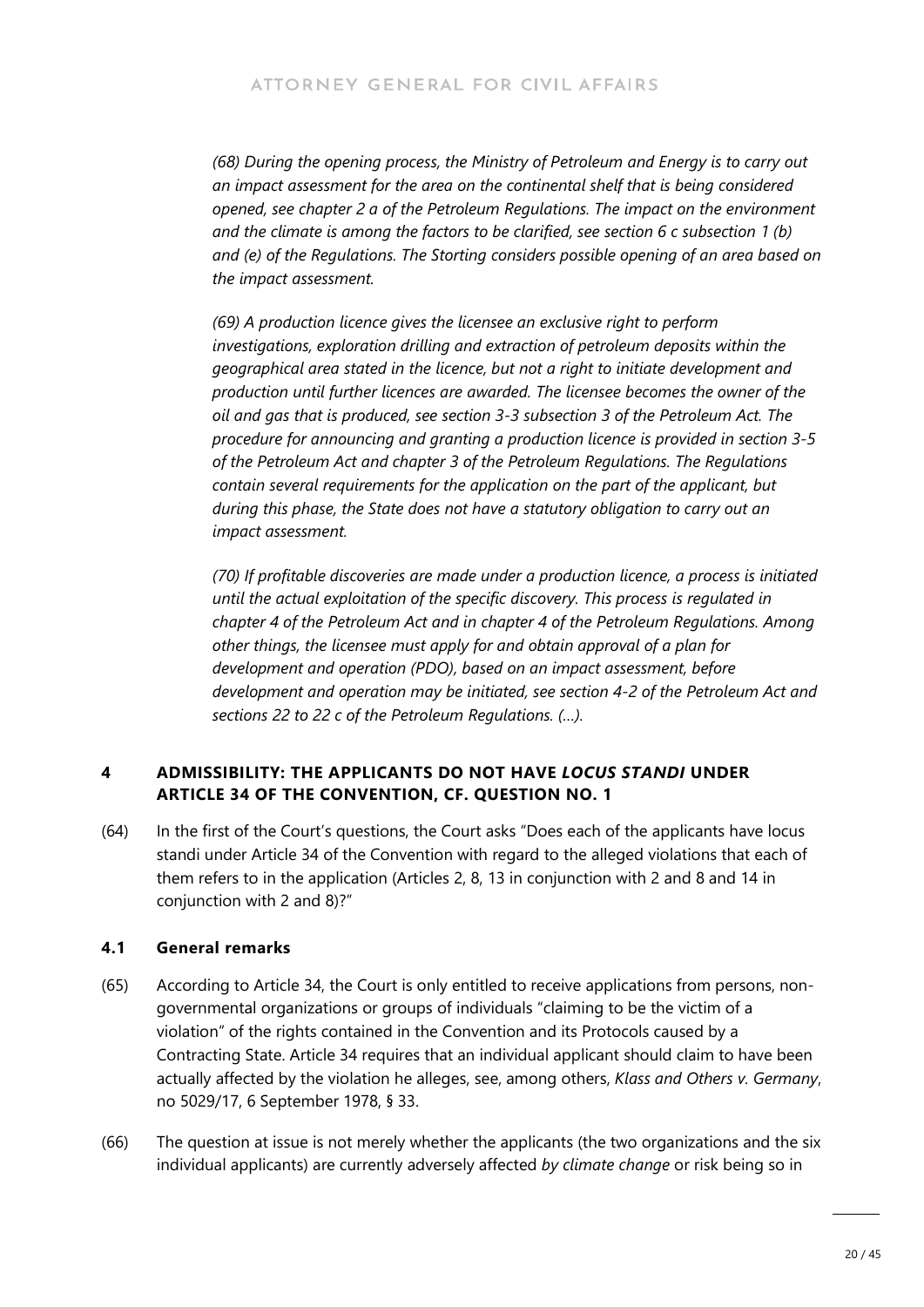the future, but whether the applicants are "victims" of a "violation" of their Convention rights within the meaning of Article 34 *on account of* the impugned decision 10 June 2016.

- (67) The Court has in exceptional cases accepted that an applicant may be a "potential victim", provided that the applicant is able to produce reasonable and convincing evidence of the likelihood that a violation affecting him/her personally will occur, see, among others, *Renaud Le Mailloux v. France*, no 18108/20 (dec) 5. November 2020 § 11. E.g. referring to the risk of pollution inherent in industrial activities will not in itself be sufficient to enable applicants to claim to be victims of a violation of the Convention, see *Aly Bernard and Others and Greenpeace – Luxembourg v. Luxembourg* (dec.) no 19197/95, 29 June 1999.
- (68) In the domestic court proceedings, the applicant organizations' lawsuit was admissible due to a special provision in the Norwegian Dispute Act allowing organizations to "bring an action in its own name in relation to matters that fall within its purpose and normal scope", cf.  $\S$  1-4 of the Act.<sup>[25](#page-20-0)</sup> The organizations did not include any individuals as plaintiffs, and their submissions to the domestic courts were based on submissions made on behalf of the population as a whole. Accordingly, the domestic courts applied the Convention in relation to the population as a whole, and not specific individuals. This is explicitly stated in the High Court's judgment.<sup>[26](#page-20-1)</sup>
- (69) In the Government's view, the submissions by the applicants do not establish the required nexus between the impugned acts/omissions and alleged (risks of) adverse effects on the personal lives of the individual applicants, nor for the organizations to be victims themselves. Accordingly, the Government holds that *none* of the applicants have locus standi under Article 34.
- (70) The application effectually constitutes an *actio popularis*; an *in abstracto* complaint made in the collective interest. This sort of complaint is not recognized within the Convention system, see, among others, *Cordella and Others v. Italy,* no. 54414/13 and 54264/15, 24 January 2019 § 100. This means that an applicant cannot file a complaint about a provision of domestic law, a national practice or a public act merely because they consider it to be in violation of the Convention, see *Le Mailloux v. France,* 5 November 2020, § 11.
- (71) The fact that domestic courts allowed the *actio popularis* challenge based on the special provision in the Dispute Act section 1-4, does not in itself provide the Court with jurisdiction pursuant to the Convention, see also the Supreme Court judgment § 165 [excerpt]:

<span id="page-20-1"></span><span id="page-20-0"></span><sup>&</sup>lt;sup>25</sup> Section 1-4 also requires that the general conditions of section 1-3 of the Act are otherwise satisfied. <sup>26</sup> Note however that the Government's submissions before the High Court were not correctly rendered in the High Court's judgment. The Government did not submit that the 'victim' requirement in Article 34 of the Convention should be applied by domestic courts. The Government argued that the organisations could not – through the Civil Procedures Act section 1-4 – be freed from the obligation to substantiate a link between the impugned licences and impacts on (specified) individuals protected by the Convention. The Government did not submit this as grounds for "inadmissibility" ("avvisning"), but rather "no violation" ("frifinnelse").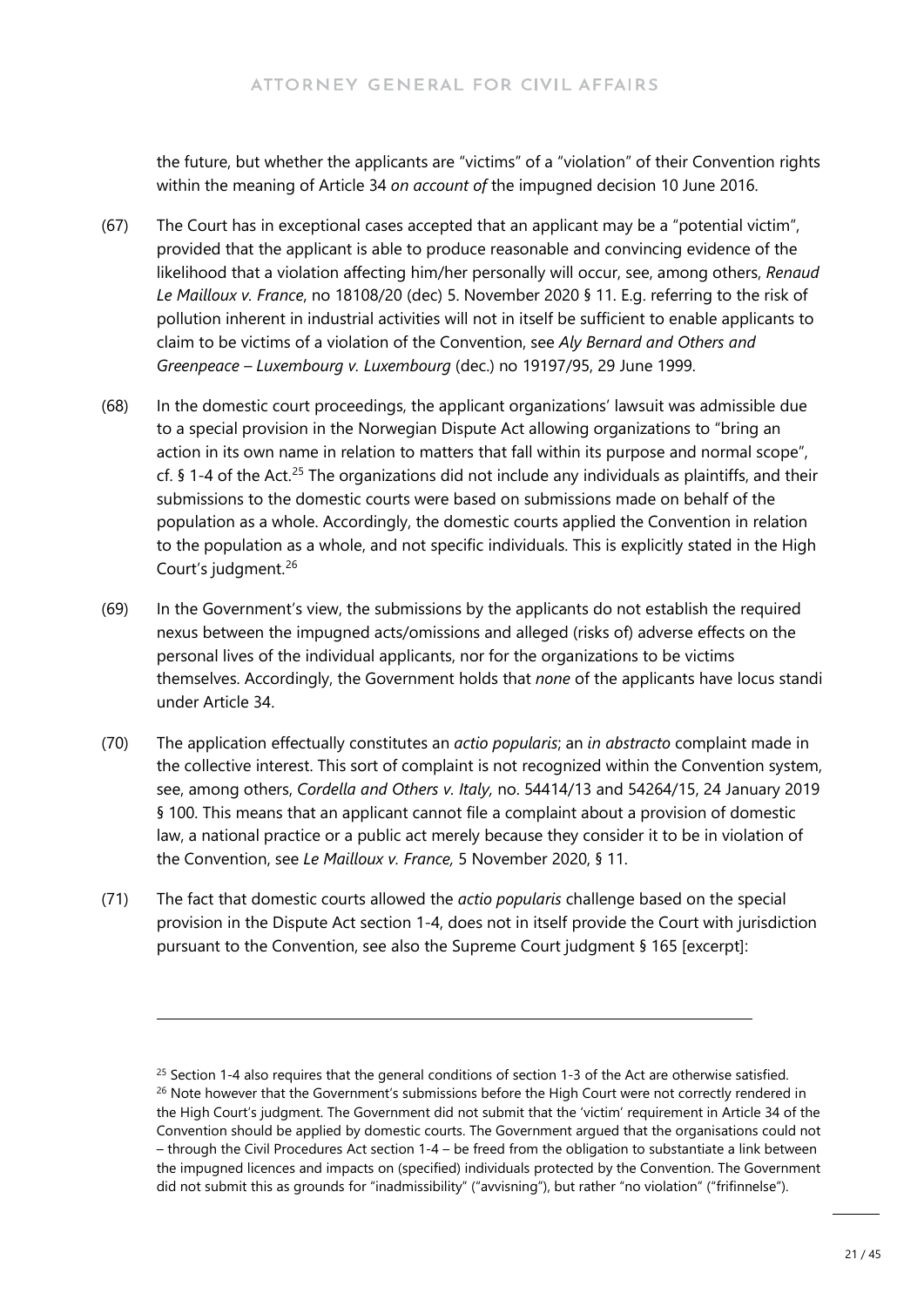*Although the groups may not have a right to submit an application to the European Court of Human Rights for violation of Articles 2 and 8, the groups may assert violations of the ECHR in Norwegian courts under section 1-4 of the Dispute Act.*

(72) In the following, the Government will expand its views regarding the organizations (section 4.2) and regarding the individual applicants (section 4.3).

#### **4.2 The organizations are not "victims" within the meaning of Article 34**

- (73) During the domestic proceedings, the two organizations argued in general terms with reference to the general policy issues and how the population in Norway might generally be affected by climate change in the future. The essence of the argument was that the impugned licences contributed to increasing the general risks associated with climate change. The organizations did not single out specific individuals, and there was no particular emphasis on the effects described by the individual applicants before the Court and no mention of effects on the Sámi population. Norwegian courts assessed the Convention on this general background.
- (74) The fact that the environmental organizations were parties to the domestic proceedings is normally something for the Court to take into account. However, an organization may not be granted *locus standi* in relation to a Convention right only granted to physical individuals. Article 2 protects the life and physical integrity of persons, which does not extend to organizations, and neither do the aspects of Article 8 regarding the similar features of home and family life.<sup>[27](#page-21-0)</sup>
- (75) In this case, the organizations claim to represent their members, as well as the young generations more generally and future generations, see "additional submission" §§ 37–40. The organizations invoke the Court's case law regarding situations where organizations should be allowed to represent groups of individuals in order to bring their claims before the Court. The exceptions invoked by the organizations are not suitable in the present case. These exceptions concern situations where representatives seek to bring cases before the Court regarding the state's 'negative' interferences with the Convention rights of certain individuals or certain groups of individuals.
- (76) The present application concerns the alleged omission by the state to take the *positive* climate change measures preferred by the applicants to secure the continued future enjoyment of Convention rights for the population as a whole. The applicants argue that the

<span id="page-21-0"></span><sup>&</sup>lt;sup>27</sup> See also similarly, the Irish Supreme Court in the case of Friends of the Irish Environment CLG v. The [Government of Ireland,](https://www.courts.ie/view/judgments/681b8633-3f57-41b5-9362-8cbc8e7d9215/981c098a-462b-4a9a-9941-5d601903c9af/2020_IESC_49.pdf/pdf) 31 July 2020 [app. no. 205/19] where the organization "Friends of the Irish Environment" was not granted standing, cf. section 7.24 (see also 7.22 and 9.4): *"Having concluded that FIE would not have standing to maintain a claim based on the right to life or the right to bodily integrity of others under the Irish Constitution, it seems to me to follow that FIE likewise does not have standing to maintain a claim based on the provisions of the 2003 Act where reliance is being placed on the analogous Art. 2 and Art. 8 rights. I would, therefore, conclude that FIE does not have standing to maintain any of the rights based claims put forward in these proceedings."*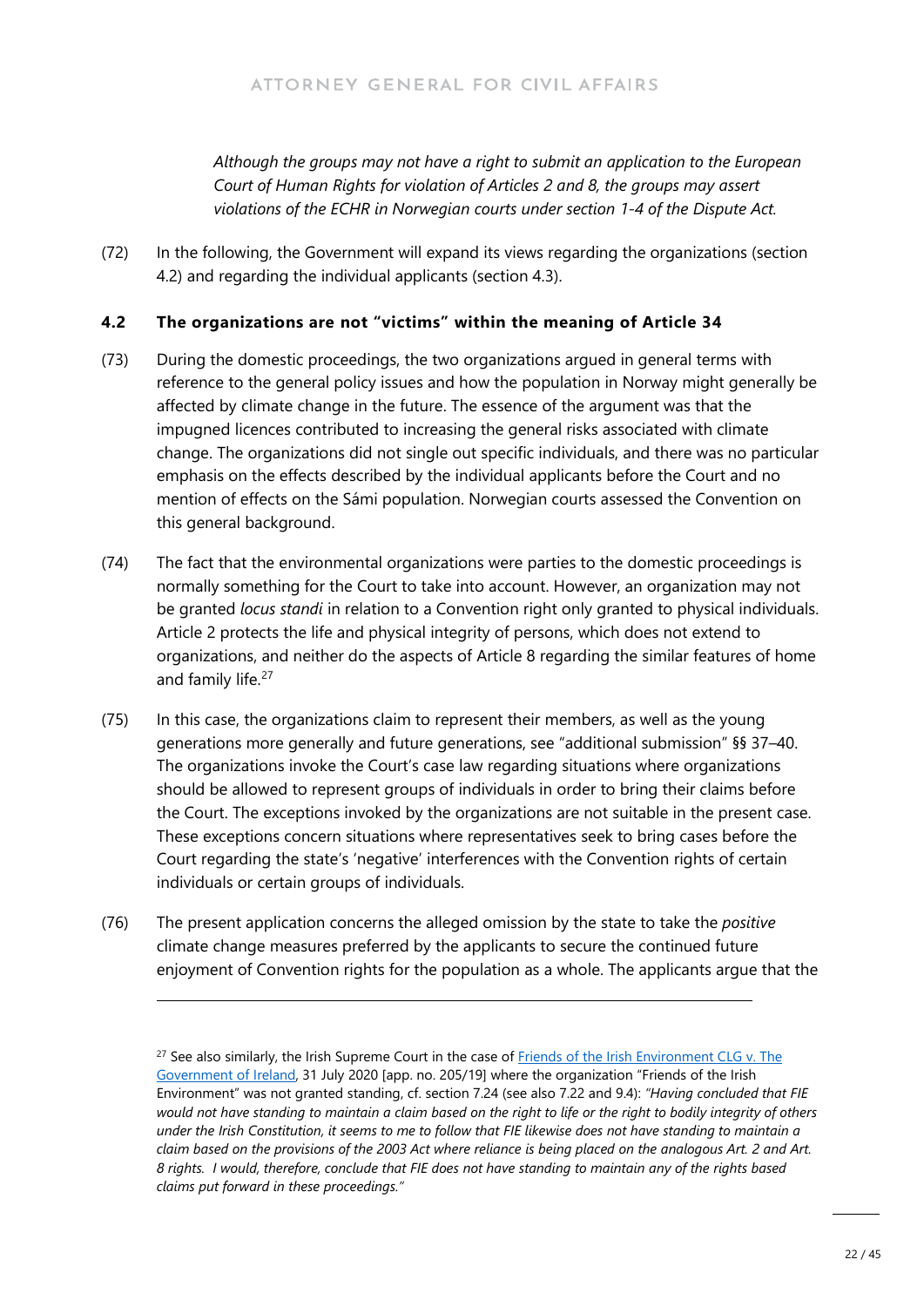Government has "no laws or regulations regarding exported emissions", and that no Norwegian law requires the development of a plan to transition away from the production of fossil fuels in line with the IPCC 1.5°C compliant emission trajectories, cf. the additional submissions § 61. Notwithstanding the fact that Norway fulfils its international climate obligations, this line of reasoning constitutes an *actio popularis* regarding Norwegian energy and climate policy in general.

- (77) In order to assess the complaint made by the organizations, the Court will have to establish a *new* exception from the main rule that it may not review complaints constituting *actio popularis*. Whereas the existing exemptions ensure that the Court actually has jurisdiction over all cases concerning interferences with the individual sphere, allowing the present complaint would mean extending the Court's competence to reviewing positive policy measures. Such an extension of the jurisdiction of an organ established pursuant to an international treaty would require a sound legal basis.
- (78) With regard to the "interests of future generations", the Government underlines that neither the Convention text nor the case law of the Court provides any basis for recognizing future generations as "victims" within the context of Article 34. The case law of the Court in environmental matters essentially about *protecting individuals* from suffering a disproportionate burden caused by economic activities benefiting society at large, as well as protecting individuals especially vulnerable to natural disasters through adaptive measures. This protection of individuals does not extend to generations in general and future generations in particular. The Government disagrees with the applicants in that the Court's concrete reasoning in *Jugheli v. Georgia*, no 38342/95, 13 July 2017 may be of relevance to the situation of the applicants in this case. $28$
- (79) Moreover, other climate cases in Europe show that it is a viable alternative for individuals to join alongside organizations in bringing this sort of claim, see section 5 below regarding exhaustion of domestic remedies.
- (80) Finally, the organizations claim in their "additional submissions" § 41 that they themselves have been *directly affected* by what they refer as the "omission of Respondent to conduct an impact assessment of the full climate effects". The Government fails to see how the applicant organizations could be considered directly affected in this regard, and respectfully submits that there are no grounds for admissibility pursuant to Article 34 on this basis either.

### **4.3 The individual applicants are not "victims" within the meaning of Article 34**

(81) Before the Court, the six individual applicants have submitted statements regarding the impact of the climate crisis on their lives in general, see annexes 1-6 of the application. In the "additional submission" para. 6, it is submitted that all the individual applicants "experience climate anxiety, emotional distress and worry greatly about the current and

<span id="page-22-0"></span><sup>28</sup> See the applicants' additional submissions § 60-61.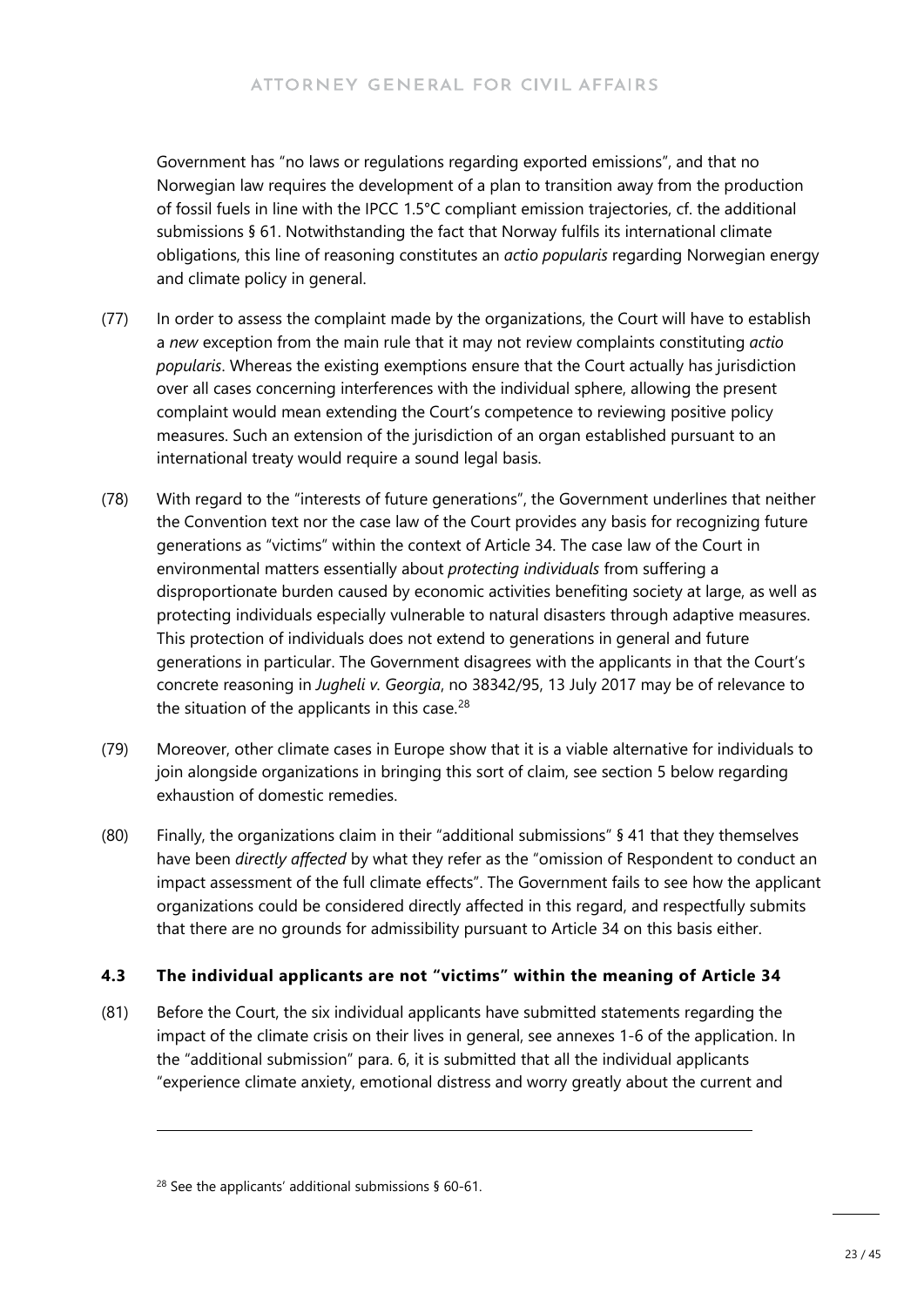imminent risks of serious climate effects in Norway, and how this will impact their lives, life choices, and the lives of future generations". Their statements regard their views on the present and potential effect of the climate crisis in general, and to a limited degree the effect of the 23<sup>rd</sup> licensing round.

- (82) The primary purpose of the action taken by the individual applications in their application to the Court appear to be the same as that of the organizations: defending what is perceived as the collective interest of the population as a whole. The applicants refer to the general seriousness of climate change in general and share their concern as to how it will affect the global and Norwegian society as a whole. They are concerned for their futures as part of society as a whole and for future generations. With the exception of the two (or three) applicants who are part of the Sámi population, $^{29}$  $^{29}$  $^{29}$  the applicants do not refer to any concrete physical harm suffered because of the impugned licences. Their claim regards the risks associated with climate change in general, and their disaffection with the approach chosen by Norwegian authorities towards the climate change issue.
- (83) These are hallmarks of an *actio popularis*. The same goes for the individual applicants' claim that they were directly affected by the alleged insufficient impact assessment, as their participation in the consultation evidently would be as representatives of general, and not individual, interests.
- (84) The heart of the argument made by the individual applicants is that they are very concerned about global climate change, they know that fossil fuels contribute to climate change, and consequently all public decisions that could end up allowing fossil fuel production contribute to their worry. However, a general concern for the general consequences of climate change on society does not qualify as being "affected" within the meaning of Article 34. Another interpretation of Article 34, indeed the Convention as a whole, would make the 'victim test' completely subjective. If the Court were to follow this approach, it would effectively accept the notion that all emissions-related decisions presently constitute an interference with the Convention rights of virtually everyone within the State's jurisdiction.
- $(85)$  The Government reiterates that all of the production licences awarded in the 23<sup>rd</sup> licensing have been relinquished by the respective licencees, meaning that there will not be any emissions from future petroleum activities or combustion of petroleum as a result of the impugned decision. The applicants have highlighted the effects their concern for climate change in general and in the future have on their lives, but not pointed towards acts or omissions associated with the impugned decisions by the Government that directly affect that persons Convention rights and freedoms.

<span id="page-23-0"></span> $^{29}$  In the additional submission para. 67, it is stated that "[A]pplicants 4-6 are members of the indigenous Sámi community…". However, there seems to be no mention of any connection to the Sámi community in the individual statement of applicant 5.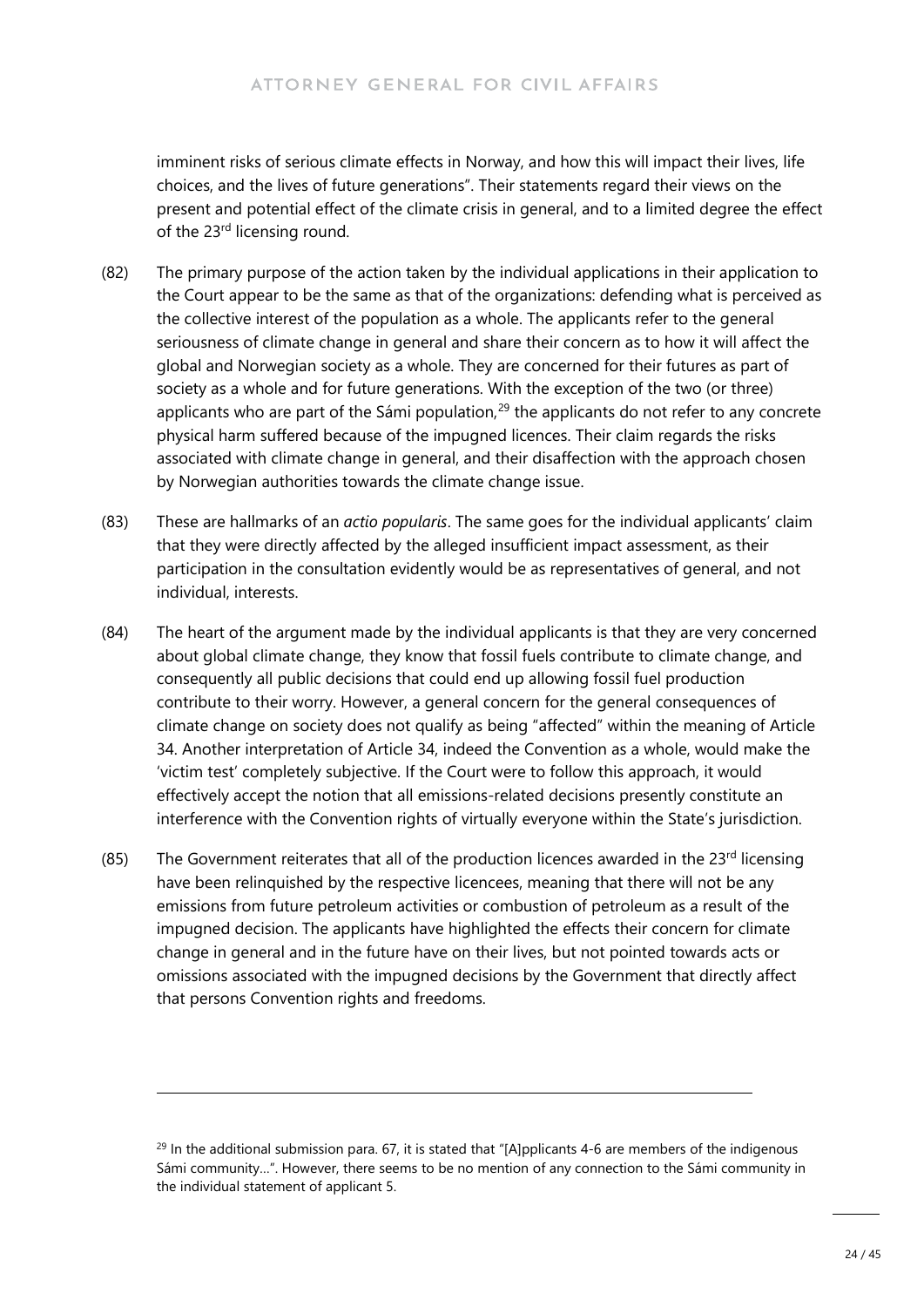#### **4.4 Conclusion**

(86) The Government holds that the applicants, both the two organizations and the six individual applicants do not have *locus standi* under Article 34 of the Convention.

#### **5 ADMISSIBILITY: THE INDIVIDUAL APPLICANTS HAVE NOT EXHAUSTED ALL DOMESTIC REMEDIES WITHIN THE MEANING OF ARTICLE 35**

- (87) Pursuant to Article 35 § 1 of the Convention, the Court "may only deal with the matter after all domestic remedies have been exhausted, according to the generally recognized rules of international law, and within a period of four months from the date on which the final decision was taken", cf. the Court's question no 2.
- (88) In the present case, none of the six individual applicants have exhausted domestic remedies within the meaning of Article 35 § 1 of the Convention. It is not disputed that the individual applicants were not formally part of the domestic proceedings.
- (89) In some special circumstances, individuals have been exonerated from bringing their own domestic proceedings in cases where an NGO in accordance with domestic law has been explicitly set up for the specific purpose of defending its members interests before the courts, and where the members are directly affected by the impugned decision/omission in question, see *Gorraiz Lizarraga and others* v. *Spain,* no 62543/00, 27 April 2004 § 39. In the Government's view, the Court's reasoning in these special cases does not apply in the present case. In the present case, the organizations domestically brought an a*ctio popularis* regarding the general interests of the population as a whole pursuant to section 1-4 of the Dispute Act.
- (90) Furthermore, although it may be argued that the subject matter of the domestic public interest case is closely related to the individual applicants' grievances before the Court, the subject matter clearly does not correspond exactly to the applicants' individual situations, see *Amanda Kósa v. Hungary* (dec.), no 53461/15, 14 December 2017 §§ 56, 59 and 63.
- (91) Notably, in the domestic court proceedings, only Articles 2 and 8 were explicitly invoked by the applicant organizations, in addition to the main focus on Article 112 of the Norwegian Constitution regarding the right of every person to a healthy, productive and diverse environment. Before the Court, the individual applicants (not party to the domestic proceedings) seek to uphold their individual rights, and they also invoke other Articles (such as Articles 13 and 14). These are in principle complaints of a different character. In the Government's view, the organizations did not 'in essence' argue before the domestic courts that young people were subjected to *discrimination based on age*. Although the organizations did emphasize that young people would bear the burden of the effects of climate change, this is not tantamount to a treatment entailing discrimination.
- (92) As regards the claim of a violation based on *discrimination of the Sámi minority*, this was not invoked before the domestic courts.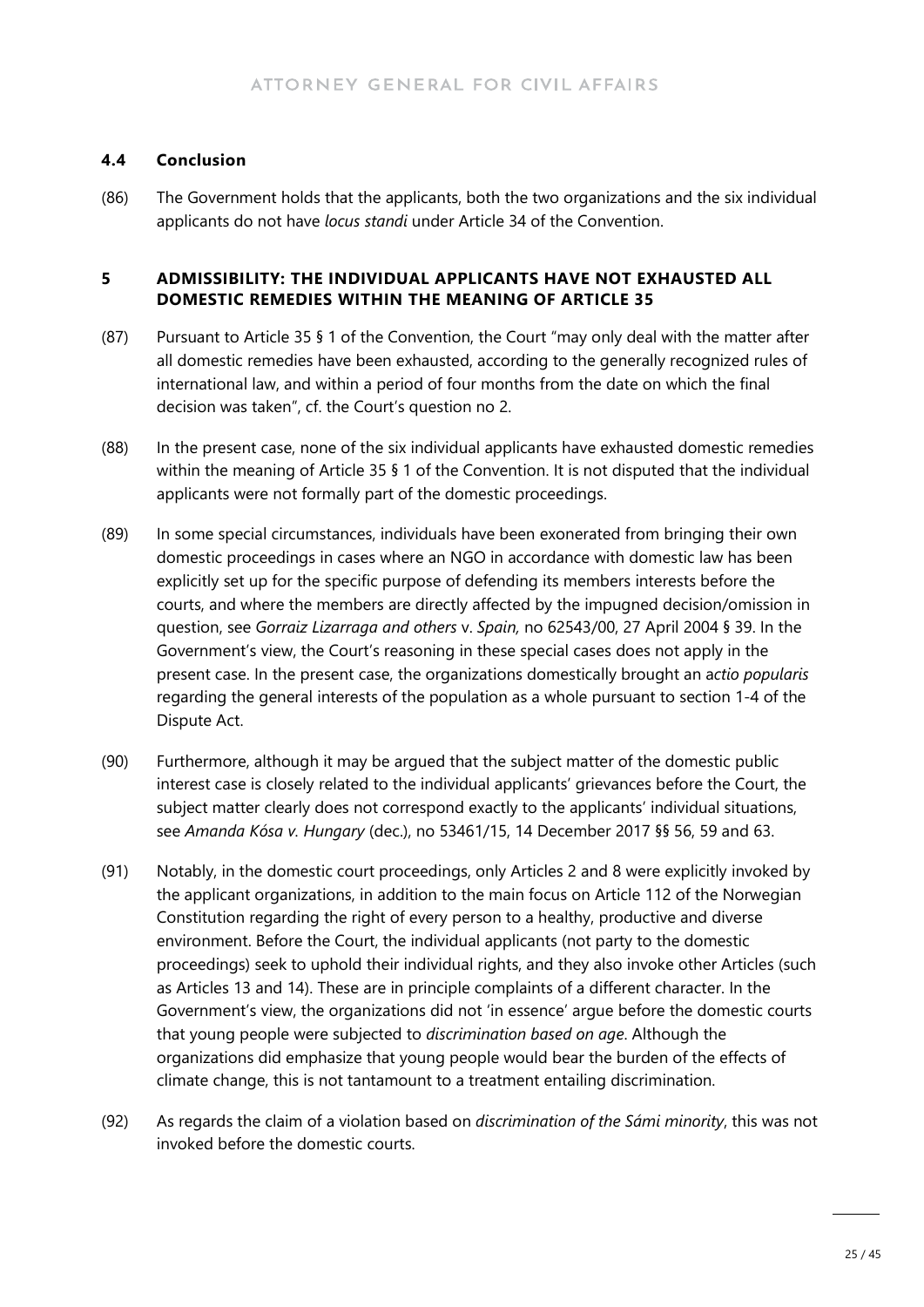- (93) The Court has previously and consistently held that it is "a fundamental feature" of the machinery of protection established by the Convention that it is "subsidiary to the national systems safeguarding human rights", cf. *Vuckovic and others v. Serbia* [GC], no. 17153/11, 25 March 2014, §§ 69-70; *Selmouni v. France* [GC], no. 25803/94, 28. July 1999, § 74; and *Demopoulos and others v. Turkey* [GC], nos. 46113/99 (dec.) 1 March 2010, § 69. The principle of subsidiarity is closely linked to the requirement to exhaust domestic remedies. Reference is also made to Article 1 of Protocol 15 amending the Convention, which entered into force on 1 August 2021.
- (94) Neither the rules of litigation in Norway nor the facts of the present application place an excessive burden on litigants that may justify an exemption from Article 35 § 1 of the Convention. The lack of exhaustion of domestic remedies on part of the individual applicants have denied the domestic courts in Norway the opportunity to examine the case, and if necessary, remedy the alleged violations, pursuant to the applicants' grievances under the relevant Articles of the Convention, see also *Demopoulos and others v. Turkey* [GC] § 69.
- (95) It follows that the application from the six individual applicants is inadmissible, as they have not lodged any complaints before domestic courts, and the case reveals no special circumstances that would absolve the applicants from this requirement, cf. Article 35 § 1 of the Convention.

#### **6 THE GOVERNMENT'S SUBMISSIONS TO THE COURT'S QUESTIONS NO. 3 (A)-(D)**

#### **6.1 Question no. 3 (a) and (b)**

(96) The Government refers to the Court's question no 3 a and b:

*In the light of the domestic proceedings' having concerned judicial review of the decision of 10 June 2016 to issue ten petroleum production licenses under section 3-3 of the Petroleum Act:*

*(a) Observing the reasons provided by the Supreme Court in paragraphs 148 and 161- 162 of its judgment: to what degree do the applicants' arguments, in so far as they might be perceived to concern environmental consequences of the respondent State's petroleum activities in a more general manner and its policies in that regard, fall within the scope of the case before the Court?*

*(b) Could the applicants have brought their Convention grievances in respect of the respondent State, in so far as they might be perceived to rely on such arguments as mentioned in (a) above, before the domestic courts in any other manner?*

(97) Before the domestic courts, the organizations chose to challenge the validity of the impugned decision, namely the decision to award ten petroleum production licences. As the Supreme Court states, the consequence of this choice was that the challenged decision ("tvistegjenstanden") dictated the subject matter and the competence of the domestic courts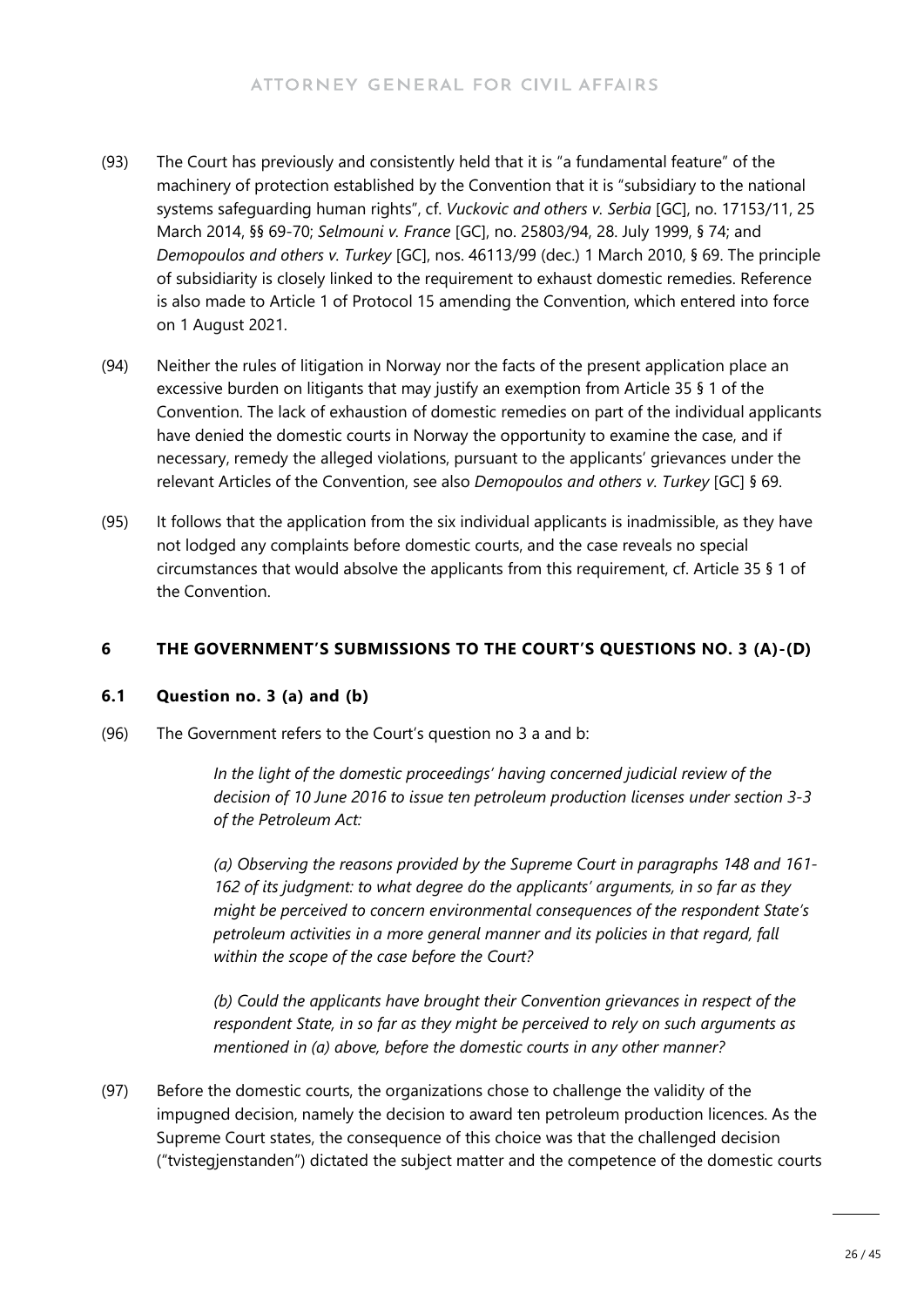in adjudicating the case, see §§ 148, cf. 161-162. In § 148, the Supreme Court inter alia states the following:

*In my view, a validity challenge must take the specific decision as its starting point. On the other hand, the decision cannot be considered in isolation, but as a part of a whole. Yet, it cannot be so that when contesting individual measures, one may challenge the environment, climate or petroleum policy as a whole.* 

- (98) In other words, the challenge to the validity of the impugned public administrative measure would have to be assessed taking into account the cumulative nature of impacts, but the choice to challenge a concrete administrative measure also limited the subject matter of the case before the domestic courts accordingly.
- (99) This means that the case before the domestic courts centered on the impugned petroleum licences and not Norwegian climate and energy policy in general, and the case before the Court must be limited accordingly, cf. Article 35 § 1 of the Convention. Reference is also made to the preamble to the Convention, whereby the High Contracting Parties "in accordance with the principle of subsidiarity" have the primary responsibility to secure the rights and freedoms defined in this Convention and the Protocols, and that in doing so they "enjoy a margin of appreciation, subject to the supervisory jurisdiction of the European Court of Human Rights".
- (100) The Court in question 3 b) asks if the applicants could have brought their Convention grievances before the domestic courts in any other manner, in so far as they might be perceived to rely on arguments concerning environmental consequences of Norway's petroleum activities in a more general manner and its policies in that regard.
- (101) At the outset, the Government notes that this question is hypothetical. According to the Norwegian procedural framework in general, the right to bring "Convention grievances" before domestic courts depend on an assessment of the general requirements to file a claim, as well as a concrete assessment of the claim filed. Pursuant to the Dispute Act section 1-3, an action "may be brought before the courts for legal claims". The claimant must demonstrate "a genuine need to have the claim decided against the defendant". This shall be determined "based on an overall assessment of the relevance of the claim and the parties' connection to the claim". If the conditions in section 1-3 are satisfied, an organization or foundation may bring an action in its own name in relation to matters that fall within its purpose and normal scope", cf. the Dispute Act section 1-4. For instance, in HR-2021-417-P (Acer), the majority of the Supreme Court sitting as a plenary court found that the organization "No to the EU" could bring an action against the State arguing that the Storting did not act in accordance with the Constitution when it consented to the incorporation of the EU's third energy market package into the EEA Agreement with a general majority.
- (102) Insofar as the applicants' "Convention grievances" rely on arguments concerning environmental consequences of Norway's petroleum activities and policies in a more general manner, the procedural framework in Norway provides alternative avenues, subject to the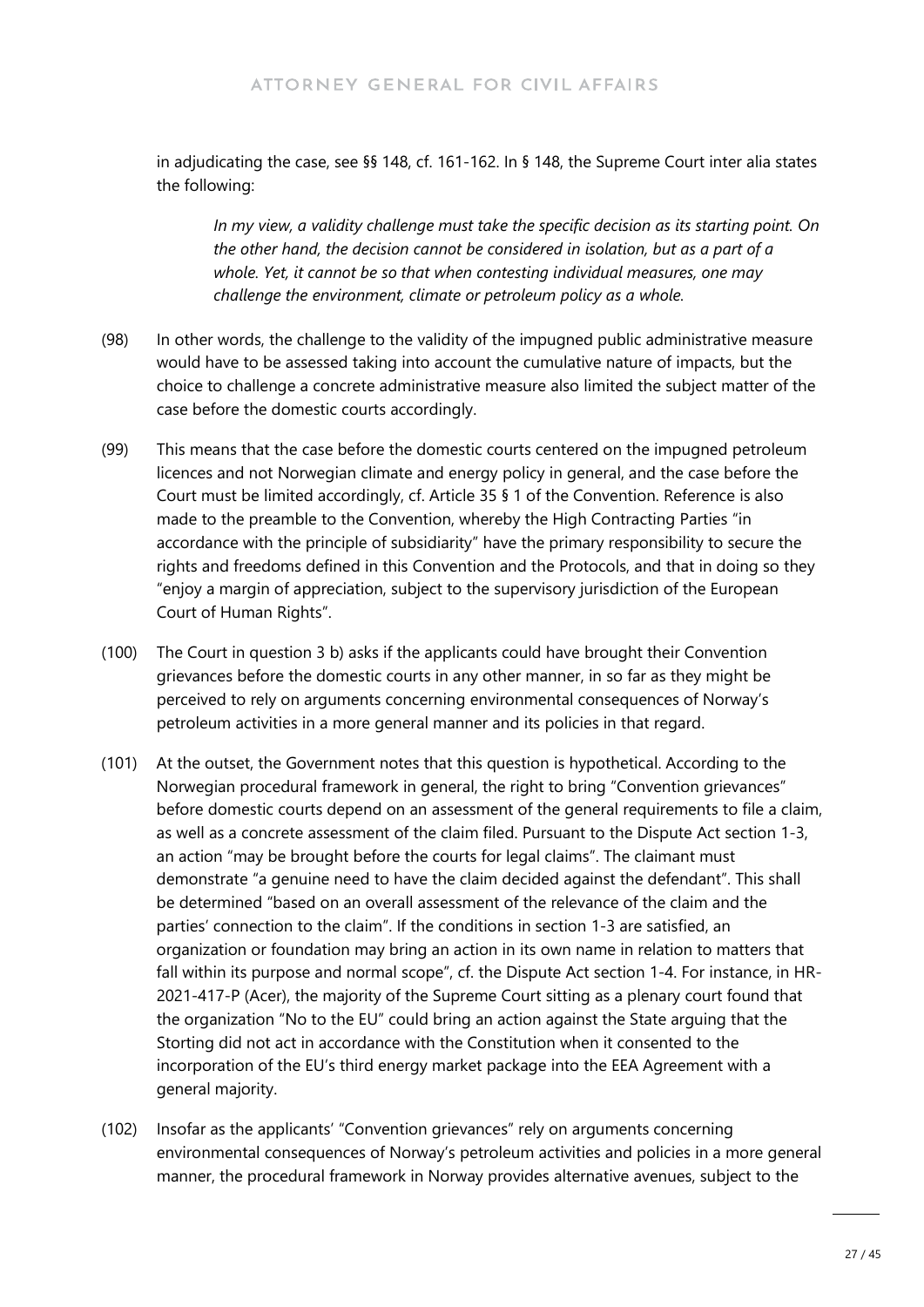requirements of the Dispute Act sections 1-3 and 1-4. The applicants could *inter alia* have filed for a declaratory judgment holding that their rights pursuant to the relevant Articles of the Convention had been violated. The right to file for declaratory judgments for human rights violations in general is not unconditional, see the preparatory works (Ot.prp. nr. 51 (2004-2005)) section 11.8.4. However, depending on the circumstances of the case and the "Convention grievances", this could provide an "adequate and effective remedy for violations", cf. for instance app. nos. 62363/16 and 62803/16 *I.F.* and *I.F.F. v. Norway* (dec.).

#### **6.2 Question no. 3 (c)**

(103) The Government refers to the Court's question no. 3 (c):

*Observing the reasons provided by the Supreme Court in paragraphs 167 et seq of its judgment: what is the link between the concrete decision of 10 June 2016 and the matters which the applicants argue entail violations of their rights under the Convention?[30](#page-27-0)*

- (104) The Supreme Court in paragraph 167 et seq. found that there was not an "adequate link" between the impugned decision (production licences in the 23rd licensing round) that would lead to a "real and immediate" risk of loss of human lives, in violation of Article 2 of the Convention, nor was there an adequate link between the decision and the risk of an interference on private and family life, in violation of Article 8. The Supreme Court concluded that the alleged link between the impugned decision, climate change and the potential future effects of climate change on the applicants was derived and uncertain. The Government shares this view and refers to the Supreme Court's assessment. The application concerns the future consequences confronting all of society on account of accumulated, global effects of modern societies in general. The Government submits that there is neither any 'direct' link nor is there an adequately 'close' link between the impugned decision of 10 June 2016 and the applicants' apprehensions regarding any of the Convention's provisions.
- (105) In any event, the main driver behind greenhouse gas emissions at present is the global energy demand (population growth, economic development, etc.) This energy demand must be met through an unprecedentedly fast transition to renewable energy sources and the phasing out of fossil fuels combined with *inter alia* carbon capture and storage (CCS). The specter of potential measures to accelerate the transition is wide (quotas, taxes, subsidies etc.), involving concerted, international efforts as well as domestic measures. In this global context, the impugned decision could only have had a limited effect. And as all of the production licences awarded in the impugned decision have been relinquished by the

<span id="page-27-0"></span><sup>&</sup>lt;sup>30</sup> The version of the Supreme Court's judgment provided by the applicants does not adequately translate paragraph 167 of the judgment. According to the unofficial translation provided by the applicants, it is stated in para. 167 that *"the consequences of climate changes in Norway will undoubtedly lead to loss of human life",* whereas the official translation has the following wording: "*the consequences of climate change in Norway may lead to loss of human lives".*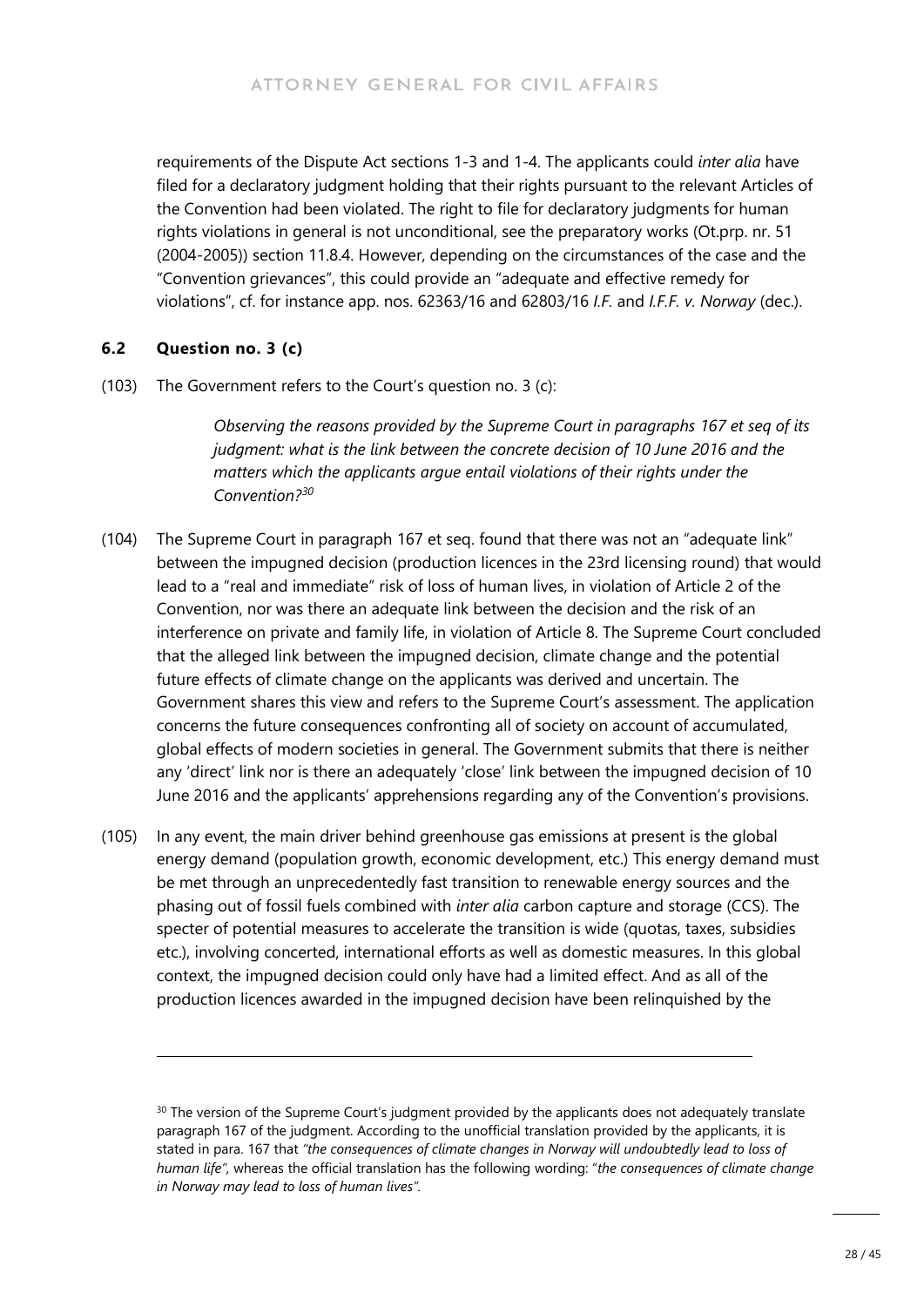licencees, there will not be any emissions from future petroleum activities or combustion of petroleum as a result of the impugned decision*.*

#### **6.3 Question no. 3 (d)**

(106) The Government refers to the Court's question no. 3 (d):

*Inter alia, observing the reasons provided by the Supreme Court's minority in paragraphs 272 et seq of its judgment, and assuming that the purpose of issuing production licences is ultimately the subsequent extraction of oil and gas: to what degree – factually and legally – may the applicant organisations' arguments concerning the environmental consequences of any specific petroleum production and extraction in continuation of the licences granted in the decision reviewed by the domestic courts realistically be taken into account at any later stages of the administrative process relating to production (such as in connection with approval of plans for development and operation/exploitation of petroleum deposits under section 4-2 of the Petroleum Act)? Will the scope, depth, quality and efficiency of any such subsequent assessment be such as to render unnecessary under the Convention an assessment, prior to the granting of the licences, of the environmental consequences of future extraction of oil and gas?*

- (107) Although it could be said that the "purpose" of issuing production licences is ultimately the subsequent extraction of oil and gas, it cannot be conferred that the issuing of a production licence in any event, unconditionally and for the unforeseeable future will lead to extraction of oil and gas. The Government refers to section 3.3.3 above, providing an overview of the different legal requirements applicable at the different stages of petroleum activity, and the assessments to be made at these stages.
- (108) Occasioned by the applicant organizations legal claims, the Supreme Court (majority) considered whether it had been a procedural error pursuant to domestic law that the opening report did not assess the possible emissions resulting from combustion of petroleum produced in this area in the future (see § 209).
- (109) A majority of 11 justices held that no procedural error had occurred, reasoning that it was sufficient at the opening stage that future emissions from combustion of petroleum had been addressed generally, at an overarching level, see § 238:

*As demonstrated, global effects of combustion were thoroughly assessed at the opening of the southeast Barents Sea and repeated several times during the years that followed and until today. The climate report, which is based on the reports from the IPCC that thoroughly account for climate change due to global greenhouse gas emissions and the necessity of cuts, was an important factor in the assessments. I cannot see that the fact that the assessments were more general and not based on specific – but highly uncertain – calculations of global greenhouse gas emissions from an imagined petroleum export from the area – provided a poorer basis for decisionmaking – rather on the contrary.*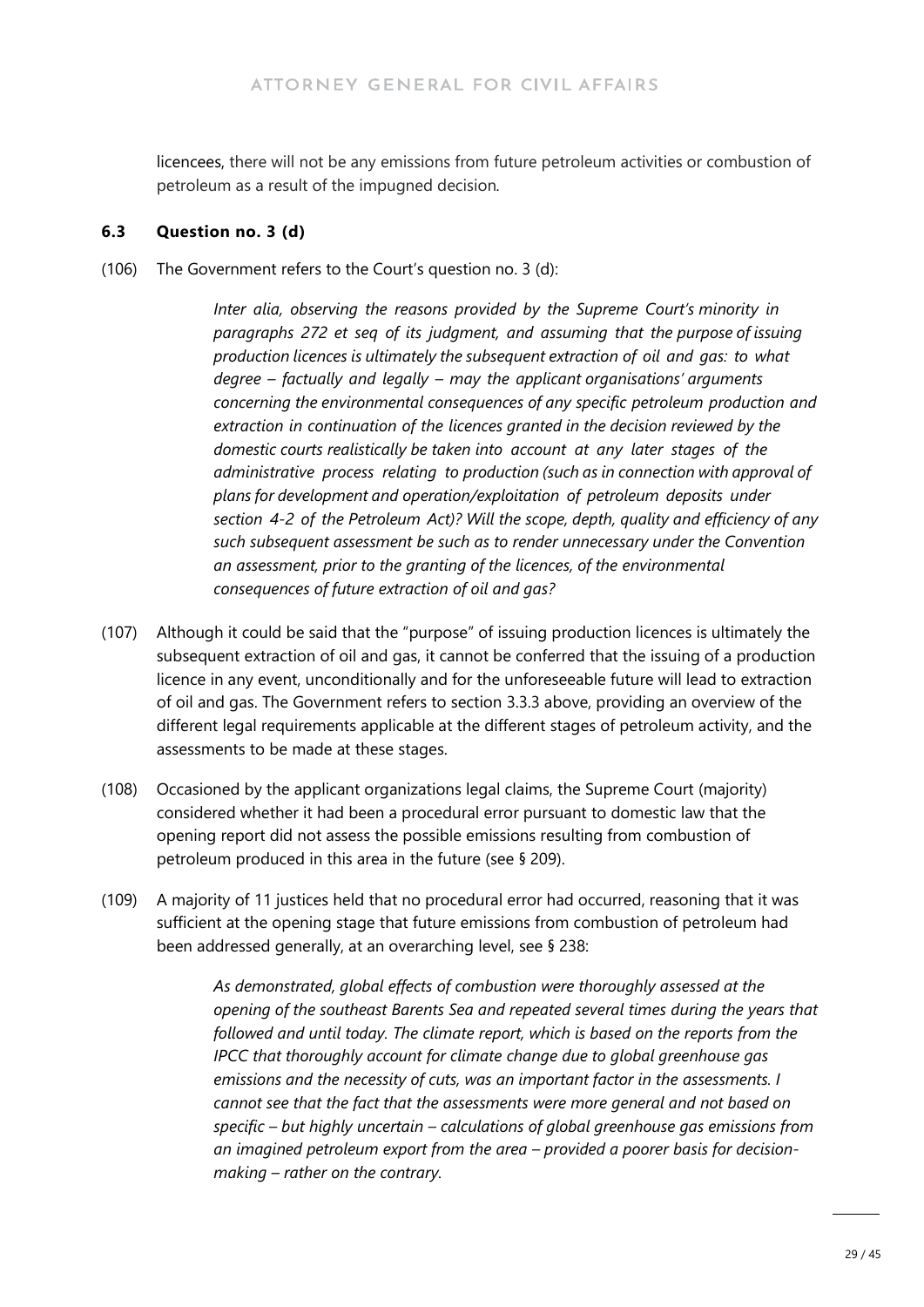- (110) The majority considered that downstream (combustion) emissions (abroad) would more appropriately be addressed at the later stage of approving plans for actual production of oil or gas. In other words, the majority argued that a specific analysis of anticipated climate effects of combustion abroad of exported petroleum would be more sensible to undertake at the stage where the level of certainty was greater. The majority based its view on section 112 of the Constitution, emphasizing the connection between the procedural aspect in section 112(2) and the substantive aspects in (1) and (3) of the same provision (see §§ 182- 183).
- (111) Furthermore, the majority considered that both the requirements transpiring from section 112(2) and the EU's directives on environmental impact assessments has been implemented in Norwegian legislation through the Petroleum Act and Regulation (see §§ 185-192).
- (112) The majority of the Supreme Court stated that the potential global climate effects would be most sensibly assessed at the extraction stage, and that no procedural errors were made in connection with the opening of the southeast Barents Sea in 2013, cf. § 241:

*My conclusion is that no procedural errors were made relating to the climate effects under the impact assessment for the opening of the southeast Barents Sea in 2013. The climate effects are politically assessed on a regular basis – and the consequences will be clarified with a possible PDO application. Hence, this cannot have the effect that the decision to award production licences in the 23rd licensing rounds in 2016 is invalid on this basis.* 

(113) Furthermore, as neither the opening in 2013 nor the impugned decision in 2016 had actually led to any greenhouse gas emissions from the extraction of petroleum, any failure to assess global effects of future potential combustion before the opening in 2013 or the 23rd licensing round could in any case be remedied through an assessment at a later stage – at the extraction stage and/or politically through a decision to downscale petroleum activites, cf. § 246:

> *I mention all the same that in the case at hand, neither the opening in 2013 nor the awarding of licences in 2016 has led to greenhouse gas emissions. The authorities will thus be able through the further process to remedy a failure to assess the combustion effect abroad of future petroleum recovery in the southeast Barents Sea before the opening in 2013. As mentioned, this will primarily take place at the PDO stage through the environmental assessment forming the basis for the authorities' decision whether to award licences for development and operation, on what conditions. However, it may also take place through a general political decision to downscale the petroleum activities if the Storting deems it appropriate. This must clearly be sufficient under the requirements laid down by the European Court of Justice. The basic intent behind the rules is to ensure that the environmental effects are adequately clarified and assessed before possible implementation. This is reflected in the assessment regime applicable in this area, as a PDO cannot be approved until after an environmental assessment. In other words, the authorities are in full control of whether or not the environmental effect will occur.*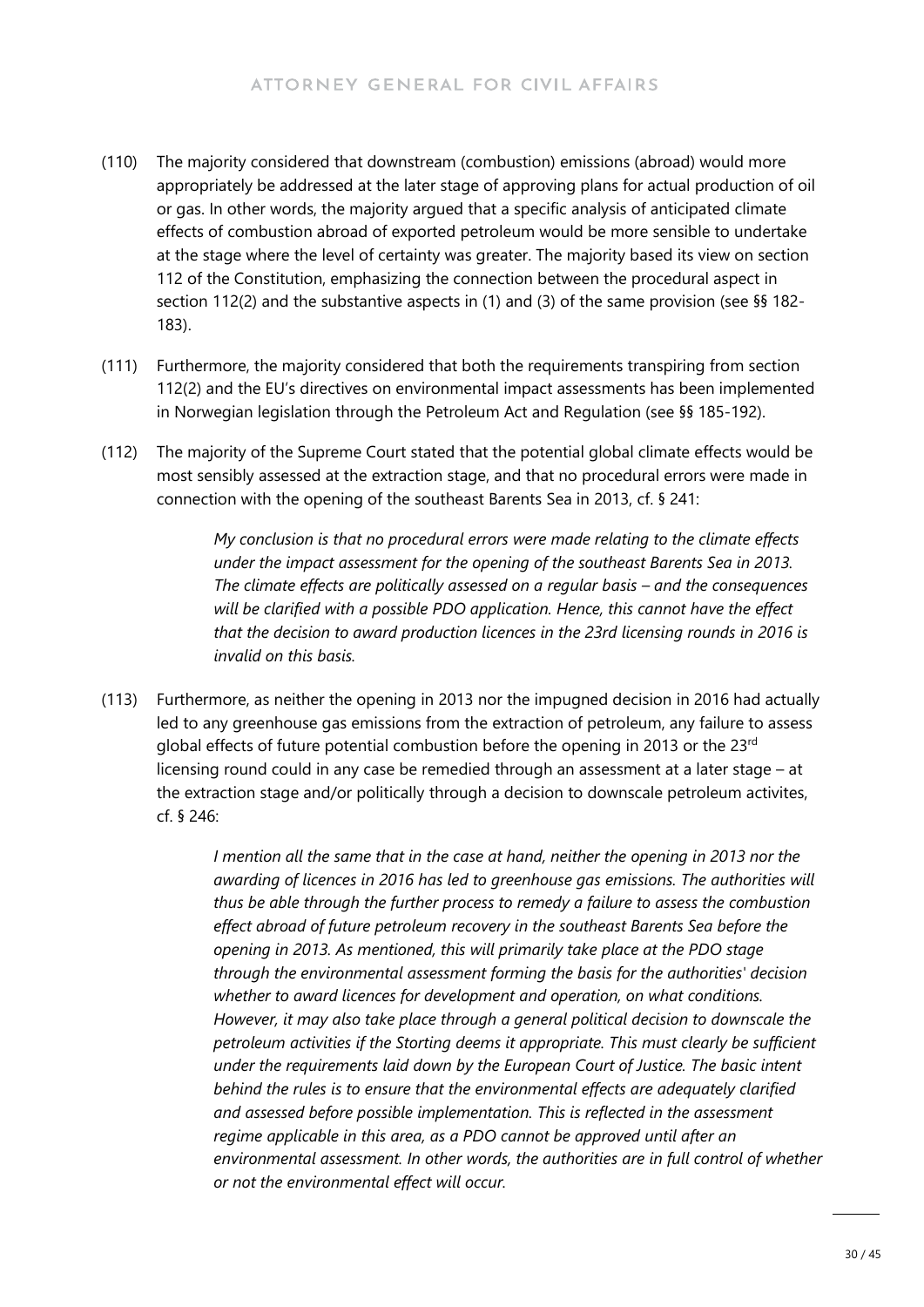- (114) The minority of the Supreme Court would have considered it sufficient at the opening stage, pursuant to the SEA directive, to do an overall consideration of the climate effect from potential combustion of petroleum, see §§ 270-274. As the Court's question regarding the "scope, depth, quality and efficiency" takes the minority's reasoning as its starting point, it should be noted that the minority view merely would require such a limited assessment at the time of the opening.
- (115) Following the Supreme Court judgment, the Government has clarified that potential emissions occurring from combustion of petroleum extracted and exported from Norway henceforth will be considered when deciding upon applications for development and operation of new petroleum fields (so called "PDOs"). As part of this clarification, it was established that these assessments will, as of 1 April 2022, be communicated in the decisions regarding the PDOs made by the Ministry of Petroleum and Energy.
- (116) Accordingly, potential emissions from combustion of petroleum extracted and exported will be addressed when considering an application for the approval of PDO of a new field, thus before any actual environmental impacts of the extraction and/or exportation occurs. The authorities' right and duty under Article 112 § 2 to reject an application based on climate change considerations or attach very strict conditions to an approval, will be taken into account at this stage, cf. the Supreme Court judgment §§ 218-223.
- (117) Occasioned by the Court's question if the environmental consequences of petroleum production and extraction in continuation of the licences granted "realistically" will be taken into account at a later stage, the Supreme Court's majority's reasoning in §§ 222-223 should be noted:

*(222) I agree with the Court of Appeal that section 4-2 of the Petroleum Act in any case must be interpreted in the light of Article 112 of the Constitution. If the situation at the extraction stage has become such that allowing the extraction would be incompatible with Article 112, the authorities will have both a right and a duty not to approve the project.*

*(223) In other words, the situation is that, at the opening of the southeast Barents Sea it was highly uncertain whether petroleum would be found, or how much. Neither the opening nor the exploration will have significant global environmental effects. And the authorities will have a right and an obligation to disprove the PDO if the general consideration for the climate and environment at the time so indicates. I find that this, considered in aggregate, must be essential for the establishment of the requirements for calculation of global greenhouse gas emissions due to possible recovery and export of petroleum 17 years ahead.*

(118) The assessment by the Supreme Court is linked to the obligations pursuant to the Norwegian Constitution section 112, but regards consideration of the environmental effect of petroleum activity. Thus, in the Government's view, the applicant organizations' arguments may indeed be "realistically taken into account" at the stage of the administrative process relating to production, cf. the first part of the Court's question.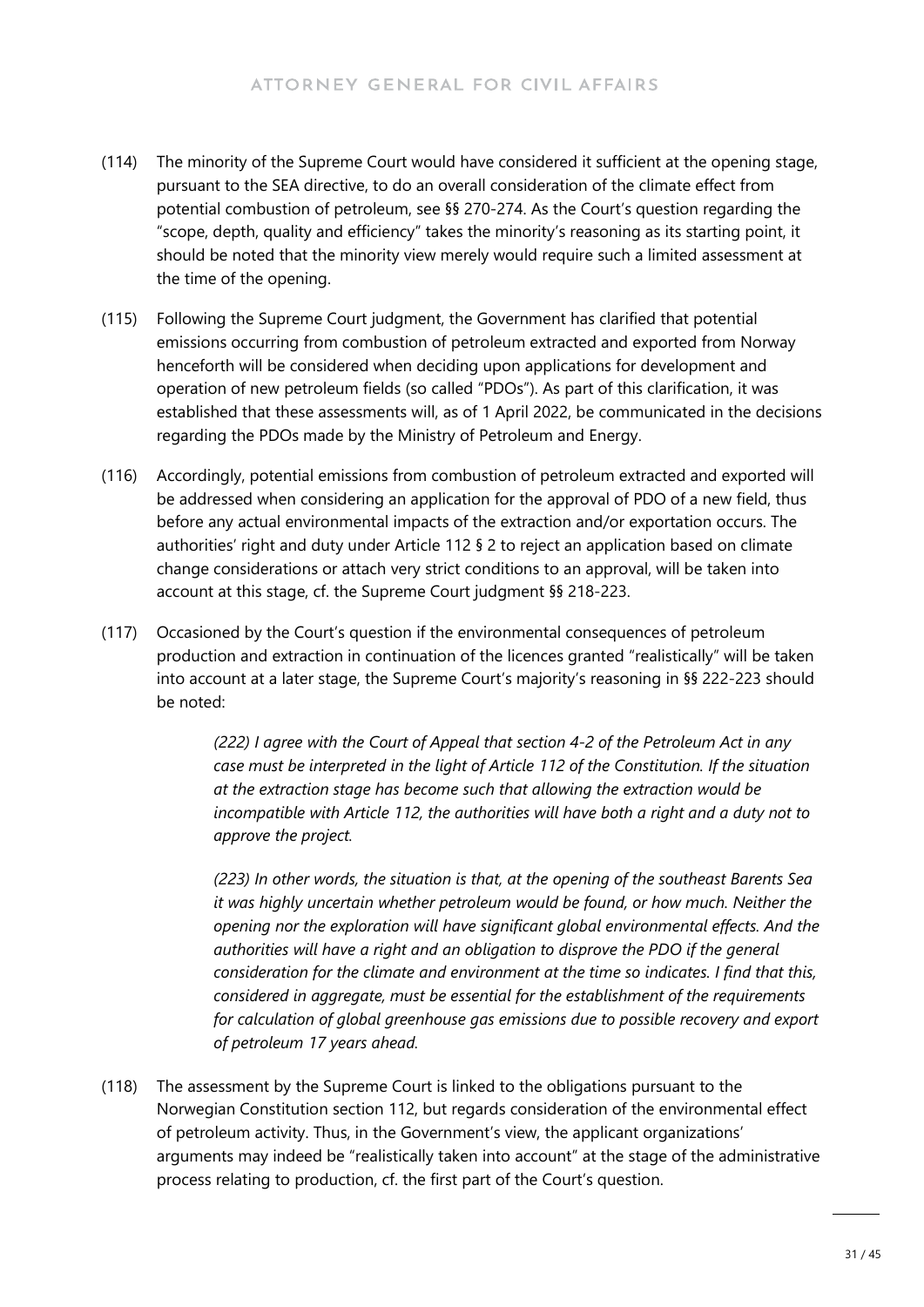(119) Second, the Court asks whether the "scope, depth, quality and efficiency" of such an assessment at later stages than at the opening phase, will make it "unnecessary under the Convention" to undertake an assessment *prior* to the granting of the licences. In the present case, the Government holds that it did not constitute a violation of the Convention Articles 2, 8, 13 or 14 not to assess the climate effects prior to the opening of the area for petroleum activities, as concluded unanimously by the Supreme Court. The Government also refers to sections 7-9 below.

#### **7 ASSESSMENT ON THE MERITS – NO VIOLATION OF THE CONVENTION, CF. THE COURT'S QUESTION NO. 4**

#### **7.1 Article 8 of the Convention – applicability**

#### *7.1.1 General observations regarding applicability of the Convention's provisions*

- (120) As the Court will recall, no right to environmental preservation is included as such among the rights and freedoms guaranteed by the Convention or its Protocols, see *Kyrtatos v. Greece*, no. 41666/98, 22 May 2003, § 52; *Hatton and Others v. the United Kingdom* [GC], no. 36022/97, 8 July 2003, § 96; *Fadeyeva* § 68; and *Atanasov v. Bulgaria*, no. 12853/03, 2 December 2010, § 66.
- (121) The absence in the Convention of a right to environmental preservation, or any form of right to an environment of a particular quality as such, has been noted several times by the Council of Europe's Parliamentary Assembly, urging the Committee of Ministers to consider the possibility of supplementing the Convention with a protocol in that respect. Reference is made to the summary provided in *Atanasov,* see §§ 56 and 57. The Committee of Ministers has not followed through on the idea of an additional protocol so far, and this represents a common State practice which must inform the interpretation of the Convention in the present case. State practice on this matter has recently been further reinforced by the establishment, under the auspices of the Committee of Ministers, of a Drafting Group on Human Rights and Environment (CDDH-ENV) with the mandate to elaborate a draft nonbinding legal instrument to be transmitted to the Committee of Ministers of the Council of Europe by the end of June 2022.

#### **Annex 4:** Parliamentary Assembly Recommendation 2211 (2021)

- (122) The Committee of Ministers has also invited the Steering Committee for Human Rights (CDDH), "in the context of its ongoing work on human rights and the environment to consider the need for and feasibility of a further instrument or instruments, bearing in mind Recommendation 2211 (2021)". To the Government's knowledge, the Drafting Group on Human Rights and Environment (CDDH-ENV) will initiate its work this autumn. This ongoing work further underlines the absence in the Convention of a right to a healthy environment as such.
	- **Annex 5:** Extract of the terms of reference given by the Committee of Ministers to the CDDH regarding the work of the CDDH-ENV during the 2022-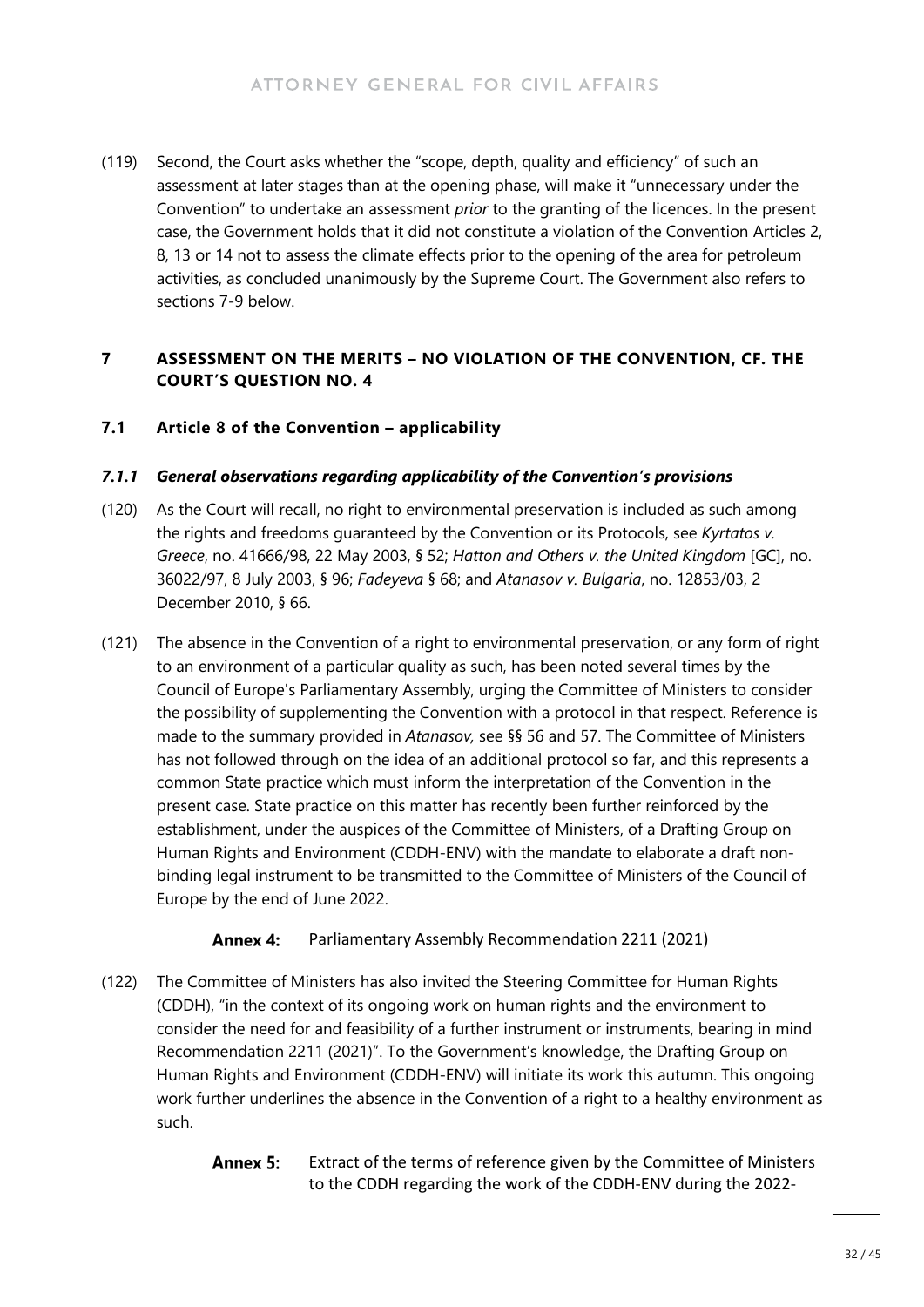2025 biennium and relevant extracts of the 95<sup>th</sup> CDDH meeting report (23-26 November 2021)

- (123) As recognized by the Supreme Court in § 169, it transpires from the case law of the Court that Article 8 entails positive obligations, $31$  and that under certain circumstances this could entail a duty to protect the environment, $32$  referencing the Court's case law concerning local environmental pollution. The Court has adjudicated a substantial number of cases concerning environmental issues, taking the view that environmental issues may interfere with individual rights. According to this case law, for the Convention's provisions to be applicable, the environmental harm or risk complained of must reach a certain threshold of severity and be sufficiently closely connected with the rights enshrined in the Convention.
- (124) An issue may arise under Article 8 of the Convention where an individual is *"directly and seriously affected"* by noise or other pollution, see *Hatton* § 96; *Greenpeace E.V* (dec.); and *Jugheli*, § 62, also phrased as a requirement of a *"direct and immediate link"* between the impugned hazardous activity and the effects on the applicant's home or private or family life, see *Atanasov*, § 66. The establishment of a *"sufficiently close link"* is also necessary where the applicants complain that the impugned activity subjects them to an unacceptable degree of *risk* of harm. In the Court's case law, such a link has been established prior to the Court's assessments as part of an environmental impact assessment procedure (see *Taşkın* § 113; and *Hardy and Maile* §§ 189-192), otherwise defined by internal measures (see, *Cordella* §§ 103–106) or has otherwise been evident based on the particular circumstances of the case (see *Tătar* §§ 86 and 93–97).
- (125) The Court's case law illustrates the range of contexts in which Article 8 may be applicable. Pollution must attain a minimum level of severity if the complaints are to fall within the scope of Article 8, see *López Ostra*, § 51; *Atanasov* § 75; and *Fadeyeva*, §§ 69-70. There would be no arguable claim under Article 8 if the detriment complained of was negligible in comparison to the environmental hazards inherent to life in every modern city, see *Hardy and Maile* § 188. Moreover, Article 8 appears relevant exclusively in circumstances where individuals suffer the direct effects of hazardous activities located in the *immediate geographical vicinity* of the applicants' homes or where the applicants are otherwise *directly exposed* to the particles/waste stemming from the hazardous activity (such as local waste management or exposure to asbestos in the workplace). The Government refers to the summary of the Court's case law per December 2010 in *Atanasov* §§ 67–75, which is also referenced in the Supreme Court's judgment in § 170. The same general principles and characteristics transpire from the Court's subsequent case law. See, for example, *Jugheli*, which concerned the risks posed to the applicants by a thermal power plant located approximately 4 metres from the residential building where the applicants lived (see §§ 7 and 50). Reference is also made to the case of *Cordella*, which concerned a broader geographical area subject to air pollution from a steel plant, but where the Court still made a

<span id="page-32-0"></span><sup>31</sup> See § 169.

<span id="page-32-1"></span> $32$  See § 169: "In certain cases, this may have the result that the State has a duty to protect the environment".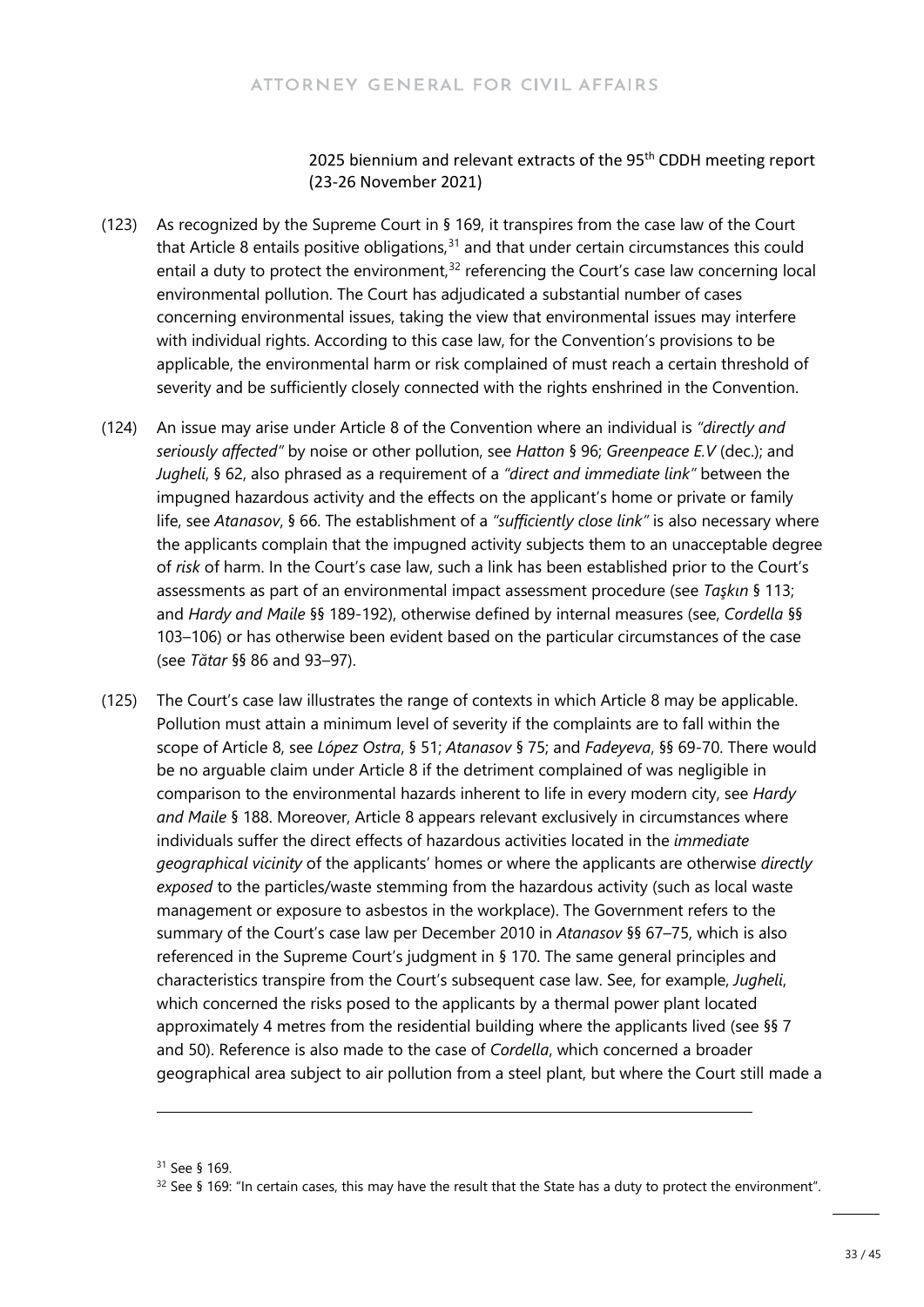distinction as to applicability of the Convention based on the recognition in public reports and medical documents confirming environmental exposure to inhalable carcinogenic substances produced by the Ilva Steel Plant and the associated medical conditions in individuals living in surrounding areas, see §§ 99, and 103–108.

- (126) Turning to the present case, the Supreme Court unanimously found that the potential effects of possible future emissions due to licences awarded in the impugned decision, would not fall within the scope of Article 8, see § 171. In other words, based on the facts of the case and in light of plaintiffs' general actio popularis submissions, no direct and immediate (or sufficiently close) link could be established between the impugned decision and an alleged risk of an unacceptable degree of harm (see also the Supreme Court's reasoning in § 168 regarding Article 2). The Government shares this view.
- (127) Moreover, the Government further underlines that the applicants have not established that they are (at risk of being) 'seriously' affected by the impugned decision. While recognising the gravity of future climatic changes caused by the emissions from combustion of fossil fuels, the Government observes that the circumstances pertaining to the applicants in the present case clearly do not reach the threshold established in the Court's case law. The circumstances presented in the application is not parallel to the Court's case law concerning individual risk, in which the risk to health or home has stemmed directly from the polluting activity in question or the individual has been directly exposed to hazardous substances or other sources of risk at the workplace. The present case concerns the applicants' apprehension for the future consequences confronting all of society on account of accumulated, global effects of modern societies.

#### *7.1.2 Regarding the 'common ground' doctrine*

- (128) In the domestic court proceedings, the applicant organizations referenced the 'common ground' doctrine, with reference to the Court's Grand Chamber judgment no. 34503/9712 12 November 2008 *Demir and Baykara v. Turkey*, §§ 85–86 regarding fundamental rights of workers to engage in collective bargaining. In the Government's view, there is no equivalent common ground doctrine applicable in support of the applicants' submissions regarding the interpretation of the provisions of the Convention in the present case.
- (129) In the view of the Government, the applicants propose a dynamic interpretation of the Convention's provisions for which there is no basis in neither the Convention nor relevant sources of law. While the Convention, with the exception of Article 1, is a 'living instrument', the rationale behind this doctrine is not to develop new norms, but to ensure that the Convention reflects the increasingly high standard required in the area of the protection of human rights, see *Demir and Baykara* [GC], no. 34503/9712, 12 November 2008, § 146. The Convention should, as far as possible, be interpreted in harmony with other rules of international law, see *Magyar Helsinki Bisottzag v. Hungary* [GC] no. 18030/11, 8 November 2016, § 123; and the Vienna Convention Article 31 (3) c. The consensus emerging from specialized international instruments and from the practice of Contracting States may therefore constitute a relevant consideration for the Court when it interprets the provisions of the Convention in specific cases, see *Magyar Helsinki Bisottzag*, § 124.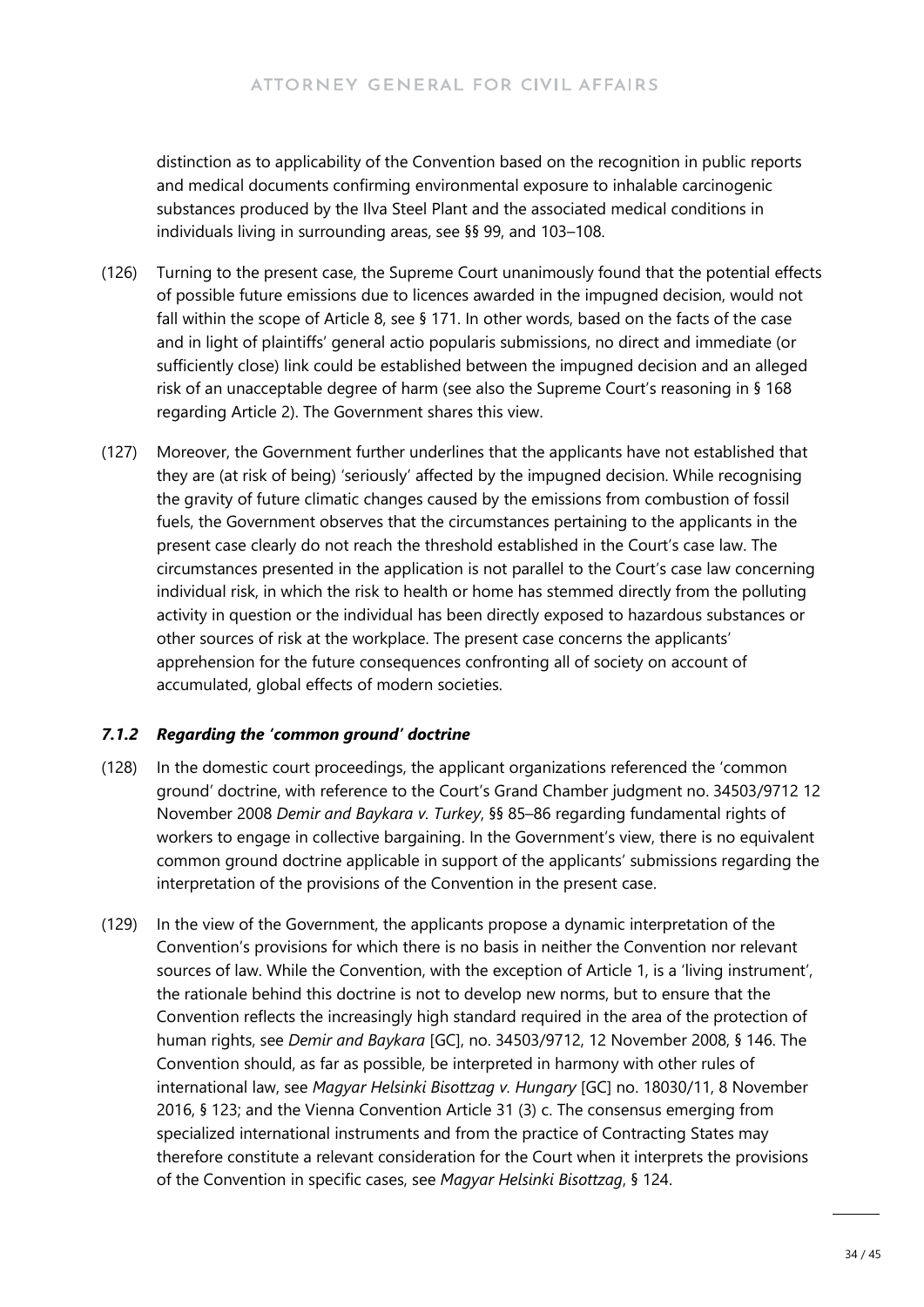- (130) Thus, the Government shares the view of the Supreme Court regarding the 'common ground' doctrine referenced by the applicant organizations. Noting that the Convention does not have a separate environmental provision, the Supreme Court stated that *such a doctrine*[33](#page-34-0) – "such" being a reference to the reasoning in *Demir and Baykara* – could probably not be applicable *in the same manner* in the present case.<sup>[34](#page-34-1)</sup> It must also be emphasized that the Supreme Court considered that it had not in any case been demonstrated that the impugned decision violated Norway's international obligations.<sup>[35](#page-34-2)</sup>
- (131) Furthermore, the Government observes that there is no support for the applicants' dynamic interpretation of the Convention in the normative approach to global climate change adopted by the Contracting States. The *normative common ground* existing between Convention states, expressed through the international climate change framework, the EU's climate change legislation, and domestic climate change acts, militates against this sort of interpretation of the Convention. To the extent that the Paris Agreement is relevant to the interpretation or application of the Convention, it will not suffice to look at the collective long-term temperature target in isolation. Rather, the long-term temperature target must be understood within the larger context of the normative framework adopted by the Parties to the Agreement to reach this aim. The Government recalls that neither the UNFCCC nor the Paris Agreement contain individual rights nor a complaint mechanism. Instead, the framework is built on the notion of obligations on states without corresponding individual rights. Moreover, as the Supreme Court judgment demonstrates, domestic approaches to constitutional 'environmental rights' vary.
- (132) In section 3.2 of the applicants' additional submissions, it is inter alia claimed that the precautionary principle represents a legal standard in cases concerning environmental harm, cf. § 52, with reference to *Tatar v. Romania,* covering a full range of preventive measures, cf. § 46. *The precautionary principle* is reflected in the text of several binding and non-binding international instruments. The Government does not recognize that the precautionary principle enjoys the status of customary international law. A precautionary approach may nonetheless be relevant when interpreting international treaties, in line with the ruling by the International Court of Justice in the *Pulp Mills on the River Uruguay*, § 164. Within the context of the Convention, the Government observes that the Court in *Tatar v. Romania*, no. 67021/01, judgment 27 January 2009, made references to the precautionary principle in its assessment of the merits of the complaint, stating that the principle "recommends" that States should not delay the adoption of effective and proportionate measures to prevent a risk of serious and irreversible damage to the environment in the absence of scientific or technical certainty (§ 109 of the judgment). The Court also recalled – in relation to the

<span id="page-34-0"></span><sup>33</sup> The wording in § 174 of the judgment reads "ei slik lære", which in the Government's view should be read as "such a doctrine" or "this kind of doctrine". In the official translation enclosed in appendix 1, the passage is translated into "such a principle".

<span id="page-34-1"></span> $34$  Ctr. the additional submission § 26 by the applicants, where the Court's reasoning is not presented in full. <sup>35</sup> See § 174 last sentence: "In any case, it has not been demonstrated that the production licences

<span id="page-34-2"></span>constitute a breach of our international obligations."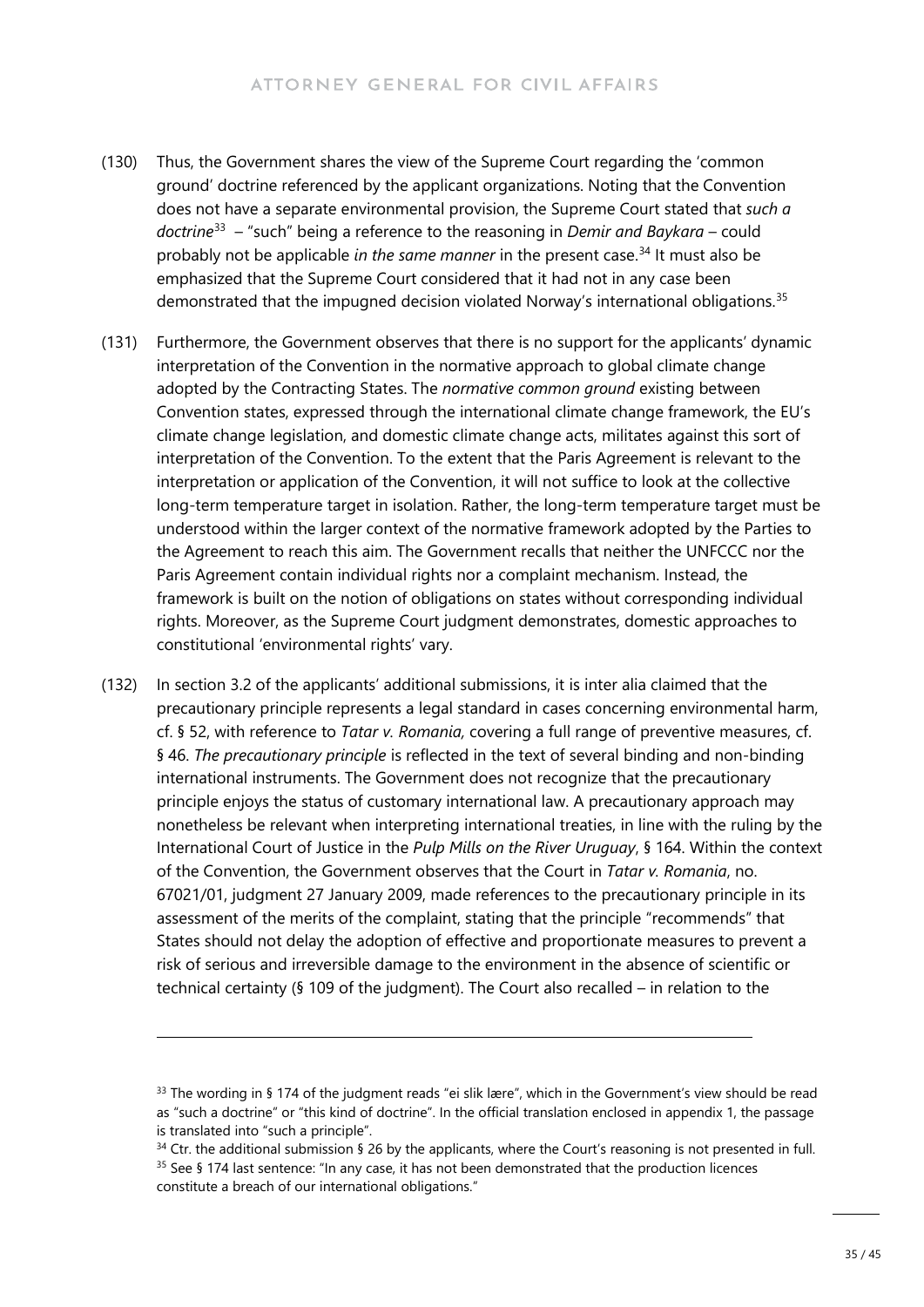authorities' (lack of) follow-up of an environmental accident involving the release of 100 000  $m<sup>3</sup>$  of water contaminated with sodium cyanide into the environment – the "importance of the precautionary principle (enshrined for the first time in the Rio Declaration), which 'is intended to be applied with a view to ensuring a high level of protection of health, consumer safety and the environment in all community activities'". [36](#page-35-0)

(133) The applicants also refer to a requirement to "safeguard intergenerational rights" as a common ground principle. The Government holds that this is not customary law nor a 'general principle of law' within the context of Article 38 (1) c of the Statute of the International Court of Justice.

#### *7.1.3 The Urgenda judgment and other European cases mentioned by the applicants*

- (134) The applicants make several references to the Dutch *Urgenda* judgment, as was also the case before the Supreme Court. In the view of the Supreme Court, the *Urgenda* judgment was of little relevance to the present case due to the essentially different subject matter of that case, cf. § 173. First the issue in the *Urgenda* case was whether the Dutch government was at liberty to lower the general domestic emission targets that it had already set, it did not concern banning a specific measure or possible future emissions, and it did not concern the validity of an administrative decision. The Government adds that there are several additional, significant differences that further distinguishes the cases and limiting the relevance of comparisons, notably:
	- i. the Convention was not used directly, but as a means to determine the threshold of conduct expected by the Dutch Civil Code;
	- ii. the case concerned emissions from Dutch territory only, in line with the attribution of emissions agreed in all climate change agreements;
	- iii. the case concerned general emission targets, not specific climate change measures/measures with climate change consequences;
	- iv. Dutch authorities had departed from a stricter emission target without providing a satisfactory explanation;
	- v. it would be for the executive and legislative branch to decide on how the emission target should be reached (i.e. the courts would not dictate which sectors or measures should provide for emission reductions).
- (135) The applicants also reference several other European court cases. In the Government's view, no unison interpretation may be derived from these cases that is in line with the interpretation proposed by the applicants.

#### *7.1.4 Conclusion*

<span id="page-35-0"></span>(136) In conclusion, the Government holds that Article 8 is not applicable. No sufficiently close causal link is probable between, on the one hand, the impugned decision and, on the other

<sup>36</sup> See § 120 – translated from French.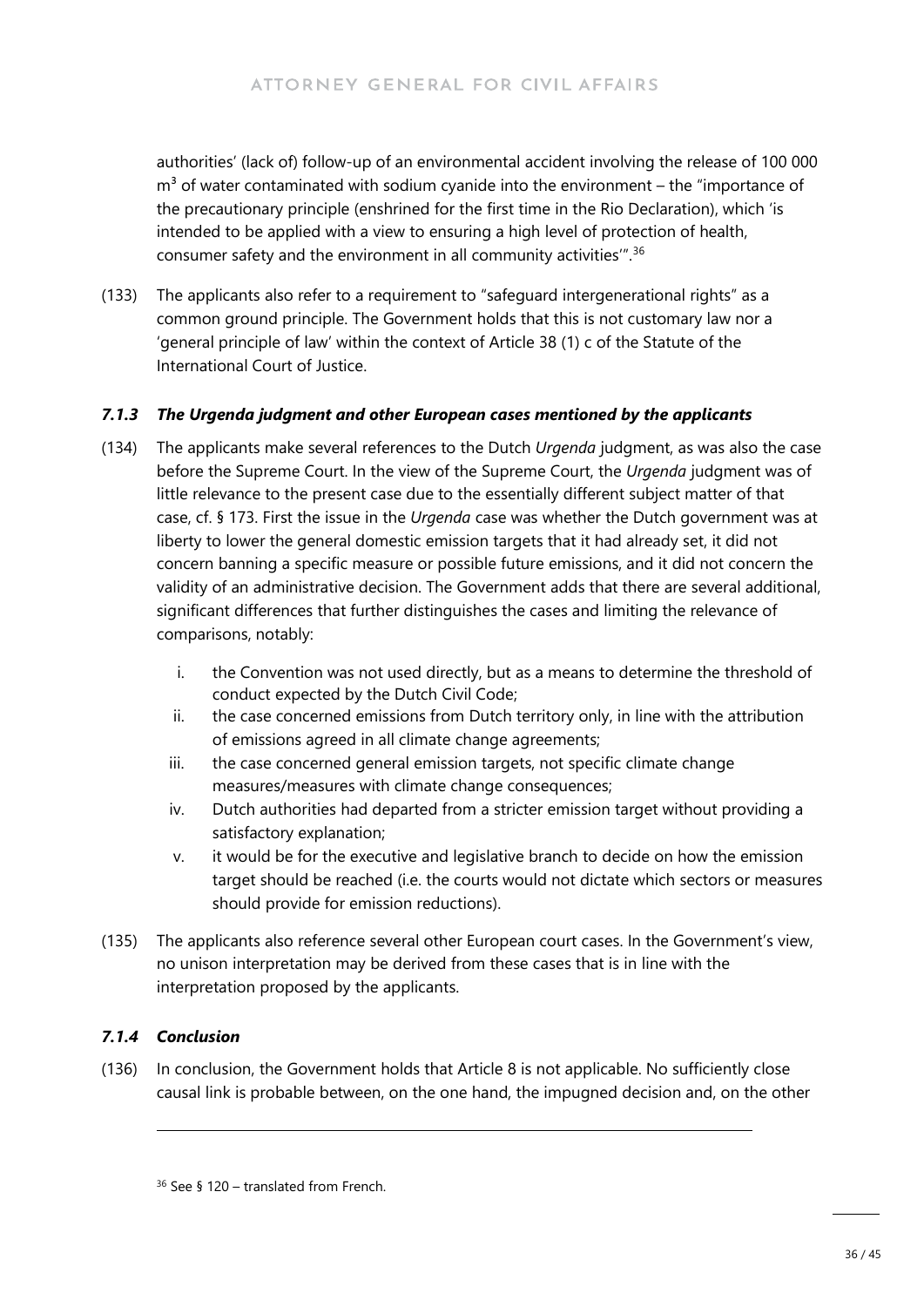hand, adverse effects on the applicants above the threshold recognized in the Court's case law. Nor is any such "sufficiently close link" between the impugned decision and a risk of such adverse effects probable. It follows that the application should be declared inadmissible.

### **7.2 Article 8 – no grounds for violation if applicable**

#### *7.2.1 Challenges concerning the application of the Court's general principles*

- (137) Should the Court hold that Article 8 is applicable in the present case, the Government first invites the Court to appreciate the challenges arising in the application of the general principles transpiring from its established case law, considering that those principles have been developed in the context of local environmental degradation with narrowly defined causes and direct effects on the lives of individuals. It is not clear how these general principles could to be translated into a context such as the present – where the problem is of a global character, the present case concerns the consideration of one administrative decision to award new production licences, and through it, the necessity of one type of climate change measures, and where the applicants refer to possible generic effects on their lives in the future – without instilling in the Court the competence of conducting abstract review of the Contracting States beyond anything imagined at the adoption of the Convention.
- (138) The interpretation sought by the applicants would require that the Court alter the character of the positive obligations under the Convention developed for the protection of *individual* human rights into general positive obligations to ensure present and future society-wide, collective interests. Such an interpretation lacks support in the Convention text, its drafting history and the Court's case law. The Government observes that the Court has consistently held that whether a case is analyzed in terms of a positive duty on the State to take reasonable and appropriate measures to secure the applicants' rights under paragraph 1 of Article 8 or in terms of an interference by a public authority to be justified in accordance with paragraph 2, the applicable principles are broadly similar. *The ultimate question* before the Court is in both contexts whether a State has succeeded in striking a fair balance between *the competing interests of the individuals affected and the community/society as a whole*, see, among others, *Hatton* §§ 122, 125, 127 and 129; *Greenpeace E.V.;* and *Cordella*  § 158.
- (139) Essentially, the Court has established Article 8 as a safeguard so that individuals in the vicinity of (or individuals conducting) a hazardous activity do not have to bear excessive burdens on account of an industrial or other activity which benefits the broader society, see for instance *Cordella,* §§ 158, 161 and 174. The role of the Court is to review whether the impugned situation is one in which certain individuals bear a heavy burden on behalf of the rest of the community and, if so, whether this is justified, see *Fadeyeva* § 128; *Grimkovskaya v. Ukraine*, no. 38182/03, 21 July 2011, § 63; and *Dubetska* § 142 and § 155. See also *Jugheli*, §§ 76–78.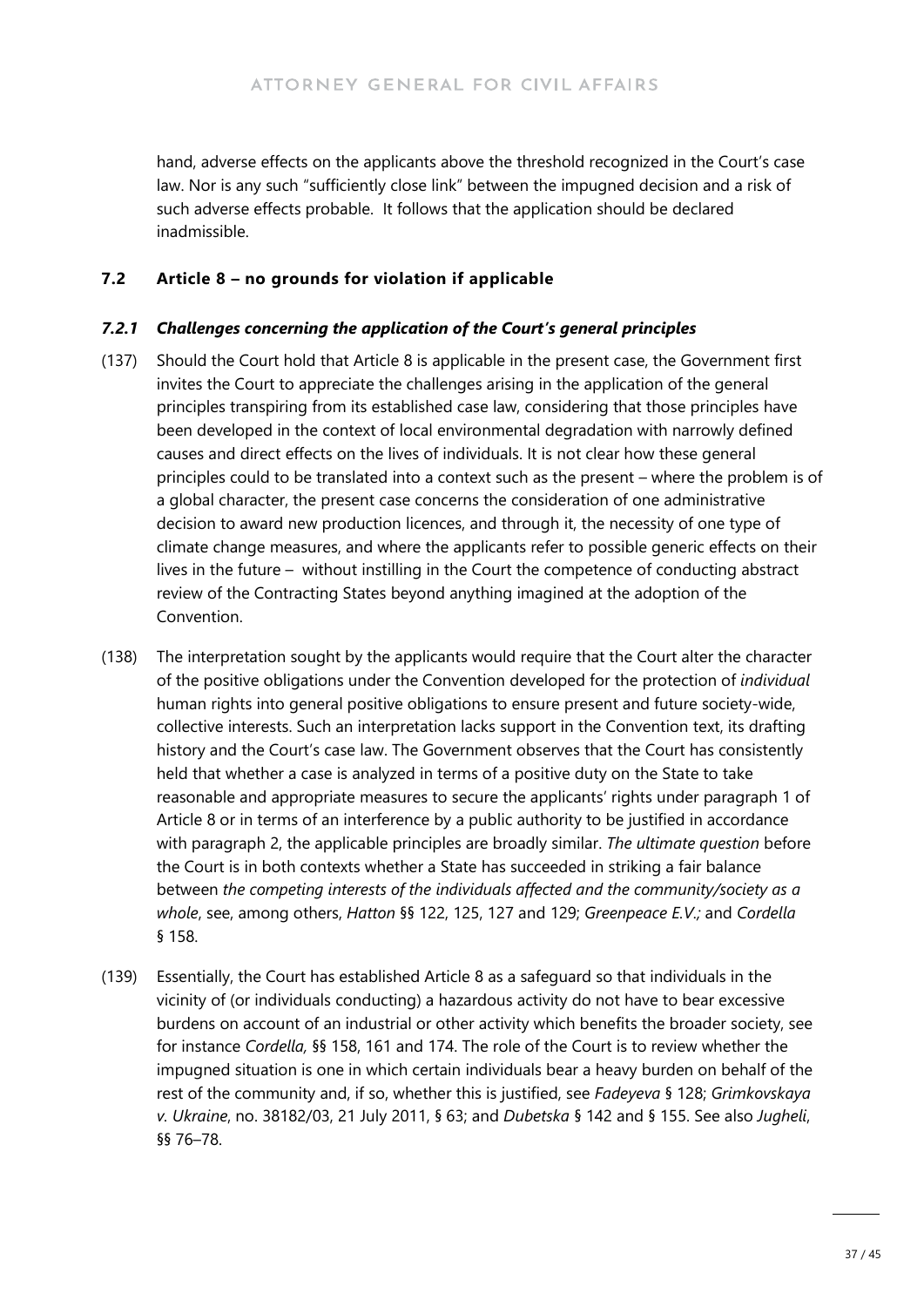- (140) The context of climate change is, however, fundamentally different. The problem of global warming is one in which both the causes and effects are produced and borne by the whole of society – and on a global scale. Thus, the question of when and how to cut domestic greenhouse gas emissions is not a question of safeguarding the rights of specific individuals against unjustified burdens placed on their personal lives by the wider society pursuing an economic interest, but rather of balancing broader societal interests against each other. In this society-wide balancing exercise, there is no apparent role for the Court based on the Convention and the Court's case law.
- (141) Further, the reasons underlying the Contracting States' wide margin of appreciation in the field of local environmental issues provides for an even broader margin in the context of climate change. The Government observes that the Court has repeatedly recognized its fundamentally subsidiary role with respect to issues of environmental policies. The Court has recognized that national authorities are better placed to make the initial assessment of the "necessity" for an interference in cases raising environmental issues, including to determine the most appropriate environmental policies and individual measures while taking into account the needs of the local community, and that the State must therefore be allowed a wide margin of appreciation, see *Hatton* § 100; *Hardy and Maile* § 218; *Giacomelli* § 80; *Taşkın* § 116; and *Greenpeace E.V* on p. 5.
- (142) Considering the global nature of the problem and the fact that greenhouse gas emissions are involved in most, if not all, human activities, there is an even wider latitude of available approaches to climate change than in the face of a local environmental issue. The choice between available measures and their precise timing are complex issues with society-wide implications, including a state's national budget and welfare state, at a larger scale than any one environmental issue. Considering the many options regarding measures and their consequences, including consequences for interests protected under the Convention, there is even greater reason – and need – for the choice of measures to remain within the margin of appreciation of the Contracting State to be influenced through participation in democratic processes.
- (143) The Government moreover observes that a wide margin of appreciation with regard to each Contracting State's climate change measures would harmonize best with the Paris Agreement. The long-term temperature target is a collective target which may not be broken down into a designated 'fair share' for each Party to the Paris Agreement as a material obligation for that state. As explained in section 3.2.1, the State Parties to the Paris Agreement settled on the adoption of a "bottom up" approach, which leaves the determination of each Party's nationally determined contribution to the discretion of that State, in light of its highest possible ambition. As to the implementation of the Paris Agreement and the collective progress towards the temperature target, reference is made to section 3.2.1 and the description of the mechanisms of renewed NDCs, reporting and review by the designated treaty bodies. The Government also respectfully reiterates that the Court has no jurisdiction over the Paris Agreement and, in any case, that no breach of the Paris Agreement should be presupposed when its mechanisms have barely begun their functioning.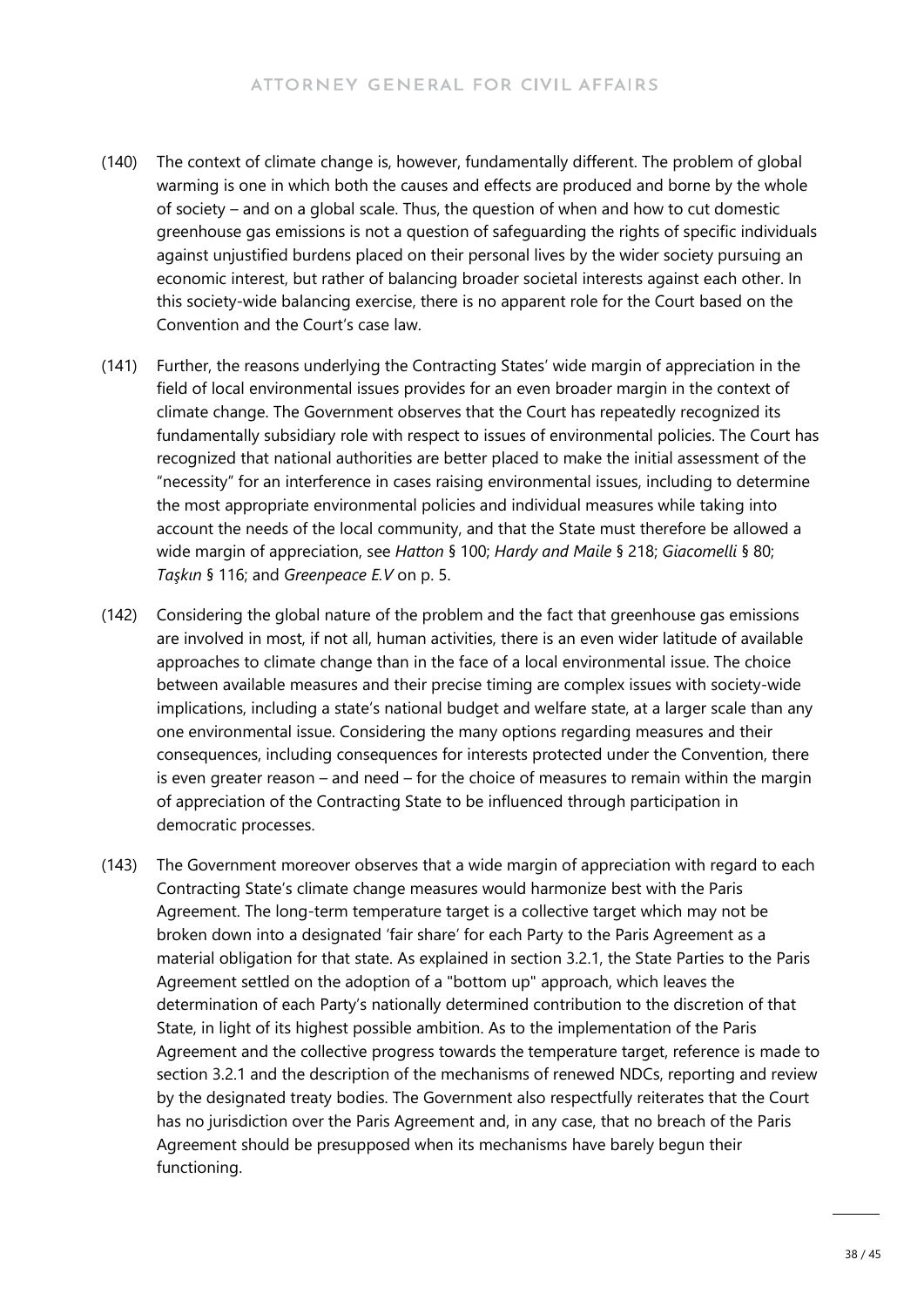(144) In conclusion, if the Convention is to be considered applicable in cases such as the present, several traits of the Court's current case law will have to be reconciled with the global scale of the issues as well as the solutions. Consequently, should the Court consider that the Convention's provisions are applicable, the Government respectfully submits that the Court's review must be based on a very wide margin of appreciation. Climate change is a global problem offering a wider latitude of available measures, as well as a more complex interaction of societal interests, than the environmental issues previously assessed on the merits by the Court. Moreover, the substantive and procedural aspects will have to be tailored in order not to conflict with the fundamental principles of the Convention and the international climate change regime.

#### *7.2.2 Substantive aspects*

- (145) The applicants' claim of a violation of Article 8 could be approached as an alleged violation of the State's negative obligations, presupposing that the impugned decision is perceived as an "interference" with alleged – substantive and/or procedural – climate-related rights under Article 8 § 2. The application is seemingly indifferent to whether it should be approached from the perspective of a negative or a positive obligation, cf. "additional submission" § 42.
- (146) The applicants have also claimed that the State has "neglected to take reasonable and appropriate measures", cf. Additional submission § 60 et seq. This claim would be more appropriately considered under the State's positive obligations under article 8 § 1. However, this claim concerns environmental consequences of the respondent State's petroleum activities and policies in a more general manner, and thus falls outside of the scope before the Court, cf. also section 6.1 above.
- (147) Should Article 8 be considered applicable, the Government respectfully submits that owing to the States' margin of appreciation in ensuring a fair balancing of individual v. societal interests, this being a predominantly political and democratic exercise in the face of energy and climate policy – the Court should find that there has been no violation of the Convention. Notably, Norway has been in full compliance with its international commitments pertaining to climate change under the UNFCCC, Kyoto Protocol and the Paris Agreement, and has also introduced a number of general individual measures. Norway has been among the nations taking on ambitious legal obligations from the first period of the Kyoto Protocol, and has (over)fulfilled on its mitigation pledges in both the first and second period under the Kyoto Protocol, lasting until 2020. Norway has also undertaken an ambitious nationally determined contribution under the Paris Agreement, and was the third country in the world to submit an enhanced national determined contribution in line with the Paris Agreement. Such aspects were also emphasized by the Supreme Court in the concrete validity assessment under the substantive aspects of Article 112, cf. §§ 158-159, which is also of relevance to any substantive assessment under the Convention. Furthermore, reference is also made to section 7.3 describing how, in order to ensure compliance with the procedural aspects of Article 112 § 2, the Ministry of Oil and Energy henceforth will consider potential emissions from combustion of petroleum extracted and exported from Norway when deciding upon applications for development and operation of new petroleum fields.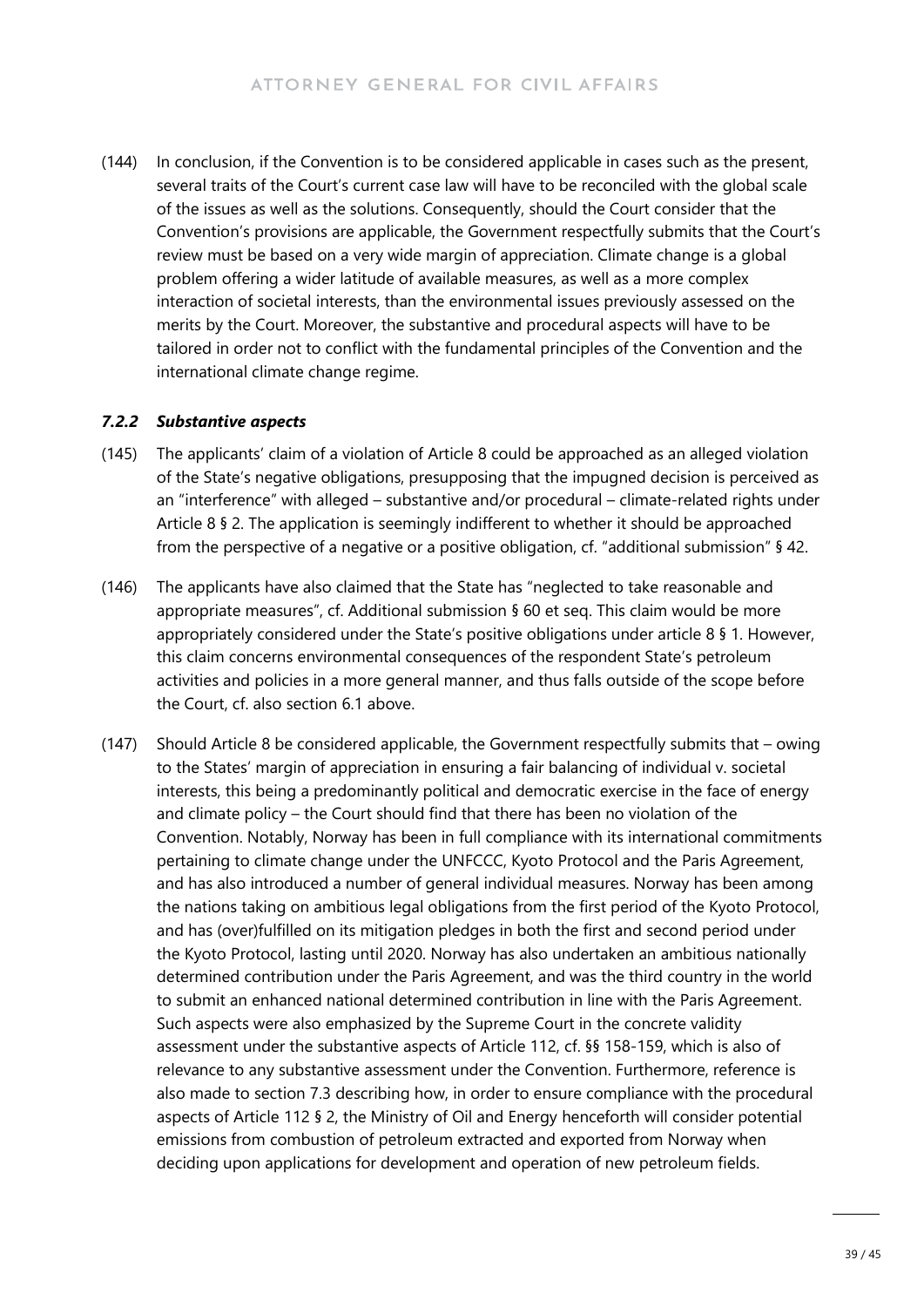Moreover, the majority of the Supreme Court has interpreted and applied the EU SEA Directive, and it falls outside of the scope of the Court's competence under the Convention to review this interpretation, cf. Article 32.

#### *7.2.3 Procedural aspects*

- (148) With reference to the challenges outlined in section 7.2.1 above as to the application of the general principles from the Court's environmental case law, the Government observes that these challenges also apply for the procedural side of any assessment on the merits in a case such as this. It is clear from the Court's case law that the underlying reason for the Court's scrutiny of the decision-making process in cases concerning environmental issues is to ensure that due weight has been accorded to the interests of the individual, see, *inter alia*, *Hardy and Maile* § 217 with further references to *Hatton* § 99; *Giacomelli v. Italy*, no. 59909/00, 2 November 2006, § 79; and *Taşkın,* § 115. This is the underlying premise for the Court's assessment of the procedural aspects, concentrating on whether the decisionmaking process leading to measures of interference has been fair and has afforded due respect to the interests safeguarded to the individual by Article 8 (*Hardy and Maile* § 218 with further references; and *Taşkın* § 118). To this end, the Court will consider the type of policy or decision involved, the extent to which the views of individuals were taken into account throughout the decision-making process and the procedural safeguards available (*Hardy and Maile* § 219; *Hatton* § 104; *Giacomelli*, § 82; and *Taşkın* § 118).
- (149) In the present case, the applicants allege that the State has "neglected to ensure timely consideration of the Applicants' interests to enable those exposed to understand the risks and bring them to public debate", see "additional submission" §§ 62 et seq.
- (150) The Government respectfully submits that this claim holds no merit. States must in the Government's view have a certain margin of appreciation with regard to how systems in terms of assessing and considering climate change impacts of decisions should be designed, as long as such impacts are considered prior to the decision on activities that may have an impact on climate change. As described thoroughly in the Supreme Court's judgment §§ 65- 70 and 179-250, the Norwegian system ensures this.
- (151) On this basis, the Government respectfully submits that there are no signs of a violation of the Convention in the present case, and the application should be rejected as manifestly illfounded in accordance with Article 35 (3) and (4).

### **7.3 Article 2**

(152) In the view of the Norwegian Government, the observations pertaining to Article 8 are also valid under Article 2 of the Convention (considering, however, that Article 8 has a broader scope in environmental cases than Article 2). Regarding the relevance of Article 2, the Government also invites the Court to take into account that addressing climate change unquestionably demands balancing exercises, a phenomenon which analytically pertains to the Convention's relative rights such as Article 8 and not the absolute rights such as Articles 2 and 3.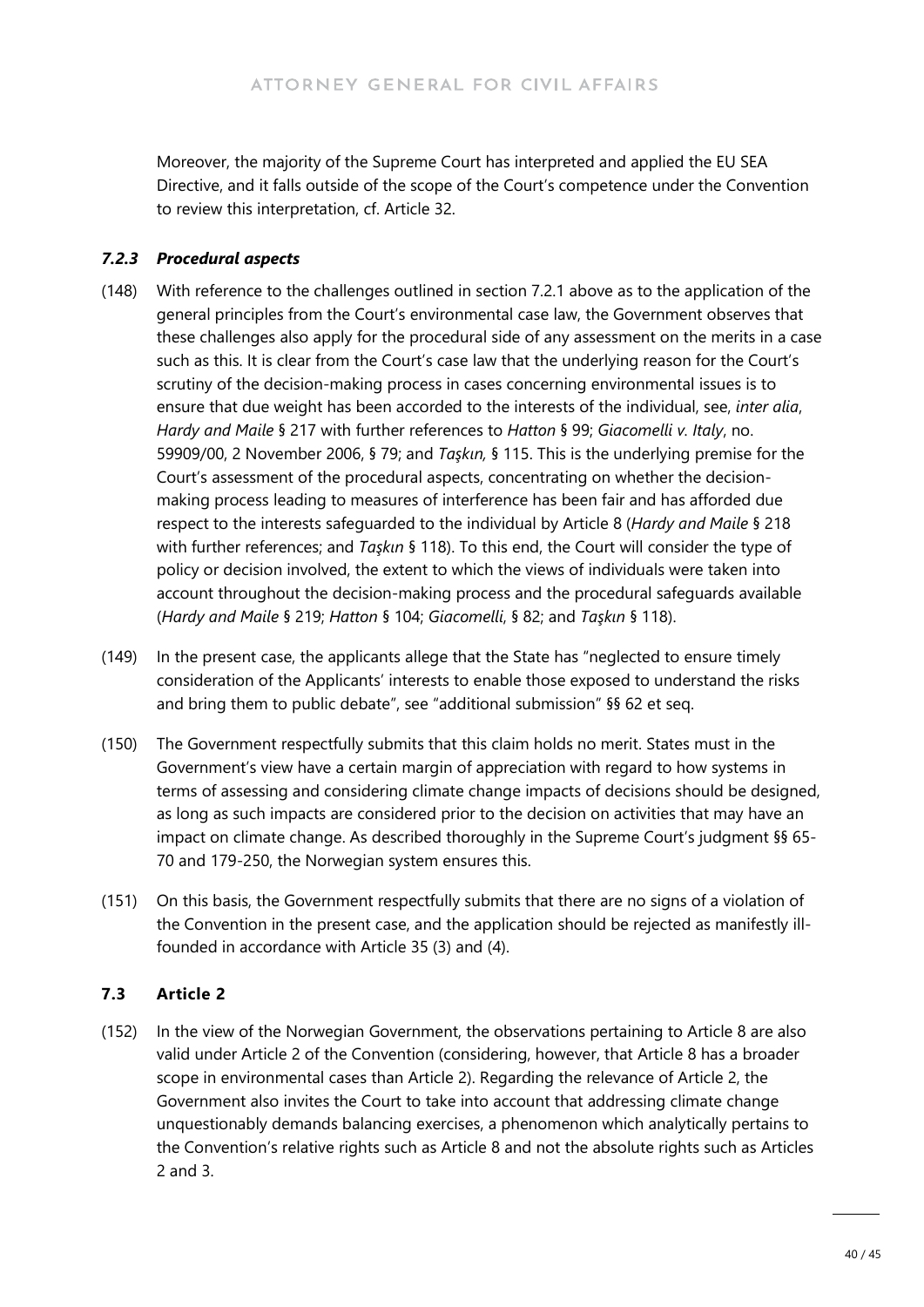- (153) The Supreme Court acknowledged that Article 2 may place positive obligations on the authorities, for instance in the context of hazardous business activities, cf. § 166. See in this regard also *Budayeva and Others v. Russia* no. 15339/02 et al., 20 March 2008 § 130.[37](#page-40-0) In line with the Court's case law, the Supreme Court considers that there has to be a *"real and immediate"* threat to life in order for article 2 to be applicable, with reference to the Grand Chamber judgment 30 November 2004 *Öneryıldiz v. Turkey,* which considered a very different issue than climate change*.* This rendering of the test under article 2 – if at all relevant in the context of greenhouse gas emissions – is compatible with the Court's case law, see in addition *Budayeva and Others v. Russia*, no. 15339/02 et al., 20 March 2008 § 146 (*"the circumstances of the case … leave no doubt as to the existence of a threat to their physical integrity …"*), and *Kolyadenko and Others* no. 17423/05 et al, 28 February 2012, §§ 151 (*"clearly existed a risk to his or her life"*) and § 155 (*"the existence of an imminent risk to the lives of …"*).
- (154) Applying this criterion to the case at hand, the Supreme Court noted as did the High Court – that there is no doubt that the consequences of climate change *may* lead to loss of human life in Norway in the future through, for example, floods or landslides, cf. § 167.<sup>[38](#page-40-1)</sup> The question under the Convention, however, was considered to be whether there was an *adequate link* between the impugned licences and the possible loss of human life so as to constitute a "real and immediate" risk.
- (155) Even with this generalized point of departure, the Supreme Court considered that there was no sufficiently qualified risk, providing two reasons for this.<sup>[39](#page-40-2)</sup> First, that there was uncertainty at the time of the decision as to whether, and to what extent, the impugned licences would actually lead to any emissions of greenhouse gases. Second, the possible climate impacts would in any case materialize quite far into the future. While reiterating the seriousness of the threats posed by climate change, the threat to life posed to inhabitants in Norway (generally) was not considered "real and immediate" within the context of the Convention. Consequently, the Supreme Court concluded that no grounds for a violation of article 2 could be found
- (156) In the Government's view, this conclusion, when read in light of its premises, entails that Article 2 was considered inapplicable by the Supreme Court. The Government is also of the opinion that Article 2 is inapplicable to the present case, which also partly overlaps with the views on why neither the applicant organizations or individuals can be considered "victims" within the meaning of Article 34, see section 4.

<span id="page-40-0"></span><sup>37</sup> *"This obligation must be construed as applying in the context of any activity, whether public or not, in which the right to life may be at stake (see Öneryıldız v. Turkey [GC], no. 48939/99, § 71, ECHR 2004-XII). In particular, it applies to the sphere of industrial risks, or "dangerous activities", such as the operation of waste collection sites in the case of Öneryıldız (ibid. §§ 71 and 90).»*

<span id="page-40-2"></span><span id="page-40-1"></span><sup>&</sup>lt;sup>38</sup> Note that this section of the judgment is incorrectly translated ("will undoubtedly lead to loss of human life") in the unofficial translation attached to the application. <sup>39</sup> See § 168.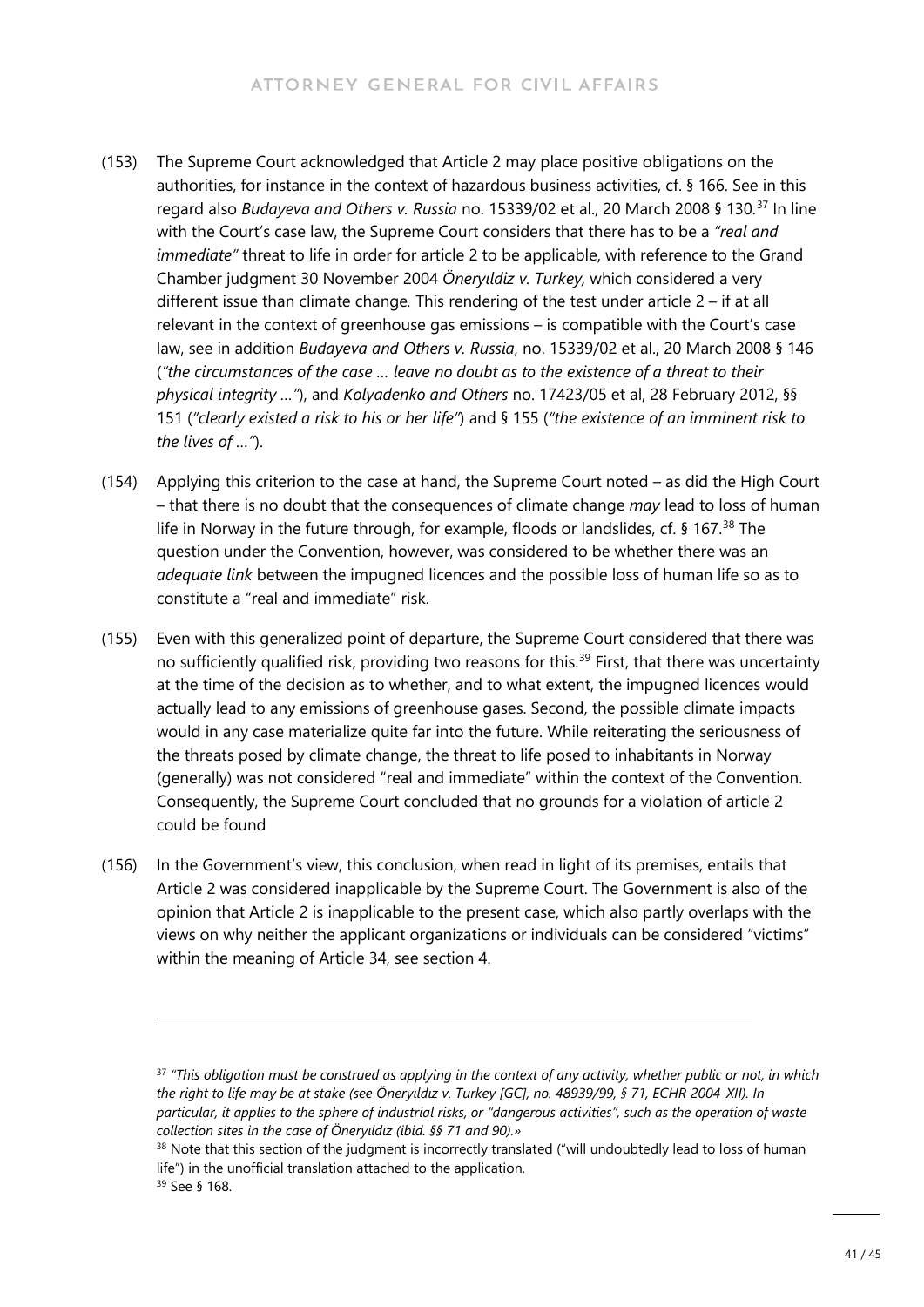- (157) Based on its conclusions, the Supreme Court had no reason to consider whether the impugned decision had violated any potential obligations arising from Article 2.
- (158) The general principles pertaining to Article 2 regard the immediate risks associated with hazardous activities. They do not fit well with a situation regarding the global, long-term, accumulated effects of modern societies. The positive obligation to take all appropriate steps to safeguard life for the purposes of Article 2 entails above all a primary duty on the State to put in place a legislative and administrative framework designed to provide effective deterrence against threats to the right to life which the activity in question poses to citizens whose lives might be endangered by the inherent risks, see *Öneryıldız v. Turkey* [GC], no. 48939/99, 30. November 2004, §§ 71 and 89; *Budayeva and Others v. Russia*, no. 15339/02 et al., 20 March 2008 §§ 129 and 132; and *Kolyadenko and Others v. Russia*, no. 17423/05 and five others, 28 February 2012, §§ 157 and 159.
- (159) In the alternative event that Article 2 is considered applicable, the Government submits that the general principles under Article 2 transpire from case law that is essentially different from the question of handling greenhouse gas emissions and global climate change. Consequently, they should not be applied without noting the fundamental differences between the situation for which they have been developed and the context of global climate change. Regulating greenhouse gas emissions in general, and this aspect of production and export of petroleum in particular, in order to reduce the risk of climate change related deaths is a much more complex exercise than the one transpiring from the case law concerning Article 2. The margin of appreciation as to which measures should be applied must consequently be wider, considering that these choices entail the balancing of societal interests against each other.
- (160) In light of the foregoing, the Government submits that, in the event that Article 2 is considered applicable in the present case, there has been no violation of any potential obligations stemming from Article 2 on account of the impugned decision. The Government here refers to its observations regarding Article 8, cf. section 7.2.2.

#### **8 ARTICLE 13 IN CONJUNCTION WITH ARTICLES 2 AND/OR 8 OF THE CONVENTION, CF. THE COURT'S QUESTION 4 (D)**

- (161) Article 13 of the Convention guarantees that there are domestic remedies available that ensure the enforcement of the Convention's rights and freedoms, notwithstanding how these norms are established in the domestic legal systems. The provision requires the existence of a domestic remedy enabling a review of an arguable claim relating to the Convention. With reference to *Hatton and Others v. the United Kingdom* [GC] 2003, the applicants claim that Article 13 has been violated on the basis that the Norwegian courts allegedly did not assess the merits of the Convention claims in full and based on the Court's case law, and that the assessment was superficial and seriously erroneous.
- (162) The Government respectfully submits that this claim holds no merit. The Government recalls that the scope of review in the domestic court proceedings in *Hatton*, was "limited to the classic English public-law concepts, such as irrationality, unlawfulnesss and patent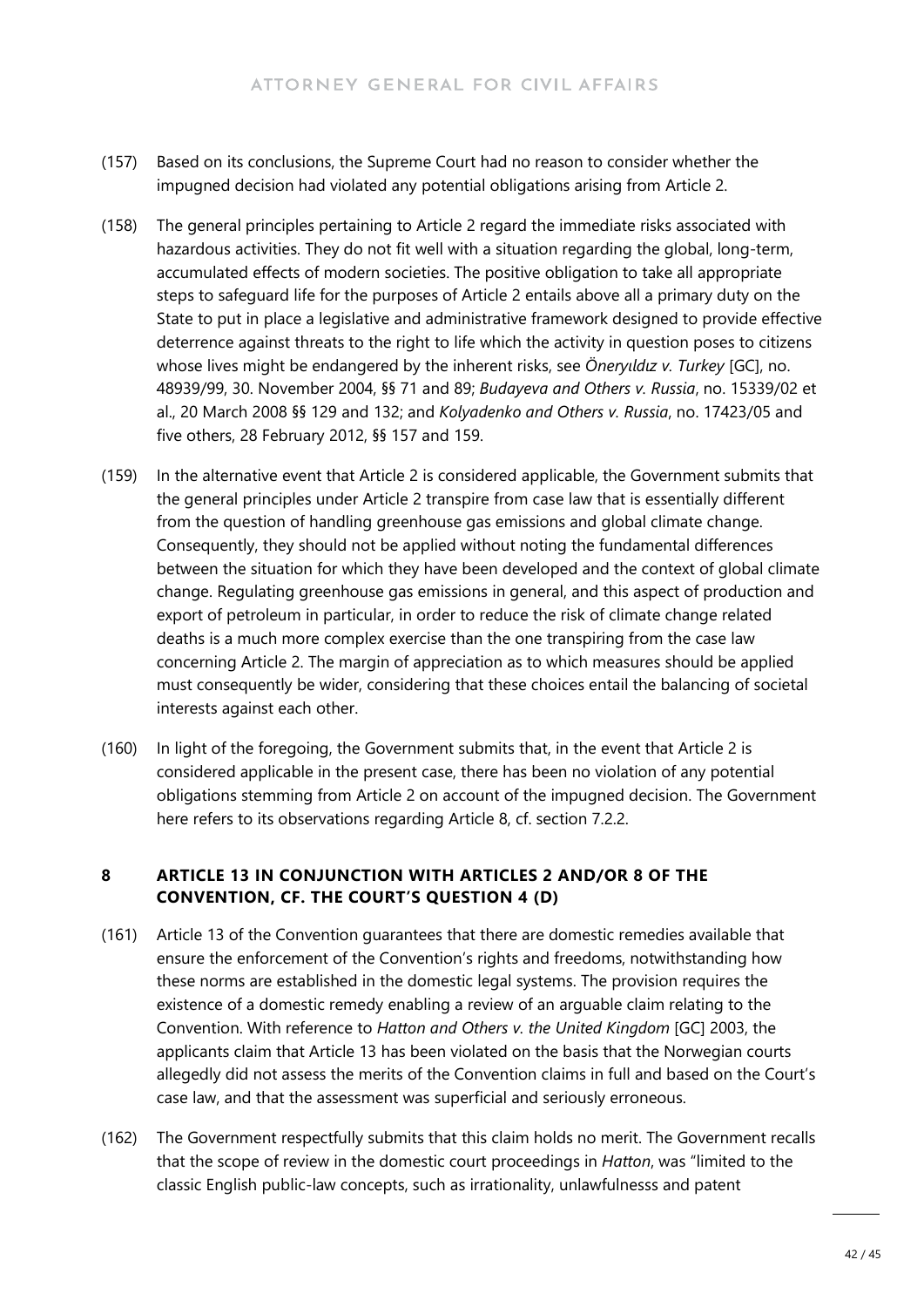unreasonableness", and notably "did not at the time allow consideration" of whether the claimed increase in night flights represented a "justifiable limitation" on the right to respect for the private and family lives or the homes of those "who live in the vicinity of Heathrow Airport".

- (163) In the Government's view, the special circumstances of the *Hatton* case are essentially different from the present case, and the case is therefore not relevant when considering whether Article 13 has been complied with in the present case. Articles 2 and 8 of the Convention were introduced as new and alternative grounds for invalidity before the High Court of Appeal.[40](#page-42-0) The domestic courts on two levels – first the High Court of Appeal then the Supreme Court sitting as a plenary court – then considered the validity of the impugned decision on the grounds put forth by the organisations in relation to the Convention, essentially an *actio popularis* allowed by the domestic courts under a special provision in the Dispute Act. The domestic court proceedings were thus fully in line with the approach the organisations chose for their lawsuit. The proceedings lasted for several days, both before District Court, the High Court and the Supreme Court. The Government fails to see how there could be any grounds for a violation of Article 13, and notes that the applicants' submissions to this end before the Court are limited.
- (164) In addition, occasioned by the applicants' criticism of the domestic courts, the Government finds it pertinent to emphasize in general that the scope and depth of the domestic courts' assessments will to a certain degree be a reflection of the plaintiffs' own submissions before the courts. In the case before the domestic courts, the organizations' main focus lay on the Norwegian constitutional provisions and notably not the Convention, see among others § 3 of the Supreme Court's judgment, describing that "the crux of the matter is the interpretation of Article 112 of the Constitution". The Convention was not part of the grounds for appeal to the Supreme Court, but Articles 2 and 8 were invoked as an alternative basis for invalidating the impugned decision during the hearing, see § 6 of the Supreme Court's judgment. This provides an important context for considering the applicants' claim of a violation of Article 13 based on what the applicants characterize as a "superficial and seriously erroneous" assessment, but what could rather be seen as a reflection of the limited scope of the applicant organizations' own arguments before the Supreme Court.
- (165) Based on the above, the Government respectfully invites the Court to hold that the complaint regarding Article 13 is manifestly ill-founded. Alternatively, the Court should find that there has been no violation on account of Norway in the present case, with reference to the sections above.

<span id="page-42-0"></span><sup>40</sup> See the Supreme Court's judgment § 11.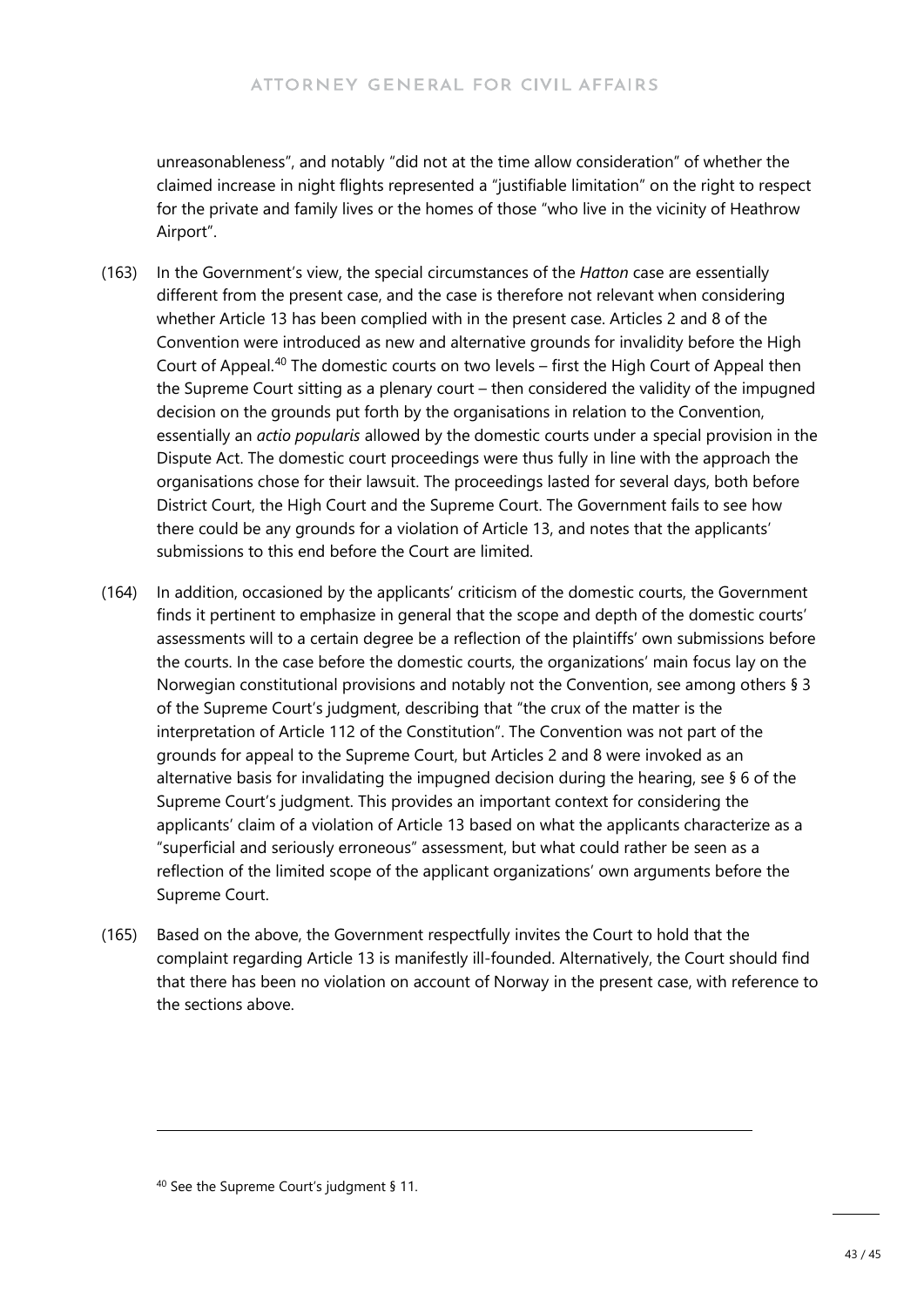#### **9 ARTICLE 14 IN CONJUNCTION WITH ARTICLES 2 AND/OR 8 OF THE CONVENTION, CF. THE COURT'S QUESTION 4 (C)**

- (166) The application states two grounds for a violation of Article 14 of the Convention. First, it is alleged that applicants 4-6 are discriminated against as members of the indigenous Sámi community.[41](#page-43-0) Second, it is alleged that applicants 1-6, being of the ages 13-25 years old, are discriminated against based on their age.
- (167) The Government respectfully submits that the applicants are not subject to discrimination. The impugned decision does not give rise to any differentiated treatment.
- (168) The Government reiterates that *the individual applicants* were not party to the proceedings before the domestic courts. The *organisations* did not argue before the domestic courts 'in essence' that young people were subjected to *discrimination based on age*. Although the organizations emphasise that young people would bear the burden of climate change, this is not tantamount to a treatment amounting to discrimination pursuant to the Convention Article 14.
- (169) The fact that certain general impacts on society may grow more prevalent over time, is not sufficient to constitute discrimination within the meaning of Article 14 of the Convention. If this were sufficient to amount to discrimination on the basis of age, as an "other status", one could imagine a whole range of complaints of violations of Article 14 on the grounds that one generation would 'miss out' on positive societal developments, while another generation would argue that it would have to carry burdens that other generations have been free of. Considerations as to which generation is more privileged is not a legal matter, but rather the topic of social and philosophical discussions. The argument as to which generation is favoured by any given policy will be subjective and hard to assess in a legal context. In Norway, so far at least, each new generation has arguably had better circumstances to enjoy their life – including their freedoms and rights enshrined in the Convention – than every previous generation. That climate change will place a strain on resource management and require political prioritization between groups, is quite certain. However, the impugned decision does not treat the applicants differently from persons in an analogous or relevantly similar situation, see *Carson and Others v. the United Kingdom* [GC], no. 42184/05, 16 March 2010 § 61. One of the characteristics of the impugned domestic decision, as well as greenhouse gas emissions and climate change in general, are inherently indiscriminate, in that they target no one and affect everyone.
- (170) Regarding the claim of discrimination based on applicants' 4-6' association with a national minority, the Government first recalls that this was not argued even in essence before the domestic court, and therefore this claim falls outside the scope of the case before the Court.

<span id="page-43-0"></span><sup>41</sup> See the applicants' additional submissions § 67. The Government observes, however, that there seems to be no mention of any connection to the Sámi community in the individual statement of Applicant 5.